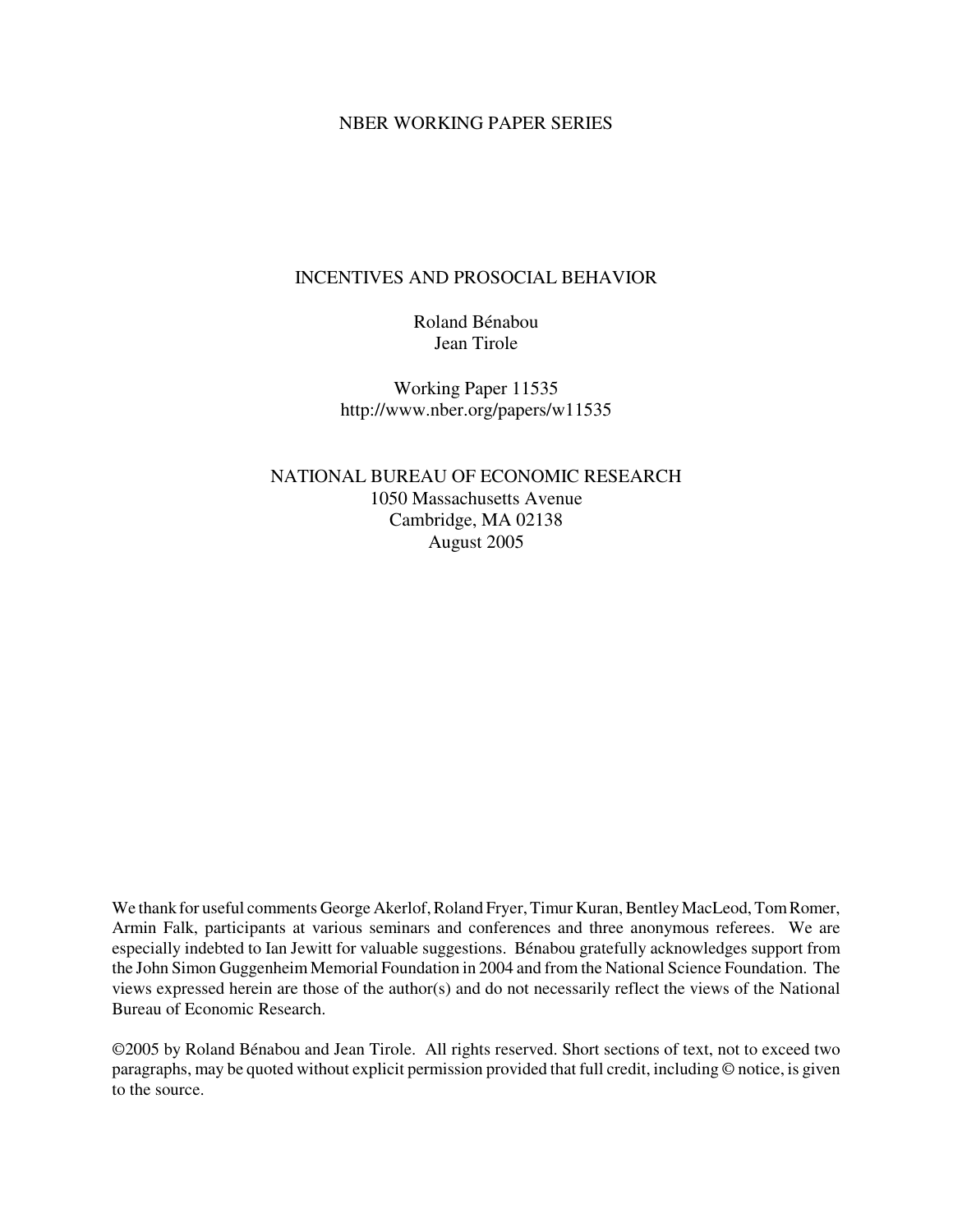Incentives and Prosocial Behavior Roland Bénabou and Jean Tirole NBER Working Paper No. 11535 August 2005 JEL No. D64, D82, H41, Z13

## **ABSTRACT**

We develop a theory of prosocial behavior that combines heterogeneity in individual altruism and greed with concerns for social reputation or self-respect. Rewards or punishments (whether material or image-related) create doubt about the true motive for which good deeds are performed and this "overjustification effect" can induce a partial or even net crowding out of prosocial behavior by extrinsic incentives. We also identify settings that are conducive to multiple social norms and those where disclosing one's generosity may backfire. Finally, we analyze the choice by public and private sponsors of incentive levels, their degree of confidentiality and the publicity given to agents' behavior. Sponsor competition is shown to potentially reduce social welfare.

Roland Bénabou Department of Economics Woodrow Wilson School Princeton University Princeton, NJ 08544 and NBER rbenabou@princeton.edu

Jean Tirole Université des Sciences Sociales Manufacture des Tabacs Aile Jean-Jacques Laffont Accueil MF 404 21, allée de Brienne F-31000 Toulouse FRANCE tirole@cict.fr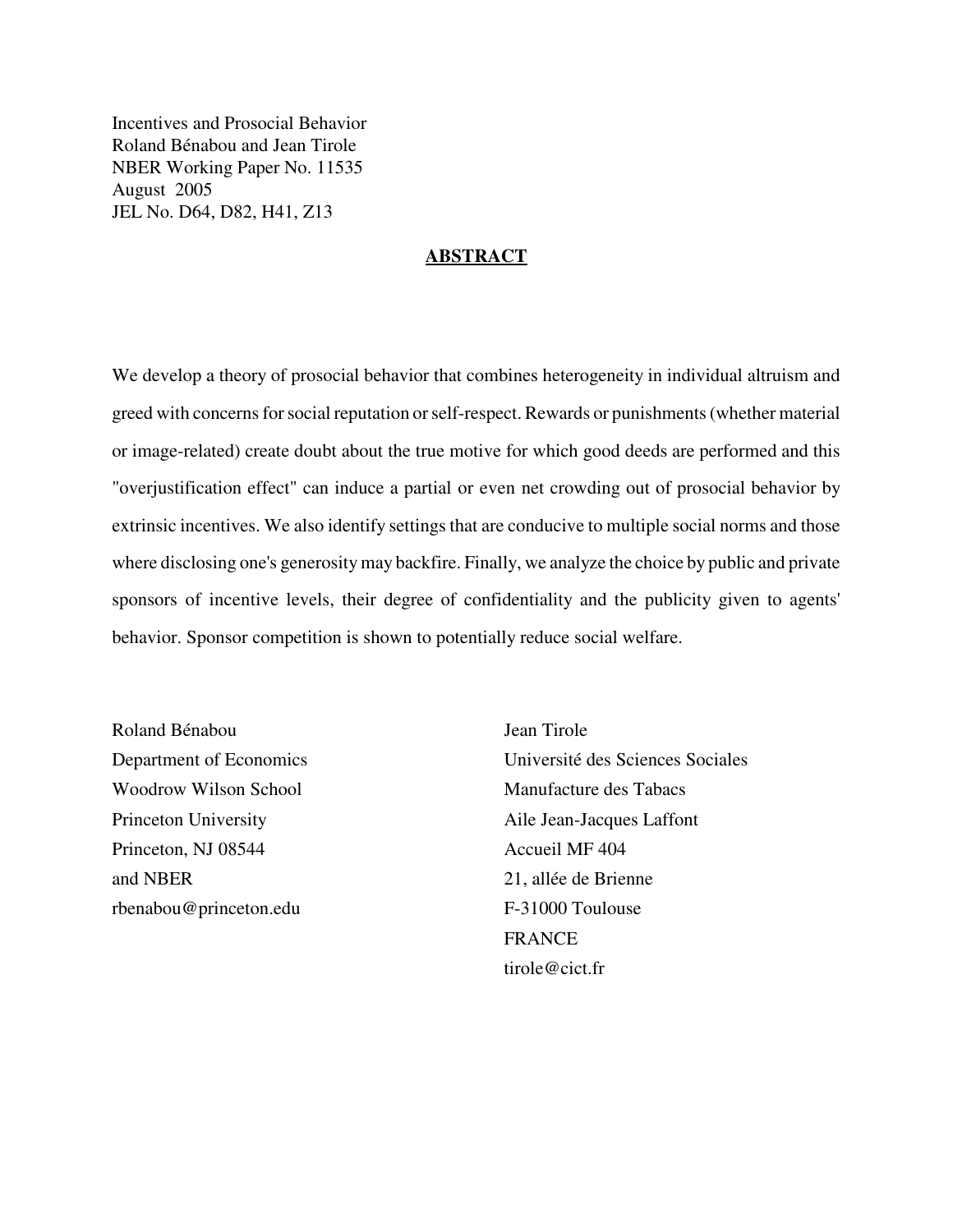People commonly engage in activities that are costly to themselves and mostly benefit others. They volunteer, help strangers, vote, give to political or charitable organizations, donate blood, join rescue squads and sometimes sacrifice their life for strangers. Many experiments and field studies confirm that a significant fraction of people engage in altruistic or reciprocal behaviors. A number of important phenomena and puzzles, however, cannot be explained by the sole presence of individuals with other-regarding preferences.

First, providing rewards and punishments to foster prosocial behavior sometimes has a perverse effect, reducing the total contribution provided by agents. Such a crowding-out of "intrinsic motivation" by extrinsic incentives has been observed in a broad variety of social interactions (see Bruno S. Frey (1997) and Frey and Reto Jegen (2001) for surveys). Studying schoolchildren collecting donations for a charitable organization, Uri Gneezy and Aldo Rustichini (2000b) thus found that they collected less money when given performance incentives (see also Frey and Lorenz Götte (1999) on volunteer work supply). These findings are in line with the ideas in Richard Titmuss (1970), who argued that paying blood donors could actually reduce supply. On the punishment side, George A. Akerlof and William T. Dickens (1982), suggested that imposing stiffer penalties could sometimes undermine individuals' "internal justification" for obeying the law. Frey (1997) provided some evidence to that effect with respect to tax compliance and Gneezy and Rustichini (2000a) found that fining parents for picking up their children late from day-care centers resulted in more late arrivals. In experiments on labor contracting, subjects provided less effort when the contract specified fines for inadequate performance than when it did not (Fehr et al. (2001) and Fehr and Gächter (2002)) and they behaved much less generously when the principal had simply removed from their choice set the most selfish options (Armin Falk and Michael Kosfeld (2004)). These findings extend a large literature in psychology documenting how explicit incentives can lead to decreased motivation and unchanged or reduced task performance (see, e.g. Edward Deci (1975), Deci and Richard Ryan (1985)). In studying this class of phenomena, however, one cannot simply assume that rewards and punishments systematically crowd out spontaneous contributions. Indeed, there is also much evidence to support the basic premise of economics that incentives are generally effective, for instance in workplace contexts (e.g., Robert Gibbons (1997), Canice Prendergast (1999) and Edward P. Lazear (2000a,b)). A more discriminating analysis is thus required.

A second set of issues relates to the fact that people commonly perform good deeds and refrain from selfish ones because of social pressure and norms that attach honor to the former and shame to the latter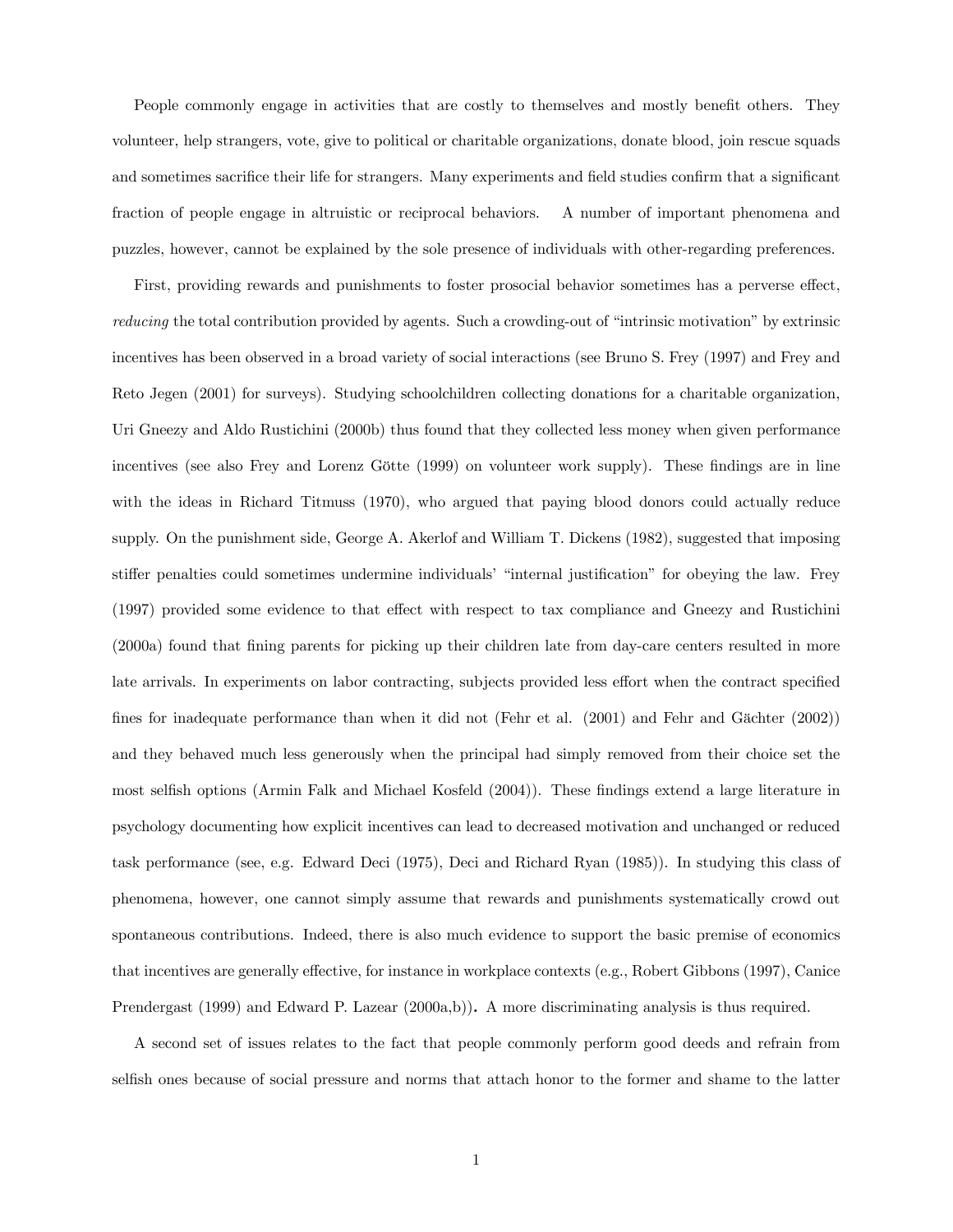(e.g., Dan Batson (1998), Richard B. Freeman (1997)). Charitable and non-profit institutions make ample use of donors' desire to demonstrate their generosity and selflessness (or at least the appearance thereof), with displays ranging from lapel pins and T-shirts to plaques in opera houses or hospitals and buildings named after large contributors. The presence of a social signalling motive for giving is also evident in the fact that anonymous donations are both extremely rare -typically, less than 1 percent of the total number<sup>2</sup>and widely considered to be the most admirable. Conversely, boasting of one's generous contributions is often self-defeating. Codes of honor, whose stringency and scope varies considerably across time and societies, are another example of norms enforced largely through feelings of shame (losing face) or glory. To understand these mechanisms it is again important to not posit exogenous social constraints, but rather to model the inferences and market conditions involved in sustaining or inhibiting them.

Finally, as much as people care about the opinion others have of them, they care about their own selfimage. In the words of Adam Smith (1776), they make moral decisions by assessing their own conduct through the eyes of an "impartial spectator", an "ideal mate within the breast":

"We endeavour to examine our own conduct as we imagine any other fair and impartial spectator would examine it. If, upon placing ourselves in his situation, we thoroughly enter into all the passions and motives which influenced it, we approve of it, by sympathy with the approbation of this supposed equitable judge. If otherwise, we enter into his disapprobation, and condemn it."

In more contemporary terms, psychologists and sociologists describe people's behavior as being influenced by a strong need to maintain conformity between one's actions, or even feelings, and certain values, long-term goals or identities they seek to uphold.<sup>3</sup> Recent empirical studies confirm the importance of such self-image concerns and their contribution to prosocial behavior.<sup>4</sup> A very telling experiment by Jason Dana, Jason

<sup>&</sup>lt;sup>2</sup> See, e.g., the studies reported in Glazer and Konrad (1996, p. 1021). Note that anonymous contributions have the same tax-deduction benefits as nonanonymous ones.

 $3$  Thus Batson (1998) writes that "The ability to pat oneself on the back and feeling god about being a kind, caring person, can be a powerful incentive to help"; he also discusses the anticipation of guilt. Daniel Kahneman and Jack Knetsch (1992) find that subjects' stated willingness to pay for alternative public goods is well predicted by independent assessments of the associated "moral satisfaction". Michèle Lamont (2000) documents the importance attached by her interviewees to the presence or absence of the "caring self" not just in others, but also in themselves.

<sup>4</sup> For instance, in a transportation-related survey of about 1,300 individuals, Olof Johansson-Stenman and Peter Martinsson (2003) find that people who are asked which attributes in a car are most important to them systematically put environmental performance near the top and social status near the bottom; but when asked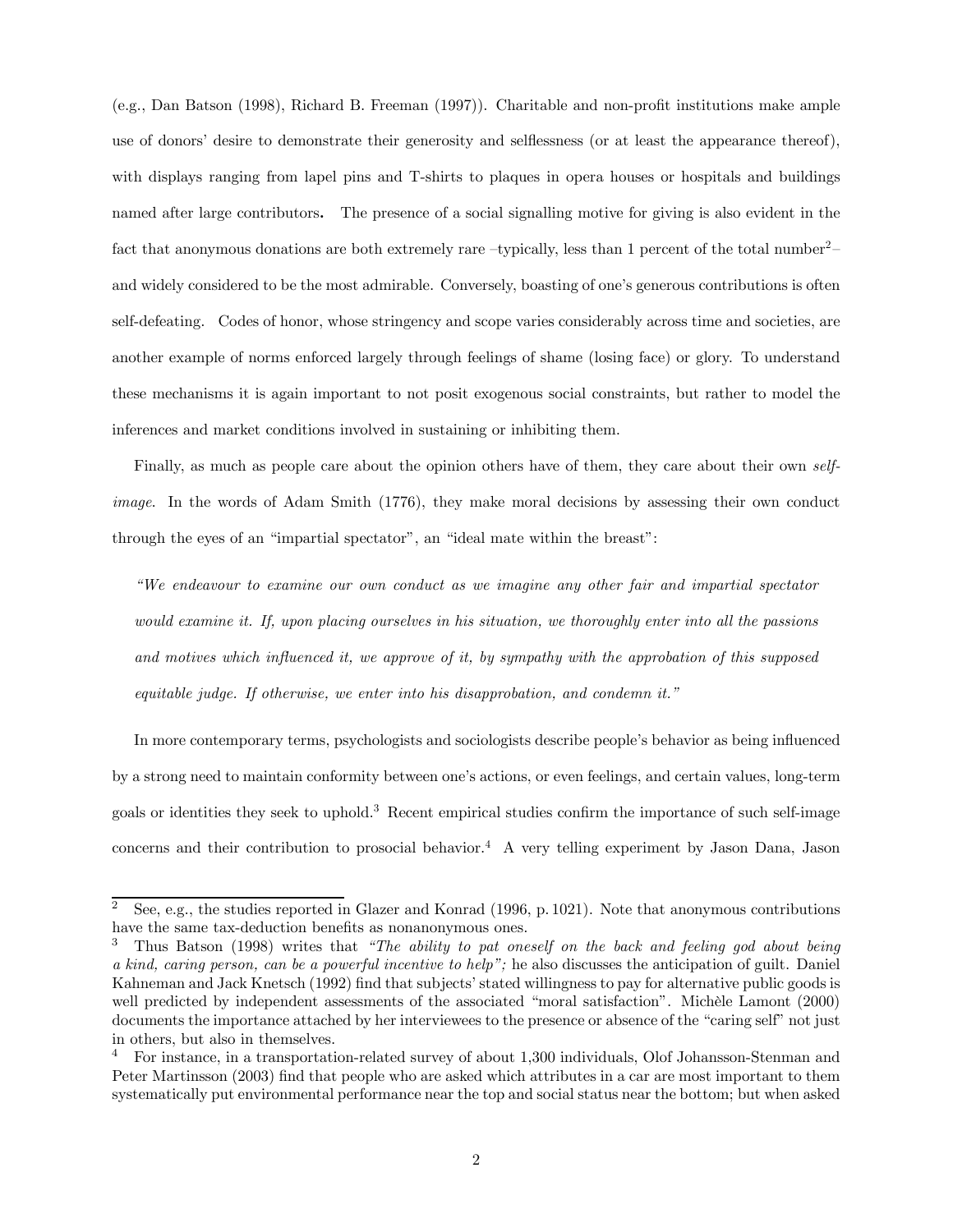Kuang, and Roberto Weber (2003) thus reveals that when people are given the opportunity to remain ignorant of how their choices affect others, or of their precise role in the outcome (as with firing squads, which always have one blank bullet), many "altruists" choose not to know and revert to selfish choices.<sup>5</sup>

To examine this broad array of issues, we develop a theory of prosocial behavior that combines heterogeneity in individuals' degrees of altruism and greed with a concern for social reputation or self-respect. The key property of the model is that agents' pro- or anti-social behavior reflects an endogenous and unobservable mix of three motivations: intrinsic, extrinsic, and reputational, which must be inferred from their choices and the context. We obtain four main sets of results.

— Rewards and punishments. The presence of extrinsic incentives spoils the reputational value of good deeds, creating doubt about the extent to which they were performed for the incentives rather than for themselves. This is in line with what psychologists term the "overjustification effect" (e.g., Mark R. Lepper et al. (1973)), to which we give here a formal content in terms of a signal-extraction problem.6 Rewards act like an increase in the noise-to-signal ratio, or even reverse the sign of the signal, and the resulting crowding out of the reputational (or self-image) motivation to contribute can make aggregate supply downward-sloping over a wide range, with possibly a sharp drop at zero.

 $P_{\text{sublicity}}$  and disclosure. The prominence and memorability of contributions strengthen the signaling motive and thus generally encourage prosocial behavior. When individuals are heterogeneous in their image concerns, however, a greater prominence also acts like an increase in the noise-to signal-ratio: good actions become suspected of being motivated by appearances, which limits the effectiveness of policies based on "image rewards" such as praise and shame. The same concern can lead individuals to refrain from overtly disclosing their good deeds and from turning down any rewards that are offered. Sponsors may respond to contributors' desire to appear intrinsically rather than extrinsically motivated by publicly announcing low rewards, but then find it profitable to offer higher ones in private, creating a commitment problem.

about the true preferences of their neighbors or average compatriots, they give dramatically reversed rankings. Interviews with car dealers show intermediate results.

<sup>5</sup> In a related vein, J. Keith Murnighan et al. (2001) find that the fairness of offers in dictator games is significantly decreased when the precision with which offerers can split the cake is decreased, allowing them to construe the outcomes as largely outside their control.

<sup>&</sup>lt;sup>6</sup> It is also consistent with the informal explanation provided by Frey and Jegen (2001), namely that "An intrinsically motivated person is deprived of the chance of displaying his or her own interest and involvement in an activity when someone else offers a reward, or orders him/her to do it".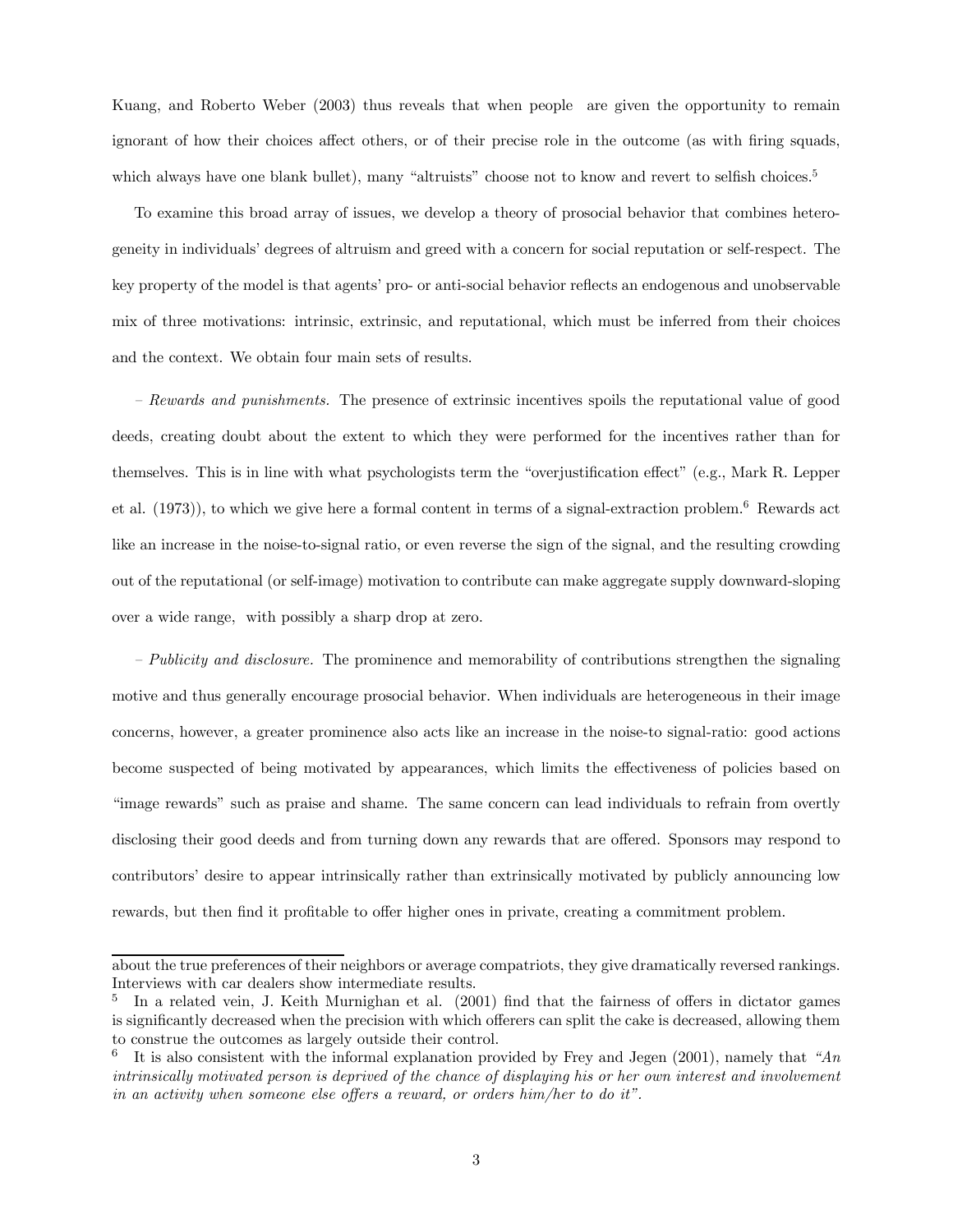– Spillovers and social norms. The inferences that can be drawn from a person's actions depend on what others choose to do, creating powerful spillovers that allow multiple norms of behavior to emerge as equilibria. More generally, individuals' decisions will be strategic complements or substitutes, depending on whether their reputational concerns are (endogenously) dominated by the avoidance of stigma or the pursuit of distinction. The first case occurs when there are relatively few types with low intrinsic altruism and when valid excuses for not contributing are more rare than events that make participation inevitable, or unusually easy. The second case applies in the reverse circumstances.

— Welfare and competition. When setting rewards and publicizing contributions, sponsors will exploit these complementarities or substitutabilities, which respectively increase or decrease the elasticity of the supply curve. Because they do not internalize the reputational spillovers that fall on non-participants or on those who contribute through other sponsors, however, their policies will generally be inefficient. Thus, even a monopoly sponsor may offer rewards and "perks" (preferred seating, meetings with famous performers, valuable social networking opportunities, naming rights to a building, stadium or professorial chair, etc.) that are too generous from the point of view of social welfare, and sponsor competition may further aggravate this inefficiency. The socially optimal incentive scheme, by contrast, subtracts from the standard Pigouvian subsidy for public goods provision a "tax" on reputation-seeking, which, per se, is socially wasteful. In the market for prosocial contributions, finally, a form of holier-than-thou competition can also lead sponsors to offer agents opportunities for reputationally motivated sacrifices that will again reduce social welfare, without any increase in the supply of public goods..

While a number of related themes have been examined in the literature, none of the existing models provides a unified account of this broad range of phenomena. Standard models of public goods provision or altruistic behavior, whether based on a concern for others' welfare, a pure joy of giving, or reciprocity, are not consistent with a (locally) downward-sloping response of prosocial behavior to incentives, nor with people choosing not to know how their actions will affect others and reverting to selfish behavior when such ignorance is feasible. Models of giving as a signal of wealth explain monetary donations but not in-kind prosocial acts such as volunteering, helping, giving blood, etc. (these should instead be avoided, as they signal a low opportunity cost of time), the greater admiration reserved for anonymous contributions, or people's choosing to be modest about their good deeds. Models that postulate a reduced-form crowding out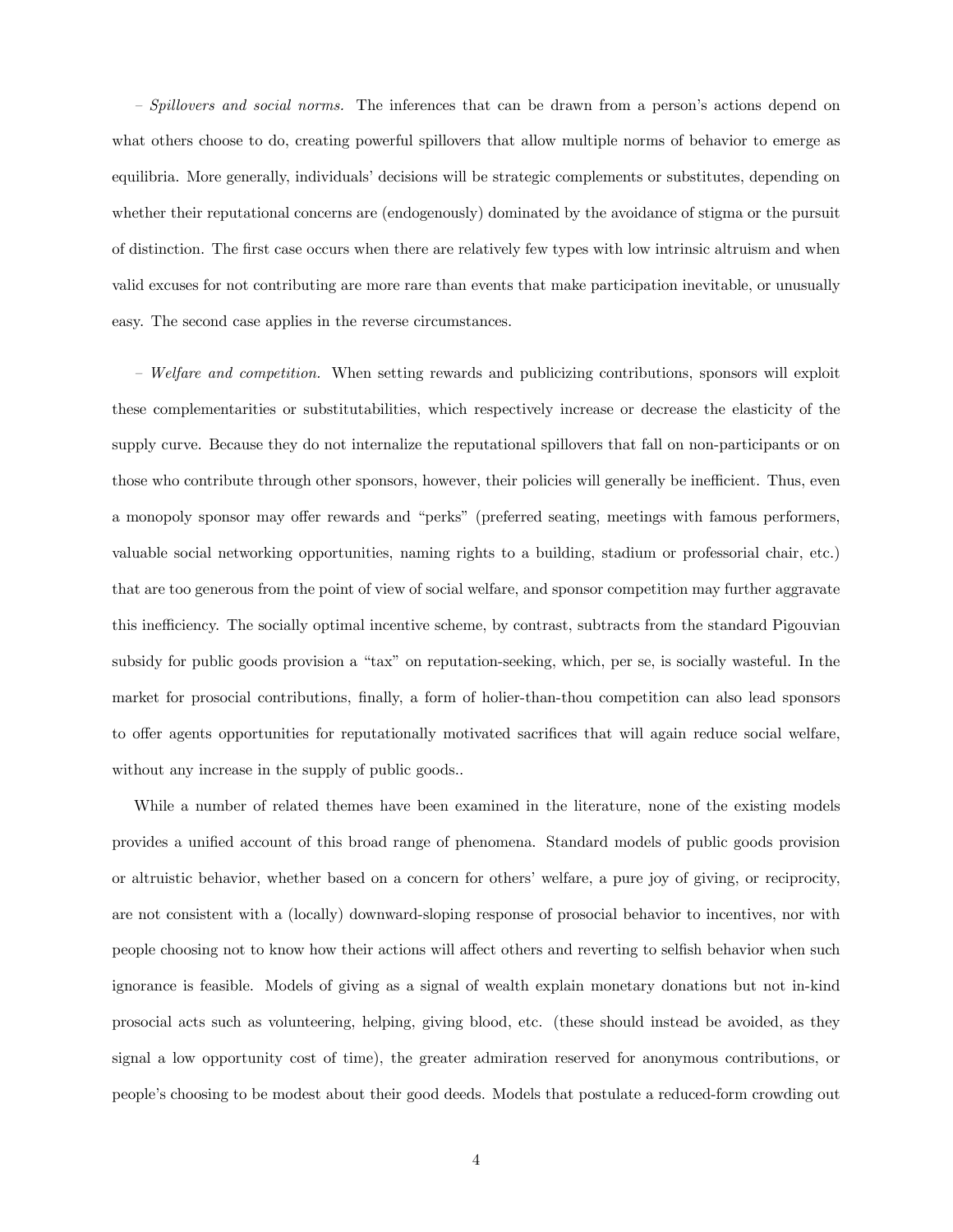(or in) of intrinsic motivation by incentives do not really explain its source and miss its dependence on the informational environment, such as the observability of actions and rewards or the distribution of preferences in the population. The same is true for models of social norms that assume complementarities in payoffs.

The papers most closely related to the present one take a signaling approach to social interactions, although none share with it the structure of multidimensional uncertainty that is essential to generating overjustification effects and net crowding out. In Bénabou and Tirole (2003), a potential conflict between extrinsic and intrinsic motivation arises from the fact giving an agent high-powered incentives may convey bad news about the task or his ability. The idea that the principal has private information about these variables applies well to child-rearing, education and empowerment versus monitoring of employees, but not to activities such as contributing to a charitable cause, donating blood, voting, etc., which are our focus here. In B. Douglas Bernheim (1994), individuals take actions designed to signal that their tastes lie close to "the mainstream", leading to conformity in behavior and multiple social norms. When reputation bears on prosocial orientation, however, what is valuable is not to resemble the average but to appear as altruistic as possible. Such is the case in Corneo's (1997) signaling model of union membership, with which our analysis of social norms shares some important insights. On the other hand, Corneo's model does not give rise to crowding out, and while Bernheim does not consider the effects of incentives, the similarly unidimensional structure of his model will also lead to a standard upward-sloping response. Jerker Denrell (1998) shows how the presence of monetary or side benefits in some activity can destroy the separating equilibrium that would otherwise obtain. While this again does not lead to crowding out, a principal may obtain higher profits with a zero reward than with a positive one. Closest to our paper is that of Paul Seabright (2002), where individuals derive from participating in a "civic activity" both a direct benefit that depends on their private type and a reputation that will make them more desirable partners in a later matching market. Under a sorting condition that makes high types care more about reputation, a "payment" discontinuity arises at zero, in that total participation can be greater when no reward is offered than with a small positive one.7

<sup>7</sup> Our paper naturally also ties in to the large literature on gifts and donations, such as James Andreoni (1993) Amihai Glazer and Kai A. Konrad (1996), William Harbaugh (1998), Andrea Buraschi and Francesca Cornelli (2002) and Prendergast and Lars A. Stole (2001). Other related papers include Bodner and Prelec (2003) and Bénabou and Tirole (2004a) on self-signaling, Akerlof and Rachel E. Kranton (2000) on identity, Kjell Arne Brekke, Snorre Kverndokk, and Karine Nyborg (2003) on moral motivation, Maarten Janssen and Ewa Mendys-Kamphorst (2004) on rewards and the evolution of social norms, and Wolfgang Pesendorfer (1995) and Laurie Simon Bagwell and Bernheim (1996) on ostentatious consumptions as signaling devices.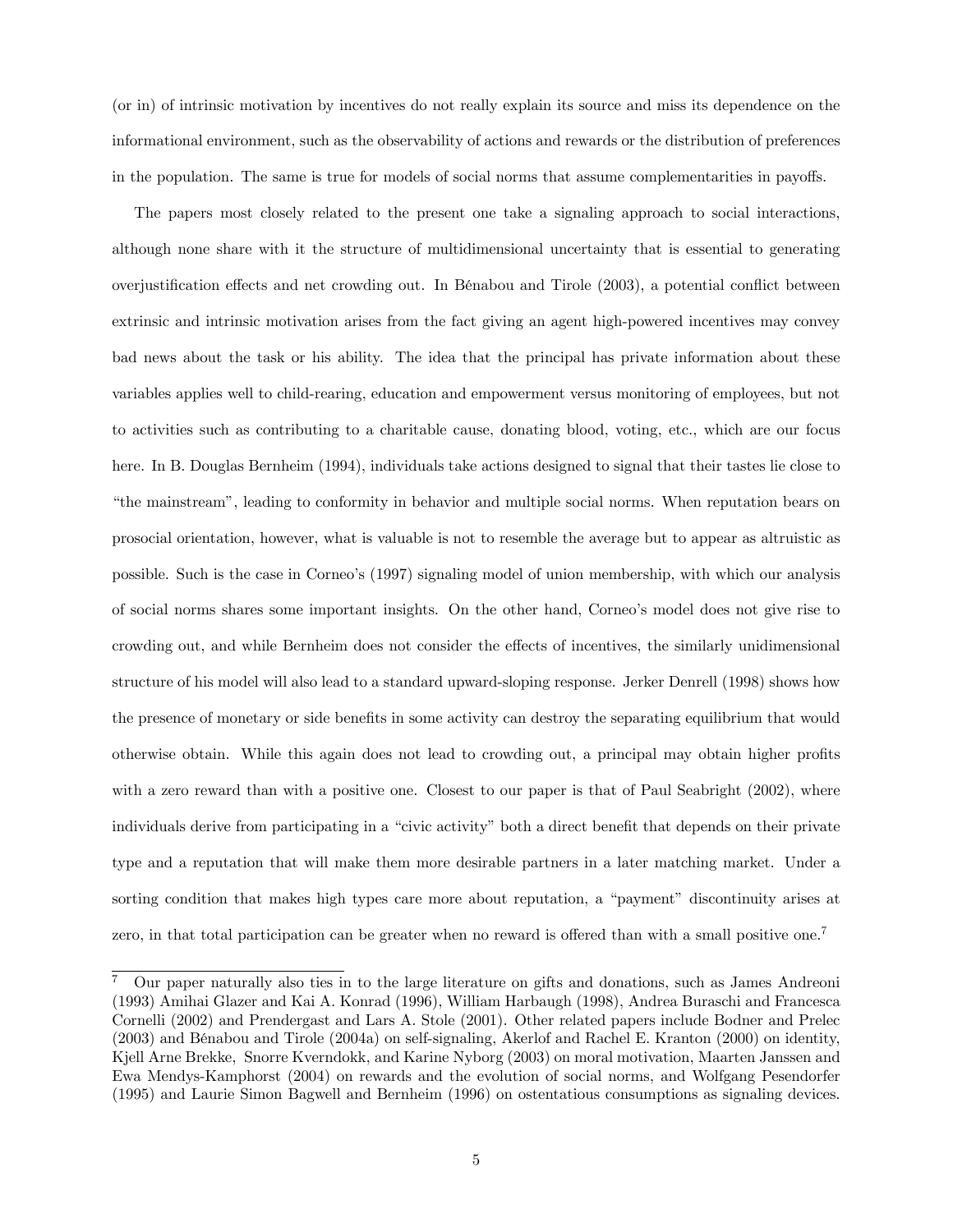The paper is organized as follows. Section I presents the model and an intuitive illustration of the imagespoiling effect of rewards. Section II formally demonstrates the crowding-out phenomenon, as well as a related form of the overjustification effect. Section III deals with social norms and more generally identifies the features of the market that make individual decisions strategic complements or substitutes. Section IV explores issues of confidentiality and disclosure with respect to rewards or actions. Section V examines the setting of incentives by public or private sponsors and the effects of competition on social welfare. Section VI concludes with possible directions for further research. All proofs are gathered in the Appendix.

# I. The Model

#### A. Preferences and information

We study the behavior of agents who choose the extent of their participation in some prosocial activity: contributing to a public good or worthy cause, engaging in a friendly action, refraining from imposing negative externalities on others, etc. Each selects a participation level a from some choice set  $A \subset \mathbb{R}$  that can be discrete (voting, blood donation) or continuous (time or money volunteered, fuel efficiency of car purchased). Choosing a entails a utility cost  $C(a)$  and yields a monetary or other material reward ya. The incentive rate  $y \geq 0$  may reflect a proportional subsidy or tax faced by agents in this economy, or the fact that participation requires a monetary contribution. It is set by a principal or "sponsor" and, for now, individuals take it as given.

Denoting by  $v_a$  and  $v_y$  an agent's intrinsic valuations for contributing to the social good and for money (consumption of market goods), participation at level a yields a direct benefit

$$
(1) \qquad (v_a + v_y y) a - C(a).
$$

Each individual's preference type or "identity"  $\mathbf{v} \equiv (v_a, v_y) \in \mathbb{R}^2$  is drawn independently from a continuous distribution with density  $f(\mathbf{v})$ , marginal densities  $g(v_a)$  and  $h(v_y)$  and mean  $(\bar{v}_a, \bar{v}_y)$ . Its realization is private information, known to the agent when he acts but not observable by others.

Social signaling. In addition to these direct payoffs, decisions carry reputational costs and benefits,

Our work is also technically related to a recent literature on signals that convey diverging news about different underlying characteristics (Aloisio Pessoa de Araújo et al. (2004), Philipp Sadowski (2004), David Austen-Smith and Roland G. Fryer (2005)).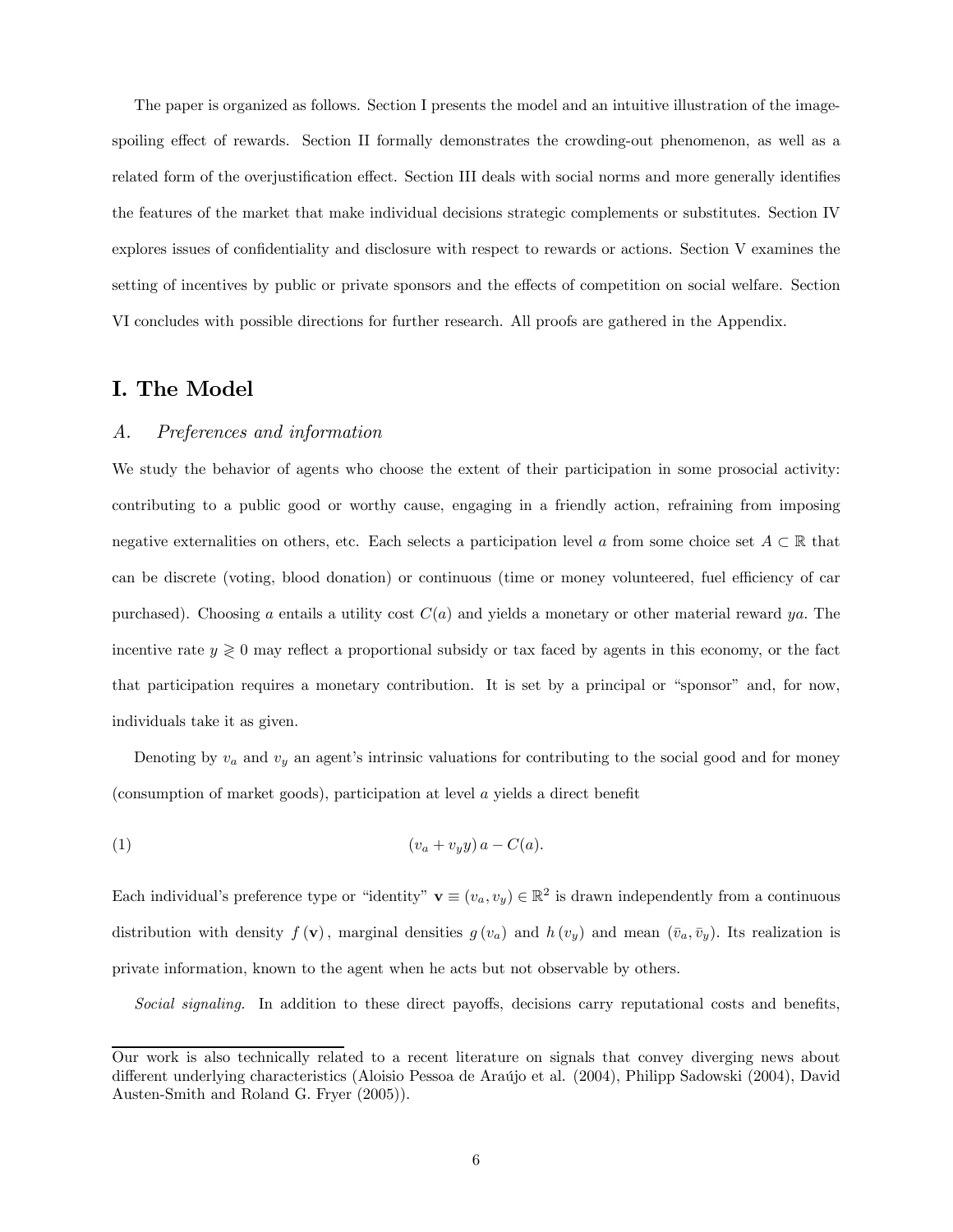reflecting the judgements and reactions of others —family, friends, colleagues, employers. The value of reputation can be instrumental (making the agent a more attractive match, as in Denrell (1998), Herbert Gintis et al. (2001) or Seabright (2002)) or purely hedonic (social esteem as a consumption good). For simplicity, we assume that it depends linearly on observers' posterior expectations of the agent's type v, so that the reputational payoff from choosing  $a$ , given an incentive rate  $y$  is

(2) 
$$
R(a,y) \equiv x \left[ \gamma_a E(v_a|a,y) - \gamma_y E(v_y|a,y) \right], \text{ with } \gamma_a \ge 0 \text{ and } \gamma_y \ge 0.
$$

The signs of  $\gamma_a$  and  $\gamma_y$  reflect the idea that people would like to appear as *prosocial* (public-spirited) and *disinterested* (not greedy), while the factor  $x > 0$  measures the visibility or salience of their actions: probability that it will be observed by others, number of people who will hear about it, length of time during which the record will be kept, etc. Defining  $\mu_a \equiv x\gamma_a$  and  $\mu_y \equiv x\gamma_y$ , an agent with preferences  $\mathbf{v} \equiv (v_a, v_y)$ and reputational concerns  $\boldsymbol{\mu} \equiv (\mu_a, \mu_y)$  thus solves

(3) 
$$
\max_{a \in A} \left\{ (v_a + v_y y) a - C(a) + \mu_a E(v_a | a, y) - \mu_y E(v_y | a, y) \right\}.
$$

In the basic version of the model,  $\mu$  is taken to be common to all agents and thus public knowledge. In the full version we also allow for unobserved heterogeneity in image-consciousness, with  $\mu$  distributed independently of **v** according to a density  $m(\mu)$ . Note, finally, that while we shall generally cast the analysis in terms of effortful or time-consuming prosocial actions such as volunteering, voting, etc., it is equally applicable to purely monetary (e.g., charitable) donations.<sup>9</sup>

Self-signaling and identity. The model admits an important reinterpretation in terms of self-image. Suppose that, at the time he makes his decision, the individual engages in a self-assessment or receives

<sup>&</sup>lt;sup>8</sup> This payoff is defined net of the constant  $(1-x)(\gamma_a\bar{v}_a-\gamma_y\bar{v}_y)$ , which corresponds to the case where a remains unobserved. Note that a value of reputation that is a linear functional of the posterior distribution over the agent's type (such as its expectation) avoids building into his preferences either information-aversion (concave functional) or information-loving (convex functional). The more restrictive assumption, which we make for tractability, is that the coefficients in  $(2)$  are independent of the agent's type **v**.

<sup>&</sup>lt;sup>9</sup> Let a now be the number of dollars contributed by an individual with a known, concave utility over income, represented by the term  $-C(a)$ . Each dollar generates one unit of public good and entitles the contributor to y units of perks and privileges (meeting with performers, gala events, networking, etc.), a "currency" for which he has utility  $v_y$ . This alternative interpretation of (3) is fully consistent with the analysis in Section II. One can also capture the case where instead of perks, the sponsor offers a matching rate y : let  $v_y \equiv 1$  and  $C(a) = ca$ , where c is the cost of providing a unit of public good, so the net cost to the contributor is only  $c-y$ . This corresponds to the specification of (3) used in most of Sections III-V.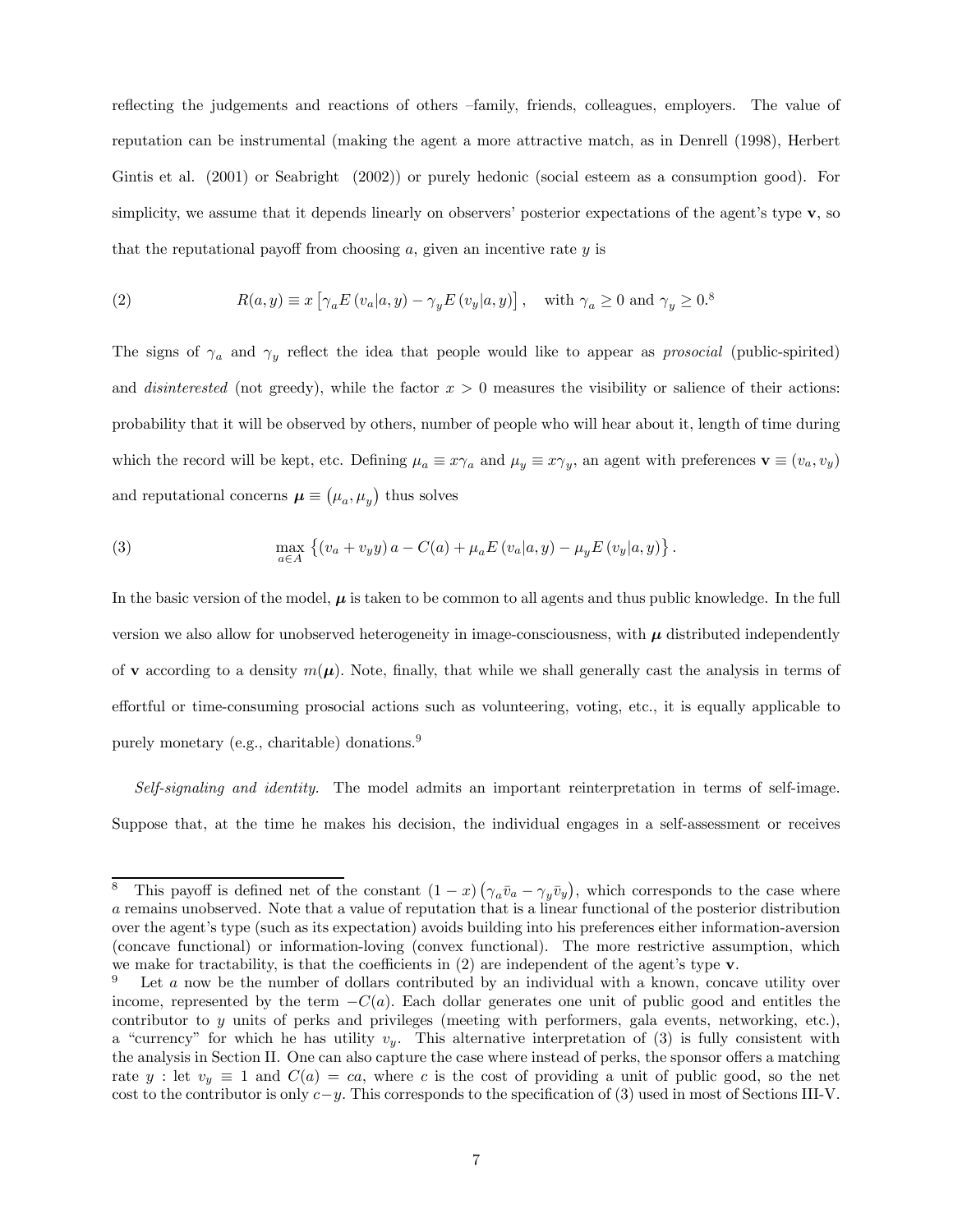some external signal about his type: "How important is it for me to contribute to the public good? How much do I care about money? What are my real values?" This information, however, may not be perfectly recalled or "accessible" later on —in fact, there will often be strong incentives to remember it in a self-serving way. Actions, by contrast, are much easier to encode and remember than the underlying motives, making it rational to define oneself partly through ones' past choices: "I am the kind of person who behaves in this way". Suppose therefore that the feelings or signal motivating the participation decision are forgotten with some probability proportional to x and that, later on, the agent cares about "what kind of a person he is".<sup>10</sup> If, for simplicity, this utility from self-image is linear in beliefs, with weights  $\gamma_a$  and  $-\gamma_y$  on perceived social orientation and greediness, the model is formally equivalent to the social-signaling one.

Relation to altruism and public goods. An agent's intrinsic motivation to behave prosocially,  $v_a$ , can stem from two sources. First, he may care about the overall level of a public good to which his action contributes but that is enjoyed by others as well, such air quality. Let this component of utility be  $w_a (n\bar{a}/n^{\kappa})$ , where  $\bar{a}$  represents the average contribution, n the size of the group and  $\kappa \geq 0$  the degree of congestion;  $w_a$  then measures the intensity of the individual's "pure" altruism.<sup>11</sup> Second, he may experience a "joy of giving"  $u_a$  (independent of social- or self-esteem concerns) that makes him value his own contribution to  $\bar{a}$  more than someone else's.12 Combining these "pure" and "impure" forms of altruism (Andreoni (1988)) yields  $v_a = u_a + w_a/n^{\kappa}$ ; in large groups with  $\kappa > 0$ , the second term vanishes. The simplest interpretation of our model is thus one where there is a unit continuum of agents, so that  $v_a = u_a$ , but where  $\kappa = 1$  so that the average contribution still generates a public good, which individuals value as  $w_a\bar{a}$ . The model applies equally well to finite groups of any size n and value  $\kappa$ , however. All that matters is that there be heterogeneity

<sup>&</sup>lt;sup>10</sup> This may reflect a hedonic motive (people enjoy feeling generous or disinterested, e.g. Akerlof and Dickens (1982) or Botond Köszegi (2000)), an instrumental purpose (providing motivation to undertake and persevere in long-term tasks or social relationships, e.g. Juan D. Carrillo and Thomas Mariotti (2000) or Bénabou and Tirole (2002)), or both. The idea that individuals take their actions as diagnostic of their preferences originated in psychology with Daryl J. Bem (1972) and relates closely to cognitive dissonance theory (Leon Festinger and James Carlsmith (1959)). The link between imperfect recall and intertemporal self-signaling is analyzed in Bénabou and Tirole (2004a), while Bodner and Prelec (2003) examine contemporaneous self-signaling in a split-self model.<br> $^{11}$  At the cost of some additions

At the cost of some additional complexity, one could make agents care about social welfare (which is then defined as a fixed point) rather than about the level of the public good per se.<br> $\frac{12}{12}$  Such would be the effect of feelings of empathy (emphasized by Batson (1998)) or reci-

<sup>12</sup> Such would be the effect of feelings of empathy (emphasized by Batson (1998)) or reciprocity. Equivalently, the marginal cost of participation may include an individual component equal to  $-u_a$ . The term  $u_a$  could also arise from agents' following the Kantian imperative to evaluate their actions as if they would lead everyone to make those same choices (Brekke et al. (2003)).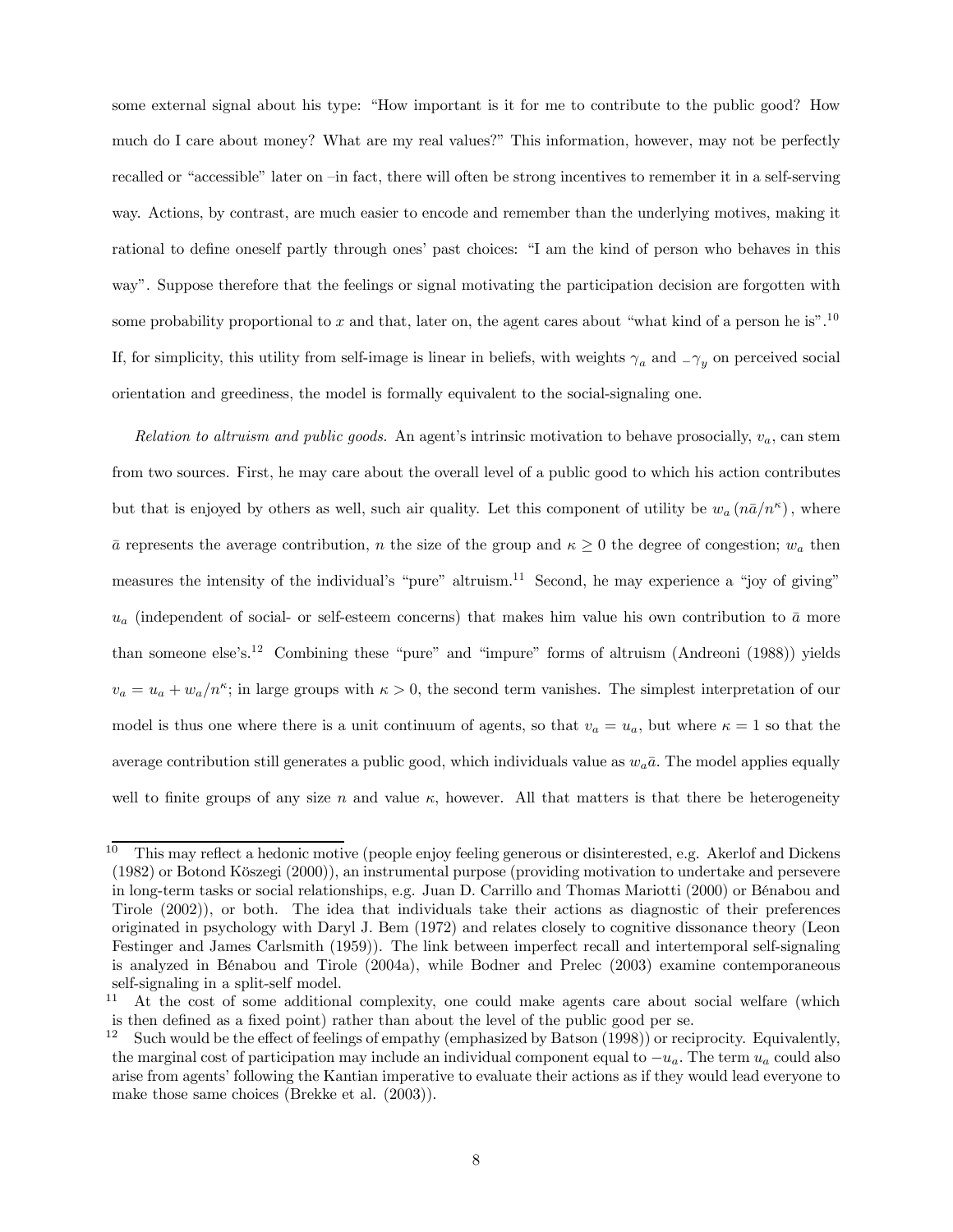in the intrinsic propensity to contribute or reciprocate,  $v_a$ , no matter its source, and that agents value being perceived, or perceiving themselves, as having a high  $v_a$ . This (self) esteem benefit,  $\mu_a E(v_a|a, y)$ , is perhaps what corresponds best to the idea of a "warm glow" of giving: gaining social approval, feeling good about oneself, etc. Finally, note that the action a chosen by agents and giving rise to reputation could be their reaction to someone else's behavior, such as cooperation or defection. The model is thus applicable to reciprocity as well as to unconditional prosocial behavior.

We now turn to the terms in (3) relating to material compensation. That in  $v_y y$  requires no explanation, except to note that if the individual believes that his receiving y reduces the resources available to the sponsor for supporting other activities he cares about, it will be attenuated by an "eviction effect".13 Consider next the potential negative reputation attached to "greed" or money-orientation,  $-\mu_y E(v_y|a, y)$ . Note first that all the paper's results but one (Proposition 3) obtain with  $\mu_y \equiv 0$  as well. It is nonetheless natural to allow for such an effect —"greedy" is no compliment. Someone who has a high valuation for money relative to effort and / or public goods is not a very attractive partner in friendship, marriage, hiring to a position of responsibility, electing to office and other situations where it is difficult to always monitor behavior or write complete contracts. Demonstrating a low marginal utility for money  $v_y$  can also be valuable because it signals high wealth, a motive that figures prominently in the literatures on charitable contributions and on conspicuous consumptions (e.g., Glazer and Conrad (1996), Bagwell and Bernheim (1996)).

### B. The image-spoiling effect of rewards: basic insights

We begin with an intuitive presentation of some key mechanisms. Consider the first-order condition for an agent's choice of a, assuming a well-behaved decision problem over a continuous choice set. By (3), an individual with type  $(v, \mu)$  who faces a price y equates

(4) 
$$
C'(a) = v_a + v_y y + r(a, y; \mu),
$$

In experiments on charitable giving (e.g., Gneezy and Rustichini (2000b)), it is typically emphasized to subjects that any rewards will come from an entirely separate research budget and therefore not reduce the amount actually donated. In the real world, the presence and magnitude of an eviction effect will depend on individuals' beliefs about the level at which the budget constraint binds and how they value the alternative uses of funds. Suppose, for instance, that a charity has a fixed budget and will use any funds left over to hire "professionals" who produce  $\tau$  units of a per dollar, or some other public good of equivalent value. An individuals' valuation of a reward y for his contribution will now be  $(v_y - \tau w_a/n^{\alpha})y$ . This simply amounts to a redefinition of  $v_y$ , in a way that contributes to making it negatively correlated with  $v_a$ .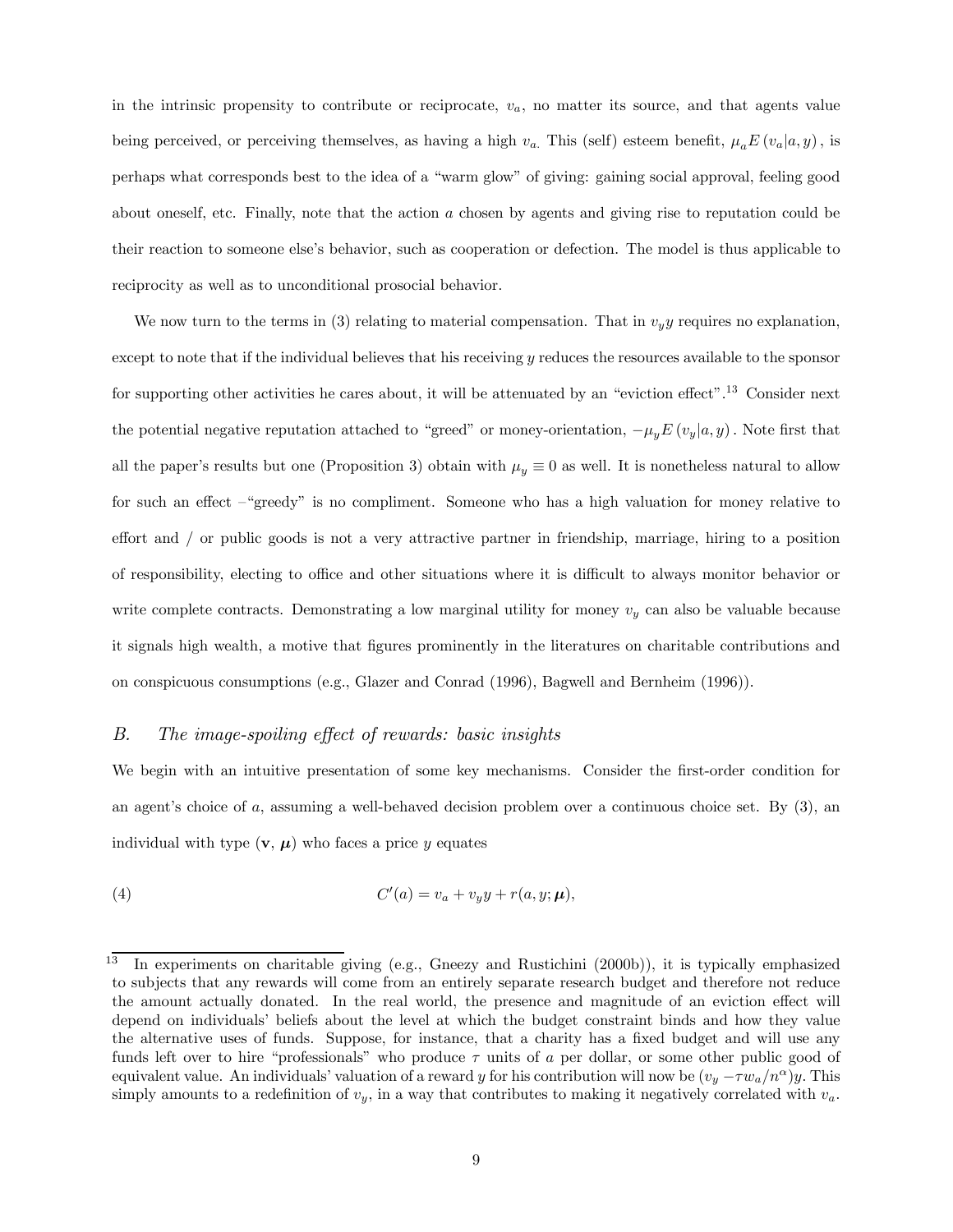

Figure 1: the effects of rewards on the pool of participants

where the last term is his (marginal) reputational return from contributing at level  $a$ :

(5) 
$$
r(a, y; \mu) \equiv \mu_a \frac{\partial E(v_a|a, y)}{\partial a} - \mu_y \frac{\partial E(v_y|a, y)}{\partial a}.
$$

Three important points are apparent from (4). First, observing someone's choice of a reveals the sum of his three motivations to contribute (at the margin): *intrinsic, extrinsic, and reputational*. In general all three vary across people, so that learning about  $v_a$  or  $v_y$  corresponds to a *signal-extraction* problem. Second, a higher incentive rate y will reduce the informativeness of actions about  $v_a$ , and the converse for  $v_y$ . Third, heterogeneity in agents' image concerns  $\mu$  represents an additional source of noise that makes inferences about both  $v_a$  and  $v_y$  less reliable, and that is amplified when actions become more visible (higher x).

To gain further insight into the impact of incentives on inferences and behavior, let us now focus on the benchmark case where  $v_a$  and  $v_y$  are independent random variables, while  $\mu_a$  and  $\mu_y$  are fixed and omitted from the notation. Figure 1 then shows, for any  $a > 0$ , how the set of agents who contribute at least a varies with the reward  $y$ . This group, which we shall term "high contributors", comprises all agents with

(6) 
$$
v_a + v_y y \ge C'(a) - r(a, y),
$$

so its boundary is a straight line corresponding to  $(4)$ , along which agents choose exactly a. The same condition applies when the participation decision is discrete,  $a \in \{0, 1\}$ , as will be the case in the second half of the paper, provided we denote  $C'(1) \equiv C(1) - C(0)$  and  $r(1, y) \equiv R(1, y) - R(0, y)$ . Along the boundary, agents are now indifferent between participating and abstaining.

When no reward is offered,  $y = 0$ , the separating locus is vertical: an agent's contribution reveals nothing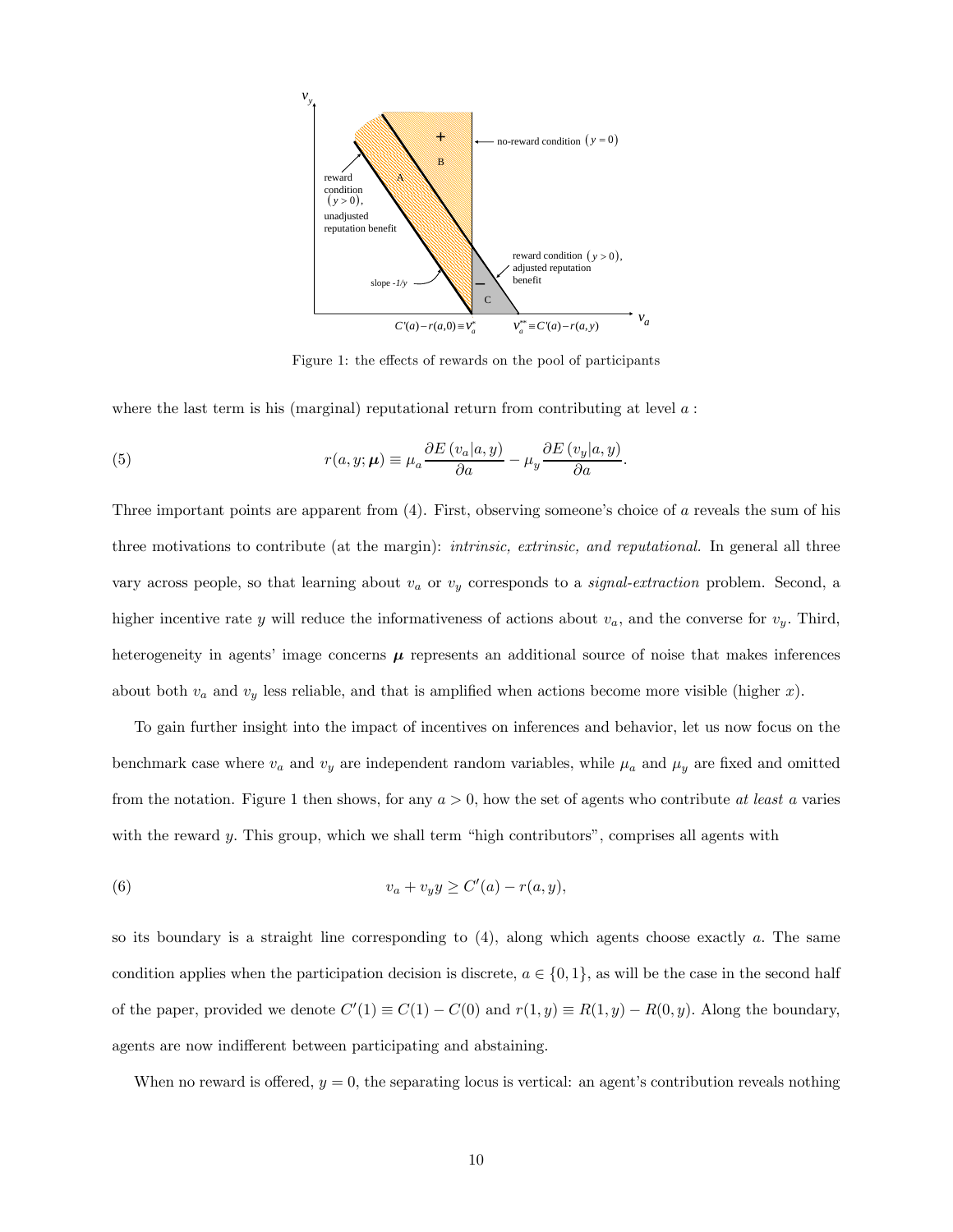about his  $v_y$ , but is very informative about his  $v_a$ . In the continuous case prosocial orientation is learned perfectly, in the discrete case one learns whether it is above or below a known cutoff.

When a reward  $y > 0$  is introduced, the slope of the separating locus becomes  $-1/y < 0$ . If we ignore, in a first step, any changes in the inferences embodied in the intercept, the original boundary simply pivots to the left, as shown in Figure 1 (everything works symmetrically for a fine or penalty,  $y < 0$ ). The set of agents contributing at least a thus expands, as types in the hatched area  $(A + B)$  are drawn in. Since this occurs at every level of a, the distribution of contributions shifts up (stochastically), resulting in a higher total supply; this is the standard effect of incentives. In equilibrium, however, there are two reputational effects:

a) The new members of the high-contributors' club have lower  $v_a$ 's than the old ones, so they drag down the group's reputation for prosocial orientation. The reputation of the low-contributors' group also declines, however, so in the discrete-choice case the net effect on the reputational incentive to participate can clearly go either way. Similarly, in the continuous case the reputation  $E(v_a|a, y)$  attached to contributing exactly a declines (as that locus pivots to the left), but so does the reputation attached to contributing exactly  $a' = a - da$ , where da is small; the effect on the marginal return  $\partial E (v_a | a, y) / \partial a$  is thus generally ambiguous.

b) The new high contributors are "greedy" types (have a  $v_y$  above the mean), whereas those who still contribute below a after the reward is introduced reveal that they care less about money than average. This unambiguously reduces the reputational incentive to participate, as is clear in the discrete case. In the continuous case this follows from the fact that, after the rotation, the locus for contributing at  $a - da$  lies below that for contributing  $a^{14}$ 

If the overall impact of these changes in inferences is negative,  $r(a, y) < r(a, 0)$ , as drawn in Figure 1, the reward attracts some new participants (more greedy agents in area B) to contributing a or more, but repels some existing ones (more public-spirited agents in area  $C$ ). This matches precisely William Upton's (1973) findings that offering a monetary reward for giving blood led to reduced donations by those who had regularly been giving for free and increased donations from those who never had. Overall, the number of agents who contribute at least a may increase or decrease, depending on the weights given to B and C by the distribution  $f(\mathbf{v})$ . If a net decrease occurs at every a, the distribution of contributions shifts down (stochastically) and

<sup>&</sup>lt;sup>14</sup> This is due to the fact that  $C'(a) - r(a, y)$  is increasing in a, by the second-order condition for (3).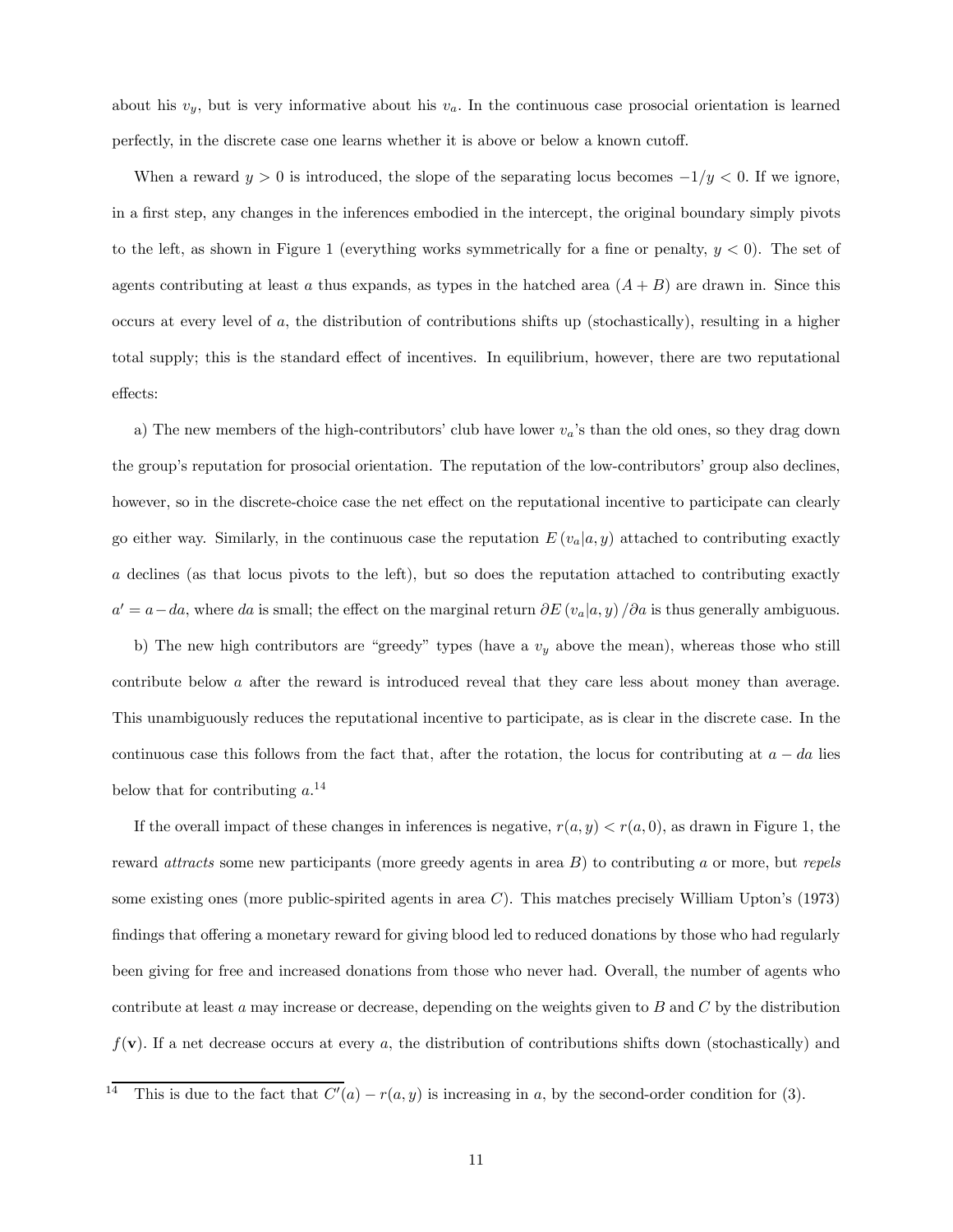total supply actually declines when a reward  $y > 0$  is introduced, starting from a no-reward situation.

# II. The overjustification effect and crowding out

We now turn to the formal analysis, establishing three main results. First, we show how the "overjustification effect" discussed by psychologists can be understood as a signal-extraction problem in which rewards amplify the noise, leading observers (or a retrospecting individual) to attribute less of role to intrinsic motivation in explaining variations in behavior. We then identify the conditions under which monetary incentives crowd out reputational motivation, resulting in a supply curve that is downward-sloping over a potentially wide range, or exhibits a sharp drop at zero. Finally, we assess the effectiveness of non-material rewards such as praise and shame, showing in particular that it is also limited by a form of overjustification effect.

We use here a specification of the model that builds on the familiar normal-learning setup. Let actions vary continuously over  $A = \mathbb{R}$ , with cost  $C(a) = ka^2/2$ .<sup>15</sup>

(7) 
$$
\begin{pmatrix} v_a \\ v_y \end{pmatrix} \sim \mathcal{N} \begin{pmatrix} \bar{v}_a \\ \bar{v}_y \end{pmatrix} \begin{pmatrix} \sigma_a^2 & \sigma_{ay} \\ \sigma_{ay} & \sigma_y^2 \end{pmatrix}, \quad \bar{v}_a \geq 0, \quad \bar{v}_y > 0,
$$

and at first we continue to focus on the case where everyone has the same reputational concerns,  $\mu \equiv (\bar{\mu}_a, \bar{\mu}_y)$ . We then extend the analysis to the case where  $\mu$  is also normally distributed across individuals.<sup>16</sup>

#### A. Material rewards

With fixed  $\mu$ 's, the reputational return  $(5)$  is constant across agents and equal to

(8) 
$$
\bar{r}(a, y) \equiv \bar{\mu}_a \frac{\partial E(v_a|a, y)}{\partial a} - \bar{\mu}_y \frac{\partial E(v_y|a, y)}{\partial a}.
$$

Thus, by (4), an agent's choice of a reveals his  $v_a + yv_y$ , equal to  $C'(a) - \bar{r}(a, y)$ . Standard results for normal random variables then yield

<sup>&</sup>lt;sup>5</sup> The case of a general convex function  $C(a)$  is treated in Bénabou and Tirole (2004b). Both here and there, we focus attention on equilibria in which the reputation vector,  $E(\mathbf{v}|a, y)$ , is differentiable in a.

 $^{16}$  As is often the case, normality yields great tractability at the cost of allowing certain variables to take implausible negative values. By choosing the relevant means large enough, however, one can make the probability of such realizations arbitrarily small; but (7) and (17) below should really be interpreted as local approximations, consistent with the linearity of preferences assumed throughout the paper.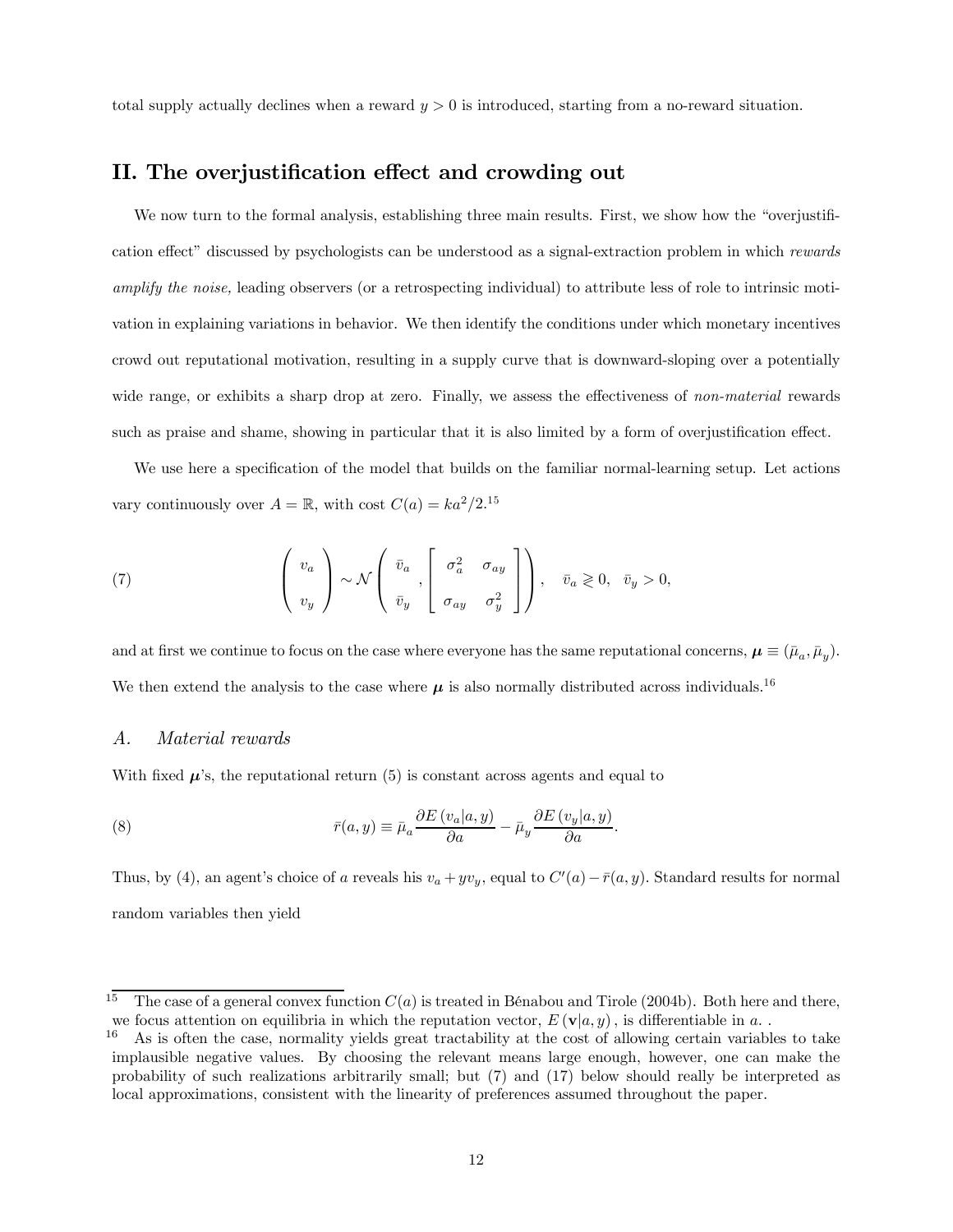(9) 
$$
E(v_a|a,y) = \overline{v}_a + \rho(y) \cdot (ka - \overline{v}_a - \overline{v}_y y - \overline{r}(a,y))
$$

(10) 
$$
E(v_y|a,y) = \overline{v}_y + \chi(y) \cdot (ka - \overline{v}_a - \overline{v}_y y - \overline{r}(a,y)),
$$

where

(11) 
$$
\rho(y) \equiv \frac{\sigma_a^2 + y \sigma_{ay}}{\sigma_a^2 + 2y \sigma_{ay} + y^2 \sigma_y^2} \quad \text{and} \quad y\chi(y) \equiv 1 - \rho(y).
$$

Intuitively, the posterior assessment of an agent's intrinsic motivation,  $E(v_a|a, y)$ , is a weighted average of the prior  $\bar{v}_a$  and of the marginal cost of his observed contribution, net of the average extrinsic and reputational incentives to contribute at that level.

Finally, substituting  $(8)$  into  $(9)-(10)$  shows that an equilibrium corresponds to a pair of functions  $E(v_a|a, y)$  and  $E(v_y|a, y)$  that solve a system of two linear differential equations.

**Proposition 1** Let all agents have the same image concern  $(\bar{\mu}_a, \bar{\mu}_y)$ . There is a unique (differentiablereputation) equilibrium, in which an agent with preferences  $(v_a, v_y)$  contributes at the level

(12) 
$$
a = \frac{v_a + v_y y}{k} + \bar{\mu}_a \rho(y) - \bar{\mu}_y \chi(y),
$$

where  $\rho(y)$  and  $\chi(y)$  are defined by (11). The reputational returns are  $\partial E(v_y|a, y)/\partial a = \rho(y)k$  and  $\partial E(v_y|a, y)$  $\sqrt{\partial a} = \chi(y)k$ , resulting in a net value  $\bar{r}(y) = k(\bar{\mu}_a \rho(y) - \bar{\mu}_y \chi(y))$ .

The effects of extrinsic incentives on inferences and behaviors can now be analyzed. While a higher y increases agents' direct payoff from contributing,  $v_a + v_y$ , it also tends to reduce the associated signaling value along both dimensions. In the benchmark case of no correlation ( $\sigma_{ay} = 0$ ), for instance,

(13) 
$$
\rho(y) = \frac{1}{1 + y^2 \sigma_y^2 / \sigma_a^2} \text{ and } \chi(y) \equiv \frac{y \sigma_y^2 / \sigma_a^2}{1 + y^2 \sigma_y^2 / \sigma_a^2},
$$

so a higher y acts much like an increase in the *noise-to-signal ratio*  $\theta \equiv \sigma_y/\sigma_a$ , leading observers who parse out the agent's motives to decrease the weight attributed to social orientation,  $\rho(y)$ , and increase its counterpart for greediness,  $\chi(y)$ .<sup>17</sup> When  $\sigma_{ay} \neq 0$ , a positive correlation tends to amplify the decline in  $\rho(y)$ , a negative one works to weaken it.<sup>18</sup> Indeed, the more  $v_a$  and  $v_y$  tend to move together, the less observing

<sup>&</sup>lt;sup>17</sup> More precisely,  $y\chi(y)=1-\rho(y)$  rises with y everywhere, but the same is true of  $\chi(y)$  only for  $|y| \leq 1/\theta$ . <sup>18</sup> For instance, as the correlation between  $v_a$  and  $v_y$  rises from −1 to 0 to 1, the function  $\rho(y)$  pivots downwards over the range  $0 < y < 1/\theta$ , from  $1/(1-\theta y)$  to  $1/(1+\theta^2 y^2)$  and then to  $1/(1+\theta y)$ . The effect of  $\sigma_{ay}$ on the slope  $\chi'(y)$  is more complex, as it depends on  $\sigma_{ay}^2$ ; the formula is provided in the Appendix.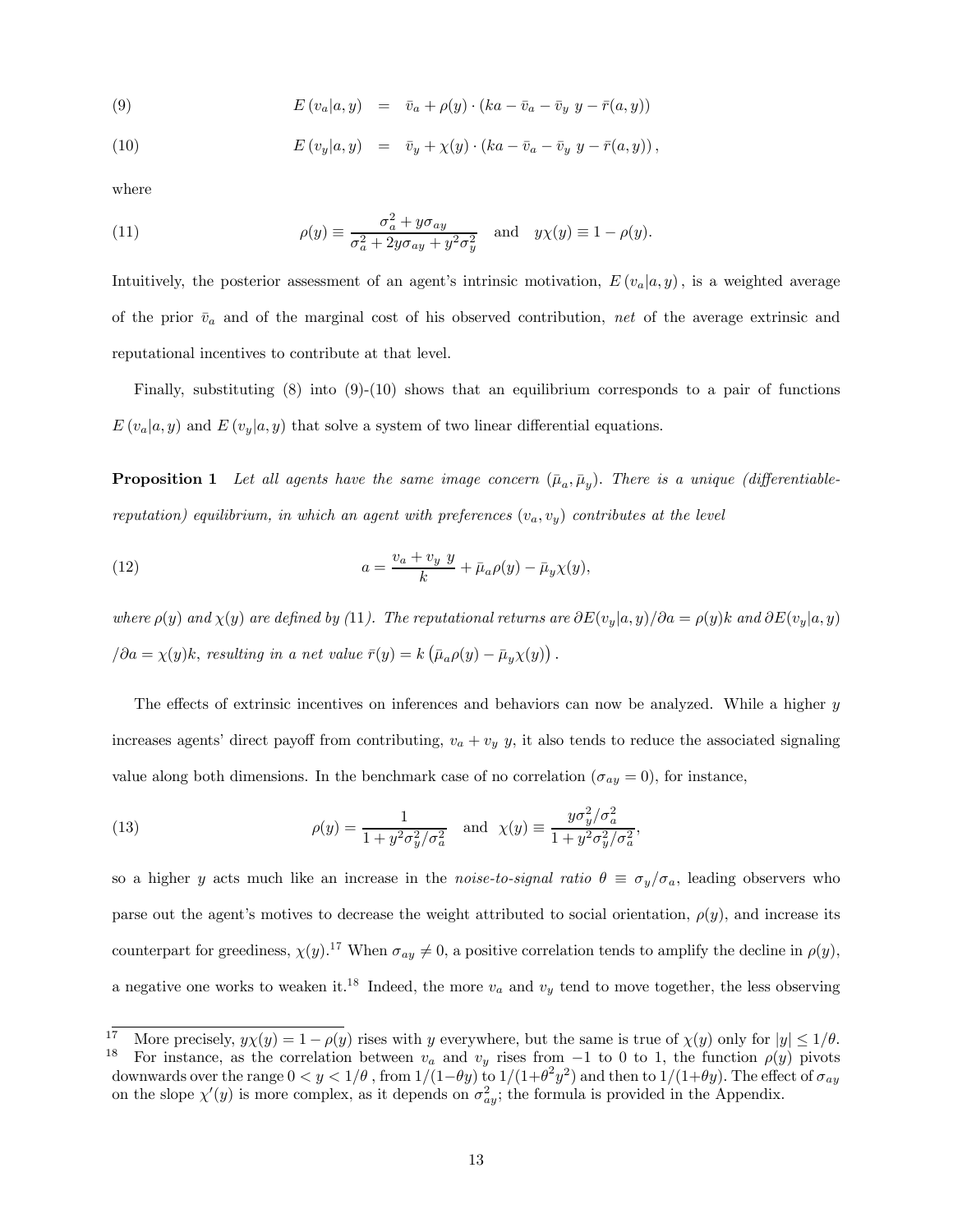a high contribution a, or equivalently a high  $v_a + v_yy$ , represents good news about the agent's intrinsic valuation  $v_a$ ; and the larger is y, the stronger is this "discounting" effect.

Summing (12) over agents yields the (per capita) aggregate supply of the public good  $\bar{a}(y)$ , whose slope,

(14) 
$$
\bar{a}'(y) = \frac{\bar{v}_y}{k} + \bar{\mu}_a \rho'(y) - \bar{\mu}_y \chi'(y),
$$

reflects both the standard effect of incentives and the crowding out or in of reputational motivation that they induce. Since the general expression (provided in the appendix) is a bit complicated, we focus here on two benchmark cases that make clear the main factors at play. The first one is that of independent values, for which we show that as long as the reputational concern over either prosocial orientation or money-orientation is above some minimum level, there exists a range over which incentives backfire.

**Proposition 2** (overjustification and crowding out). Let  $\sigma_{ay} = 0$  and define  $\theta \equiv \sigma_y/\sigma_a$ . Incentives are counterproductive,  $\bar{a}'(y) < 0$ , at all levels such that

(15) 
$$
\frac{\bar{v}_y}{k} < \bar{\mu}_a \cdot \frac{2y\theta^2}{\left(1+y^2\theta^2\right)^2} + \bar{\mu}_y \cdot \frac{\theta^2\left(1-y^2\theta^2\right)}{\left(1+y^2\theta^2\right)^2}.
$$

Consequently, for all  $\bar{\mu}_a$  above some threshold  $\mu_a^* \geq 0$  there exists a range  $[y_1, y_2]$  such that  $\bar{a}(y)$  is decreasing on  $[y_1, y_2]$  and increasing elsewhere on  $\mathbb{R}$ . If  $\bar{\mu}_y < \bar{v}_y/k\theta$ , then  $\mu_a^* > 0$  and  $0 < y_1 < y_2$ ; as  $\bar{\mu}_a$  increases,  $y_1$ rises and y<sub>2</sub> falls, so  $[y_1, y_2]$  widens. If  $\bar{\mu}_y > \bar{v}_y / k\theta^2$ , then  $\mu_a^* = 0$  and  $y_1 < 0 < y_2$ ; as  $\bar{\mu}_a$  increases both  $y_1$ and  $y_2$  rise and, for  $\bar{\mu}_a$  large enough,  $[y_1, y_2]$  again widens.

The role of  $\bar{\mu}_a$  is illustrated in Figure 2a. Crowding out can occur over a fairly wide range, making all but very large rewards inferior to none.19

The second case we highlight is that of "small rewards", which is interesting for two reasons. First, some studies find crowding out  $(\bar{a}(y)$  decreasing) to occur mostly at relatively low levels, and it is sometimes even suggested that the main effect is a *discontinuity at zero* in subjects' response to incentives (Gneezy and Rustichini (2000b), Gneezy (2003)). Is there something qualitatively different between "unrewarded" and "rewarded" activities that could cause rational agents to behave in this way? We show that there is, and explain when it will matter. The second reason why "small rewards" are of interest is that in real-world

<sup>19</sup> The values used in Figure 2a are  $\bar{v}_a = 4$ ,  $v_y = 1$ ,  $\mu_y = 0$ ,  $\theta = .2$  and  $\mu_a \in \{0, 6.7, 8.3, 10, 12, 14.6\}$ . In Figure 2b they are  $\bar{v}_a = 3$ ,  $\bar{v}_y = 1$ ,  $\mu_a = \mu_y = 1$  and  $\theta \in \{0, 1, 2, 3, 5\}.$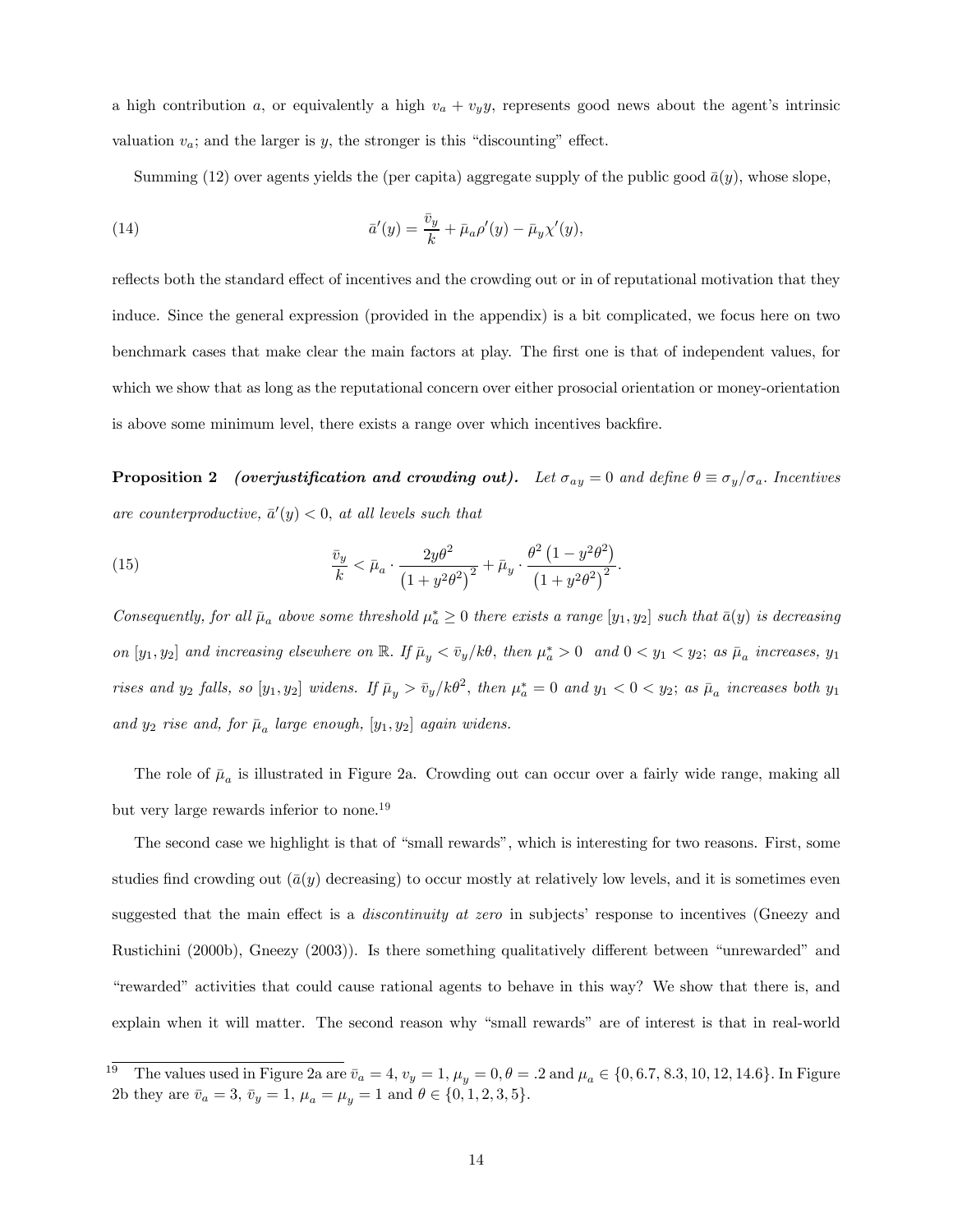

Figure 2a: varying  $\mu_a$  (with  $\mu_y = 0$ ). The straight line corresponds to  $\mu_a = 0$  (no reputation concern).



Figure 2b: varying  $\theta = \sigma_y / \sigma_a$  (with  $\mu_a = 0$ ). The lower straight line corresponds to  $\mu_y = 0$  (no reputation concern), the upper one to  $\theta = 0$  (standard one-dimensional signaling model).

situations where time has an opportunity cost, they will actually correspond to substantial values of y.

**Proposition 3** (small net incentives and signal-reversal). (1) Small rewards or punishments are *counterproductive*,  $\bar{a}'(0) < 0$ , *whenever* 

(16) 
$$
\frac{\bar{v}_y}{k} < \bar{\mu}_a \left( \frac{\sigma_{ay}}{\sigma_a^2} \right) + \bar{\mu}_y \left( \frac{\sigma_y^2 - 2\sigma_{ay}^2/\sigma_a^2}{\sigma_a^2} \right).
$$

(2) Let  $\bar{\mu}_y > 0$  and assume that  $v_a$  and  $v_y$  are uncorrelated, or more generally not too correlated. Then, as  $\sigma_a/\sigma_y$  becomes small, the slope of the supply function at  $y = 0$  tends to  $-\infty$ .

(3) Suppose that participation entails a unit opportunity cost with monetary value  $\hat{y}$ . Then  $\bar{a}'(\hat{y}) < 0$  and  $\bar{a}'(\hat{y}) \rightarrow -\infty$  under the conditions stated in (1) and (2) respectively.

The first term on the right-hand side of (16) reflects the intuition given earlier about the role of correlation in generating crowding out -or in. Most important is the second term, whose dependence on the noise-tosignal ratio is illustrated in Figure 2b: letting  $\sigma_{ay} = 0$ , for instance, shows that  $\bar{a}'(0) = \bar{v}_y/k - \bar{\mu}_y(\sigma_y/\sigma_a)^2$ . Thus, when individuals' desire for money becomes much more uncertain (to observers) than their motivation for the specific task at hand, and even if they have only a minimal concern about appearing greedy  $(\bar{\mu}_v$ is small), the supply response becomes discontinuous (downward) at zero. The intuition for why "zero is special" is that, at that point, participation switches from being an "unprofitable" to a "profitable" activity and thus comes to be interpreted as a signal of greed rather than disinterestedness. This *signal reversal* effect, operating specifically around a zero net reward, creates an additional source of crowding out on top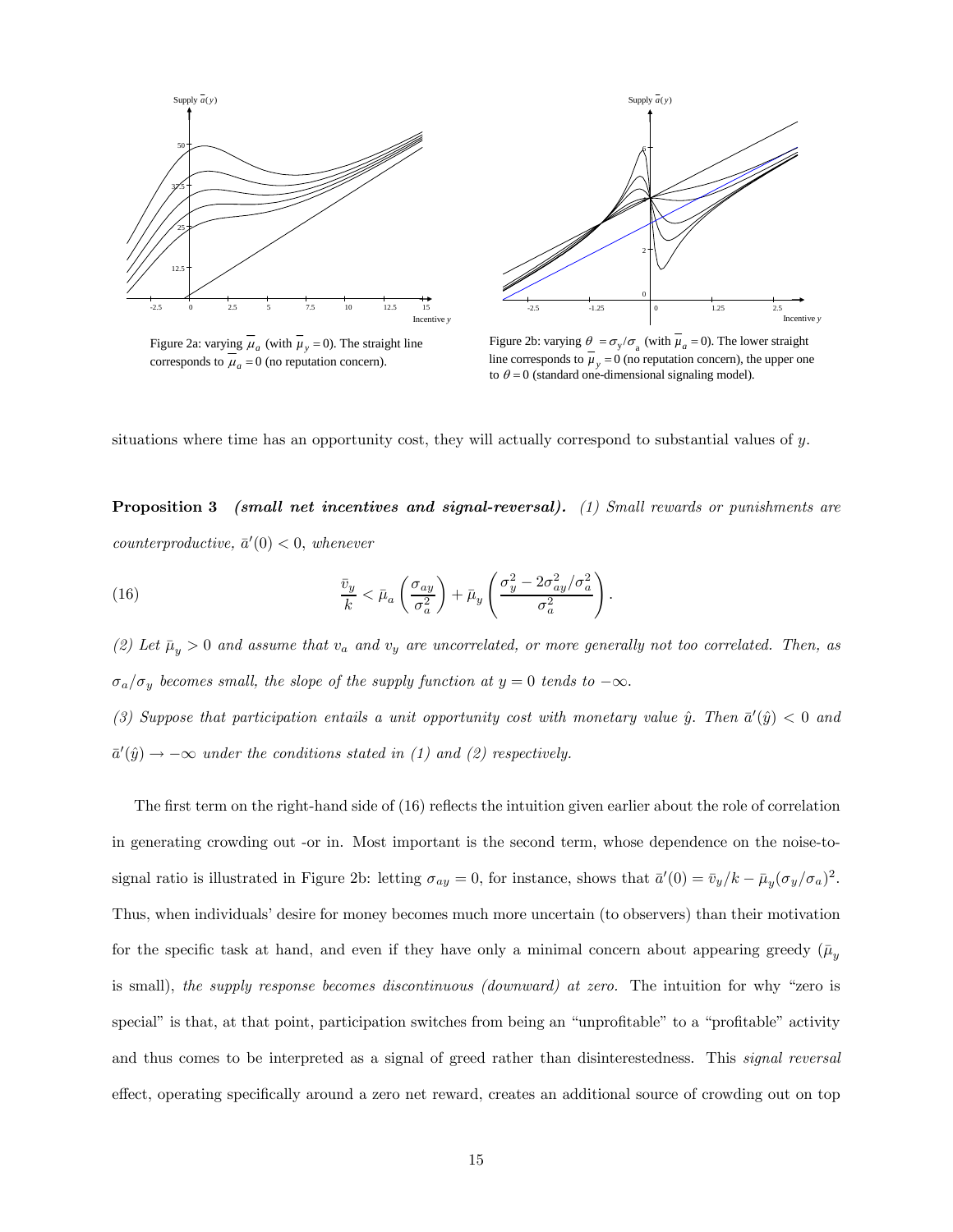of the general *signal-jamming* effect (decrease in  $\rho(y)$ ) that was shown to operate at all levels of y.<sup>20</sup>

If the empirical validity of this signal reversal was restricted to very small prizes and fines, it would be of somewhat limited interest. The third result, shows, however, that the relevant "tipping point" is not really zero (except in laboratory experiments, where subjects, once there, have no profitable alternative uses of their time) but agents' monetary value of time, which can be quite substantial.

### B. Image rewards

Public authorities and private sponsors aiming to foster prosocial behavior make heavy use of both public displays and private mementos conveying honor or shame. Nations award medals and honorific titles, charitable organizations send donors pictures of "their" sponsored child, non-profits give bumper stickers and T-shirts with logos, universities award honorary "degrees" to scholars, etc. Conversely, the ancient practice of the pillory has been updated in the form of televised arrests and publishing the names of parents who are delinquent on child support, or the licence plate numbers of cars photographed in areas known for drug trafficking or prostitution. Peer groups also play an important role by creating a rehearsal mechanism: if acquaintances all contribute to a cause, one is constantly reminded of one's generosity, or lack thereof.<sup>21</sup>

Formally, greater publicity or prominence corresponds to a homothetic increase in  $(\mu_a, \mu_y)$ . Our model then confirms the above intuitions, but also delivers important caveats. In particular, when agents are heterogeneous in their reputational concerns, giving greater scrutiny to their behavior may not work that well, as good actions *come to be suspected of being image-motivated*. To analyze these issues we now allow agents' image concerns, like their valuations, to be normally distributed:

(17) 
$$
\begin{pmatrix} \mu_a \\ \mu_y \end{pmatrix} \sim \mathcal{N} \begin{pmatrix} \bar{\mu}_a \\ \bar{\mu}_y \end{pmatrix} \begin{pmatrix} \omega_a^2 & \omega_{ay} \\ \omega_{ay} & \omega_y^2 \end{pmatrix}, \quad \bar{\mu}_a \ge 0, \quad \bar{\mu}_y \ge 0,
$$

with **v** and **µ** independent. In the first-order condition (4), the reputational return  $r(a, y; \mu)$  is now also normal and independent of v (conditionally on a), with mean  $\bar{r}(a, y)$  given by (8) and variance

<sup>&</sup>lt;sup>20</sup> When the two effects are combined it is easy to get supply curves that have a sharp local minimum at  $y = 0$ , so that neither offering rewards (up to a point) nor requiring sacrifices raises supply.

<sup>21</sup> People indeed volunteer more help in response to a request to do so, especially when it comes from a friend, a colleague or family (Freeman 1997), whose opinion of them they naturally care about more than that of strangers.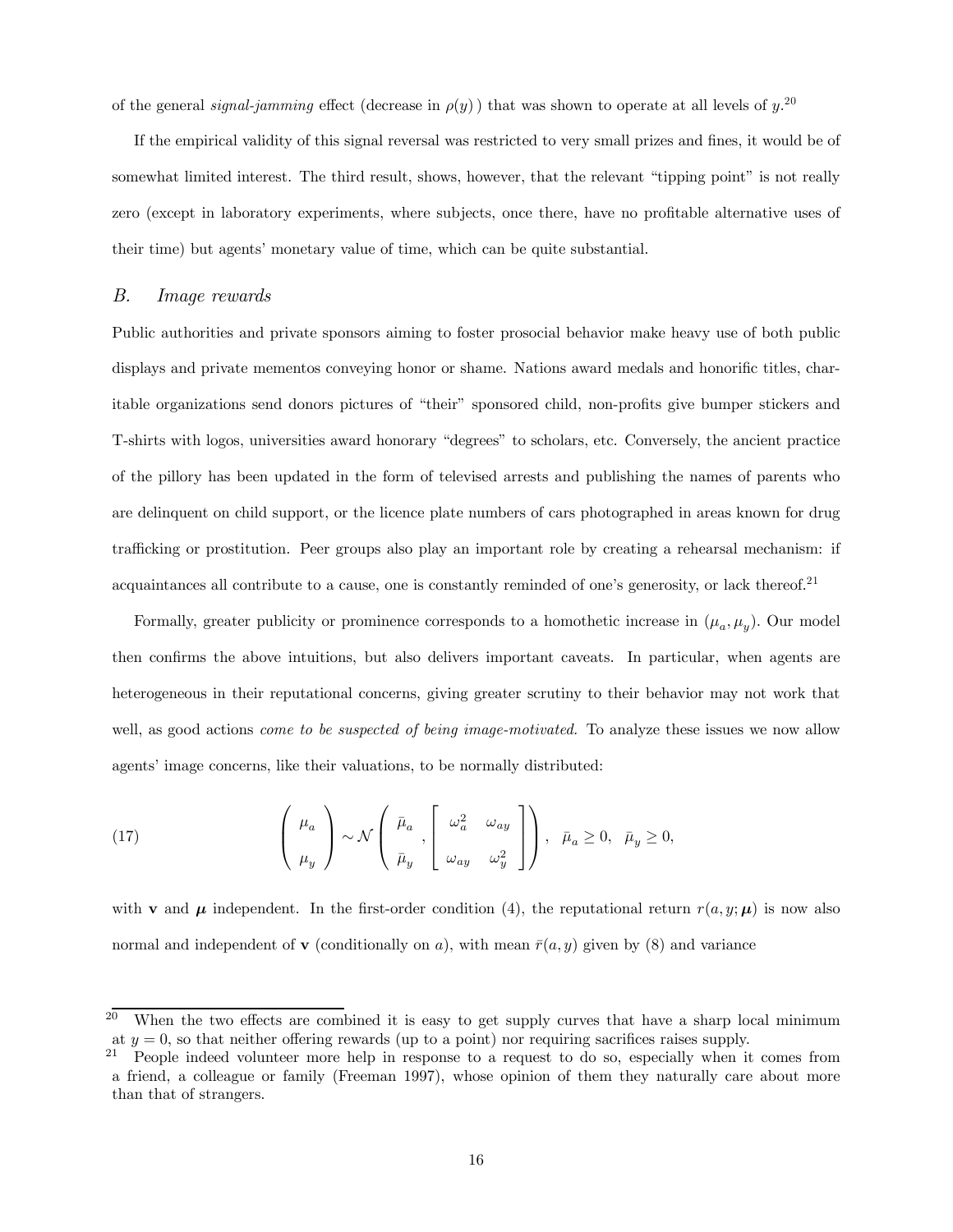(18) 
$$
\Omega(a,y)^2 \equiv \begin{pmatrix} \frac{\partial E(v_a|a,y)}{\partial a} & -\frac{\partial E(v_y|a,y)}{\partial a} \end{pmatrix} \begin{bmatrix} \omega_a^2 & \omega_{ay} \\ \omega_{ay} & \omega_y^2 \end{bmatrix} \begin{pmatrix} \frac{\partial E(v_a|a,y)}{\partial a} \\ -\frac{\partial E(v_y|a,y)}{\partial a} \end{pmatrix}.
$$

The signal-extraction formulas (9)-(10) thus remain unchanged, except that the updating coefficients  $\rho(y)$ and  $\chi(y)$  are respectively replaced by

(19) 
$$
\rho(a,y) \equiv \frac{\sigma_a^2 + y\sigma_{ay}}{\sigma_a^2 + 2y\sigma_{ay} + y^2\sigma_y^2 + \Omega(a,y)^2} \text{ and } \chi(a,y) \equiv \frac{y\sigma_y^2 + \sigma_{ay}}{\sigma_a^2 + 2y\sigma_{ay} + y^2\sigma_y^2 + \Omega(a,y)^2}.
$$

An equilibrium then corresponds again to a pair of functions  $E(v_a|a, y)$  and  $E(v_y|a, y)$  that solve the differential equations (9)-(10), but this system is now *nonlinear*, due to the term  $\Omega(a, y)^2$  in  $\rho$  and  $\chi$ . We are able to solve it for the intuitive and important class of solutions where  $\Omega$  is independent of a, so that reputations remain linear in a. We cannot a priori exclude the existence of other, nonlinear, equilibria.

**Proposition 4** (1) A linear-reputation equilibrium corresponds to a fixed-point  $\Omega(y)$ , solution to:

(20) 
$$
\Omega(y)^2 / k^2 \equiv \omega_a^2 \, \rho(y)^2 - 2\omega_{ay} \, \rho(y)\chi(y) + \omega_y^2 \, \chi(y)^2,
$$

where  $\rho(y)$  and  $\chi(y)$  are given by (19) with  $\Omega(a, y) \equiv \Omega(y)$ . The optimal action chosen by an agent with type  $(v, \mu)$  is then

(21) 
$$
a = \frac{v_a + y \cdot v_y}{k} + \mu_a \rho(y) - \mu_y \chi(y)
$$

and the marginal reputations are  $\partial E (v_a|a, y) / \partial a = \rho(y)k$  and  $\partial E (v_y|a, y) / \partial a = \chi(y)k$ , with a net value of  $r(y; \mu) = (\mu_a \rho(y) - \mu_y \chi(y))k$  for the agent.

(2) There always exists such an equilibrium, and if  $\omega_{ay} = 0$  it is unique (in the linear-reputation class).

A greater variability of image motives,  $\Omega(y)^2 = Var(r(y; \mu))$ , makes individuals' behavior a more noisy measure of their true underlying values  $(v_a, v_y)$ , reducing both  $\rho(y)$  and  $\chi(y)$ . This variance is itself endogenous, however, as agents' reputational calculus takes into account how their collective behavior affects observers' signal-extraction-problem. This is reflected in the fixed-point nature of equation  $(20).^{22}$ 

Proposition 4 also allows us to demonstrate how increased publicity gives rise to an offsetting *overjustifi*cation effect. Let all the reputational weights  $\mu = (\mu_a, \mu_y)$  be scaled up by some prominence or memorability

<sup>&</sup>lt;sup>22</sup> When  $\omega_{ay} \neq 0$  there could be multiple equilibria, with different degrees of informativeness. Since the general theme of multiplicity is investigated in Section III.A, we do not pursue it here.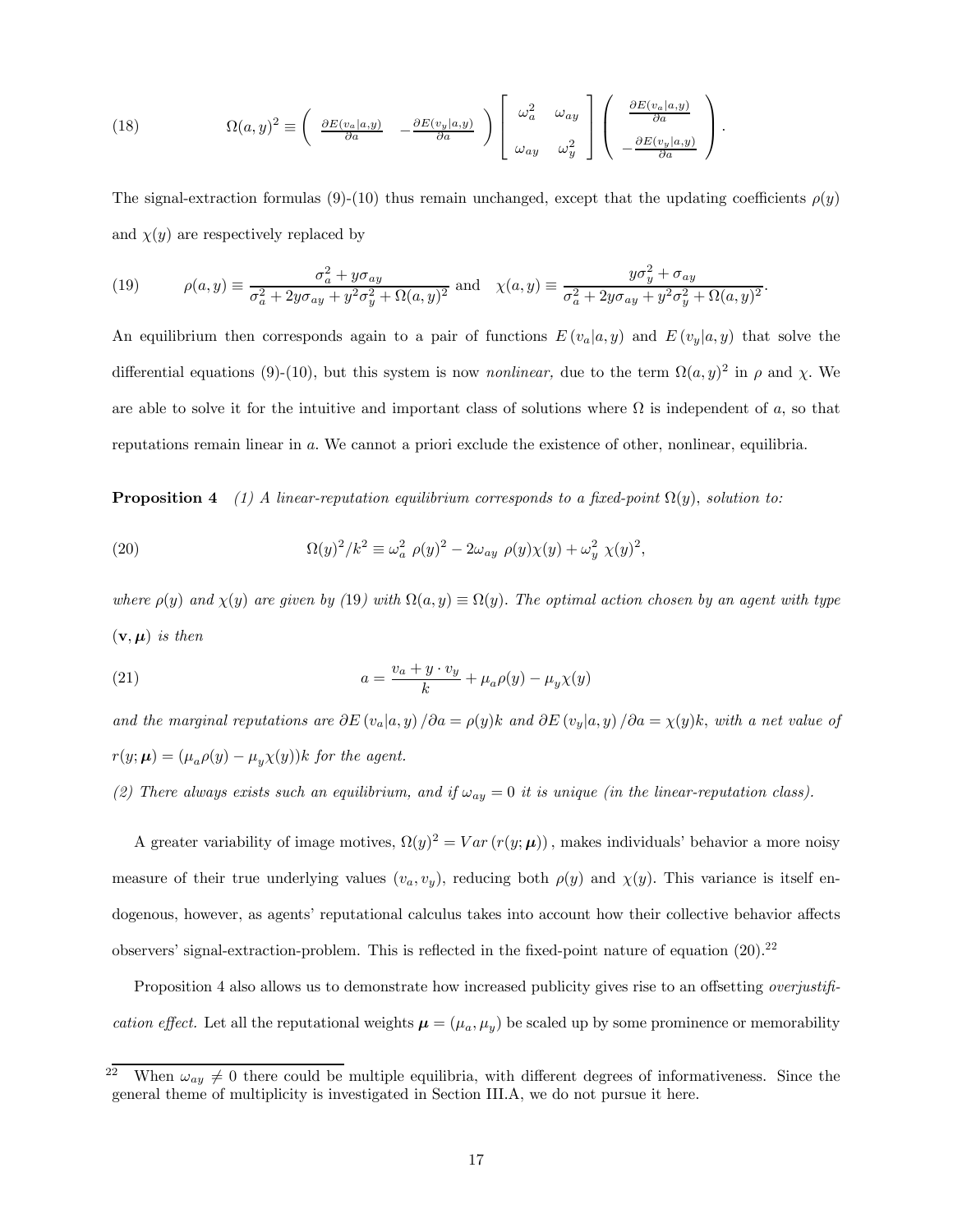factor, x; the material incentive  $\gamma$  remains constant. Aggregate supply is now

(22) 
$$
\bar{a}(y,x) = \frac{\bar{v}_a + y \cdot \bar{v}_y}{k} + x \left( \bar{\mu}_a \rho(y,x) - \bar{\mu}_y \chi(y,x) \right),
$$

where the dependence on x indicates that all the covariance terms  $(\omega_a^2, \omega_{ay}, \omega_y^2)$  in the original equation (20), corresponding to  $x = 1$ , are now multiplied by  $x^2$ . A greater visibility of actions (and of any rewards attached to them) thus has two offsetting effects on the reputational incentive to contribute:

a) a direct amplifying effect, the sign of which is that of  $\mu_a \rho(y, x) - \mu_y \chi(y, x)$  for an individual and  $\bar{\mu}_a \rho(y, x) - \bar{\mu}_y \chi(y, x)$  on average. For people who are mostly concerned about appearing socially-minded ( $\mu_a$  $\gg \mu_y$ ) this increases the incentive to act in a prosocial manner, whereas for those most concerned about not appearing greedy  $(\mu_y \gg \mu_a)$  it has the reverse effect.  $^{23}$ 

b) a dampening effect, as reputation becomes less sensitive to the individual's behavior, which observers increasingly ascribe to image concerns. Formally, the "effective noise"  $\Omega(y, x)$  increases with x (in any stable equilibrium) and  $\rho(y, x)$  and  $\chi(y, x)$  consequently tend to decrease with it.

This tradeoff implies that giving increased publicity to pro- or anti-social behavior may be of somewhat limited effectiveness, even when it is relatively cheap to do. Consider for instance the case where  $\mu_{\nu}$  is known  $(\omega_y = 0)$ , possibly equal to zero. As x becomes large (more generally,  $x k \omega_a^2 >> 1$ ), equation (20) yields

(23) 
$$
\rho(y,x) \approx \left(\frac{\sigma_a^2 + y \sigma_{ay}}{k^2 \omega_a^2}\right)^{1/3} x^{-2/3}.
$$

The aggregate social benefit from publicity  $\bar{\mu}_a x \rho(y, x)$  thus grows only as  $x^{1/3}$ , implying that it is optimal to provide only a finite level of x even when it has a constant marginal cost, or even a marginal cost that declines slower than  $x^{-2/3}$ .<sup>24</sup> Policies by parents, teachers, governments and other principals that rely on the "currency " of praise and shame are thus effective up to a point, but eventually self-limiting.

## III. Honor, stigma, and social norms

The second main issue we explore is that of social and personal norms. We first show how multiple

We are focussing this discussion, for simplicity, on the "natural" case where  $\rho$  and  $\chi$  are both positive, which occurs as long as  $\sigma_{ay}$  is not too negative; see (19).

<sup>&</sup>lt;sup>24</sup> On the other hand there cannot be full crowding out, namely  $x\rho(y, x)$  actually decreasing with x : otherwise, by (19) and (20)  $\rho(y, x)$  would be increasing in x, a contradiction.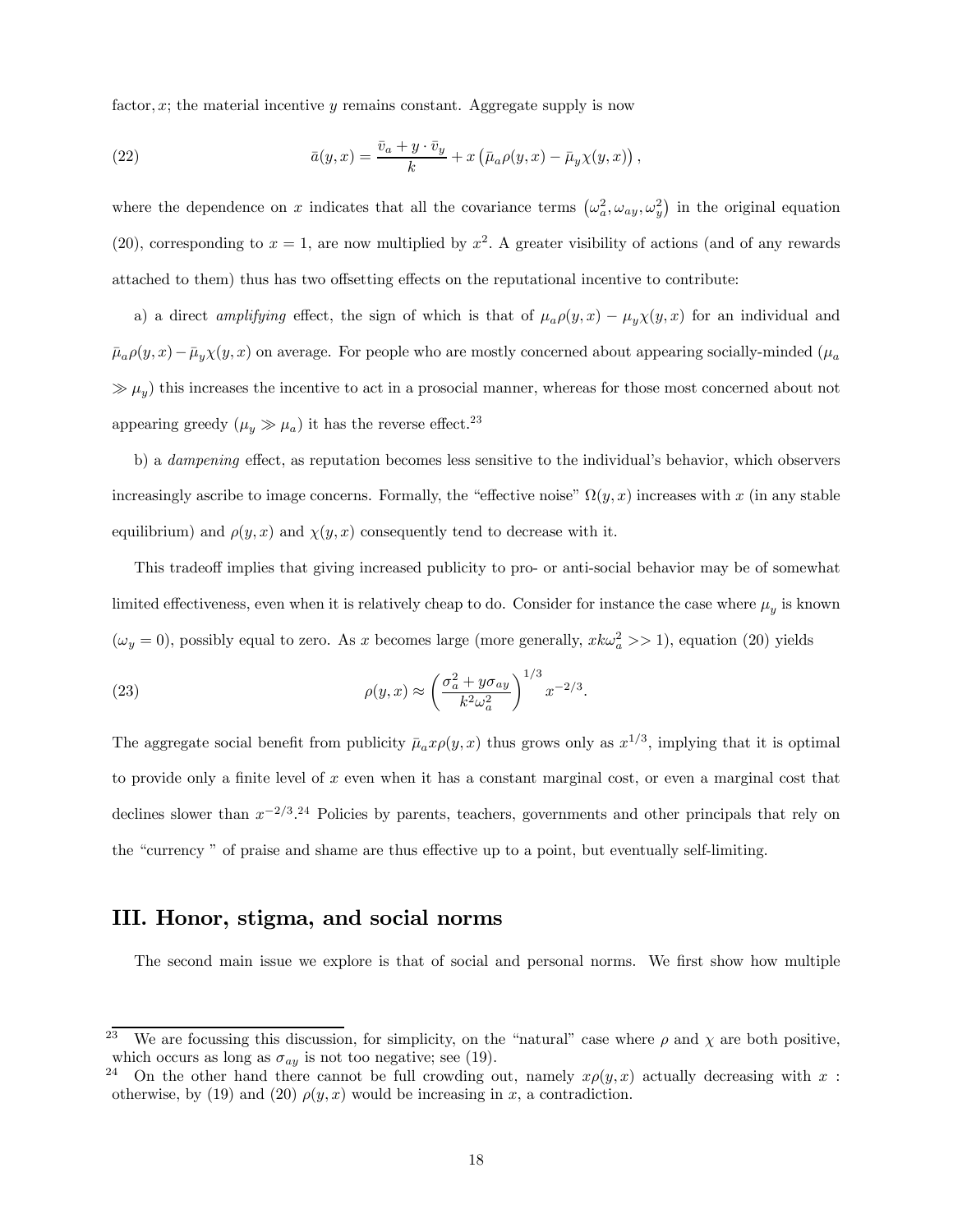standards of "acceptable" behavior can arise from the interplay of honor and shame, then examine what characteristics of the "market", such as the distribution of social preferences, the availability of excuses or the observability of action and inaction, facilitate or impede their emergence.

For the remainder of the paper we focus on the case of a binary participation decision,  $A = \{0, 1\}$ , in which the notions of honor and stigma are most sharply apparent. Unless otherwise specified (Sections IV.B and IV.C) we also assume that all agents share the same reputational concern  $\mu \equiv (\mu_a, \mu_v)$  and the same valuation for money, which we normalize to  $v_y \equiv 1$ . Their prosocial orientation  $v_a$ , by contrast, is distributed on some interval  $[v_a^-, v_a^+]$ .<sup>25</sup> Indeed, whereas two-dimensional uncertainty is essential to the overjustification and backfiring-incentives effects analyzed earlier, it is not needed for most of the other results. This simplification also removes any potential incentive for agents to "burn money" in order to signal a low  $v_y$ .

We again denote  $r(y) \equiv R(1, y) - R(0, y)$  and let  $c \equiv C(1) - C(0)$ . Thus, an agent now participates if  $v_a \geq c - y - r(y) \equiv v_a^*(y)$ . To determine the equilibrium threshold of altruism let us define, for any candidate cutoff  $v_a$ , the conditional means in the upper and lower tails:

(24) 
$$
\mathcal{M}^{-}(v_a) \equiv E(\tilde{v}_a | \tilde{v}_a \le v_a),
$$

(25) 
$$
\mathcal{M}^+(v_a) \equiv E(\tilde{v}_a | \tilde{v}_a \ge v_a) .
$$

The first expression governs the "honor" conferred by participation, which is the difference between  $\mathcal{M}^+(v_a)$ and the unconditional mean  $\bar{v}_a$ . The second one governs the "stigma" from abstention, which is  $\bar{v}_a - \mathcal{M}(v_a)$ . Since both are nondecreasing functions, the net reputational gain  $\mathcal{M}^+(v_a) - \mathcal{M}^-(v_a)$  and the marginal agent's total non-monetary return to contributing,

(26) 
$$
\Psi(v_a) \equiv v_a + \mu_a \left[ \mathcal{M}^+(v_a) - \mathcal{M}^-(v_a) \right] \equiv v_a + \Delta(v_a),
$$

may increase or decrease with overall participation,  $[v_a, v_a^+]$ . The slopes of these two functions will play central roles in what follows.26

The results generalize to the case where  $v_a$  and  $v_y$  are independently distributed and reputation bears only on the former  $(\mu_y = 0)$ .<br><sup>26</sup> Recall also that, in the discussion of Figure 1, it was argued that the reputation for prosociality of

contributors may worsen either more or less than that of non-contributors when the separating locus pivots to the left due to the presence of a reward  $y > 0$ . Indeed, for any given value of  $v_y$  (over which one then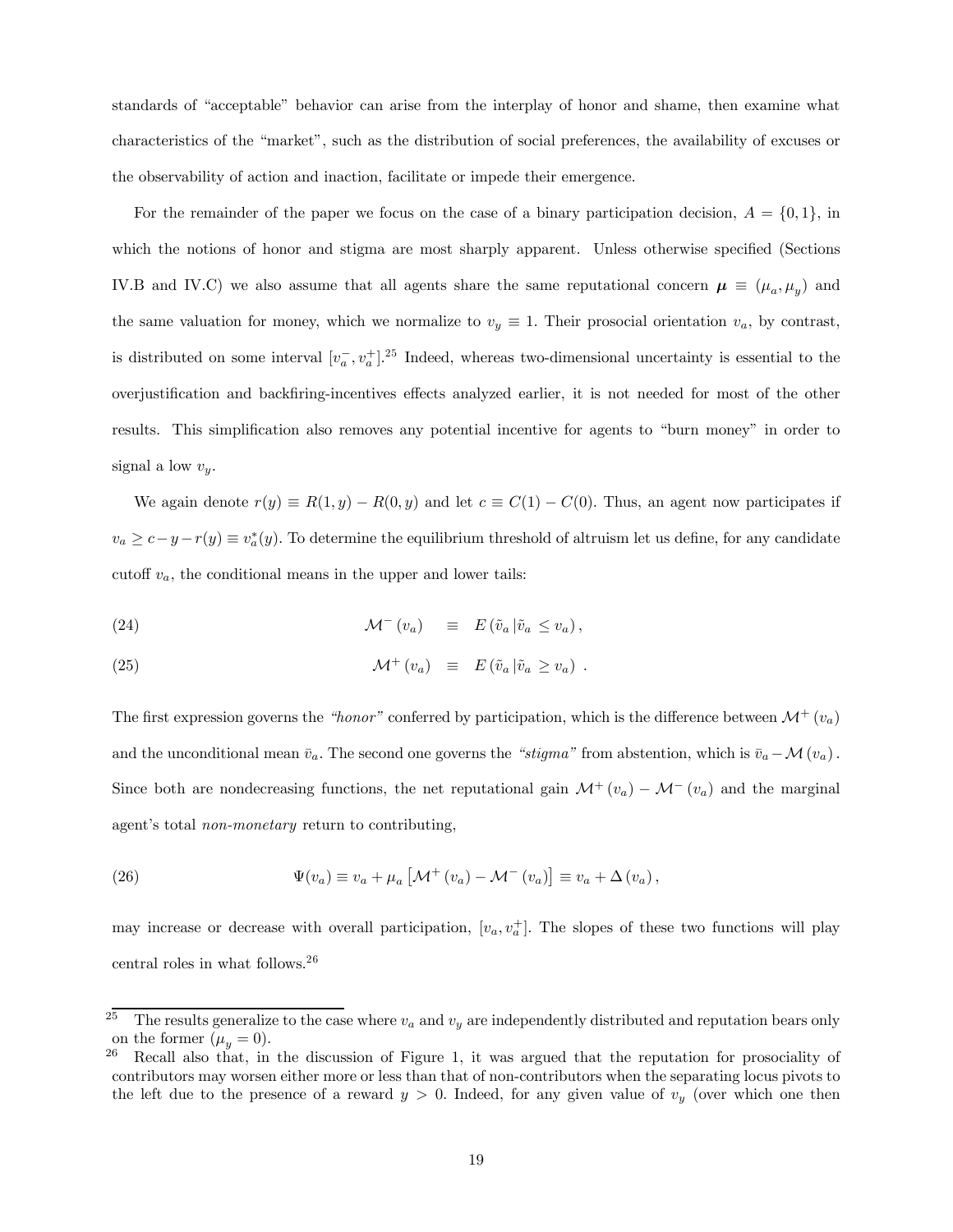#### A. Endogenous social norms

What makes a given behavior socially or morally unacceptable is often the very fact that "it is just not done", meaning that only people whose extreme types make them social outliers would not be dissuaded by the intense shame attached to it. In other places or times different norms or codes of honor prevail, and the fact that "everyone does it" allows the very same behavior to be free of all stigma. Examples include choosing surrender over death, not going to church, not voting, divorce, bankruptcy, unemployment, welfare dependency, minor tax evasion, and conspicuous modes of consumption.

We show here that such interdependencies between agents' choices arise *endogenously* through the inferences made from observed behaviors, creating the potential for multiple norms of social responsibility. In particular, no assumption of complementarity in payoffs (e.g., between  $v_a$  and the average contribution  $\bar{a}$ , representing a form of "reciprocity") is required to explain the common finding that individuals contribute more to public goods when they know that others are also giving more.<sup>27</sup>

**Proposition 5** (1) When  $\Psi$  is increasing, there is a unique equilibrium, which varies with y as described in Figure 3a.

(2) When  $\Psi$  is decreasing, the equilibrium set varies with y as described in Figure 3b. Thus, for all  $y \in$  $(c - \Psi(v_a^-), c - \Psi(v_a^+))$ , there are three equilibria:  $v_a^* = v_a^-$  (full participation),  $v_a^* = v_a^+$  (no participation) and an interior one defined by  $\Psi(v_a^*) = c - y$  that is unstable (in the usual tâtonnement sense).

(3) When  $\Psi$  is non-monotonic, there exists a range of values of y for which there are at least two stable equilibria, of which one at least is interior.

We provide two examples. When  $v_a$  is uniformly distributed on [0,1],  $\Psi(v_a) = v_a + \mu_a/2$  so the supply curve is a familiar, upward-sloping one, as in Figure 3a. When  $v_a$  has density  $g(v_a)=2v_a$  on [0, 1], by contrast,  $\Psi(v_a) = v_a + (2\mu_a/3)(1 + v_a)^{-1}$  is decreasing for all  $\mu_a > 6$ , resulting in three equilibria as in Figure 3b. For  $\mu_a \in (3/2, 6)$ ,  $\Psi$  is hump-shaped, making the high-participation equilibrium interior.

integrates), these reputations respectively correspond to  $\mathcal{M}^+$   $(v_a^* - v_y y)$  and  $\mathcal{M}^ (v_a^* - v_y y)$ , whose difference may increase or decrease with y depending on the slope of  $\mathcal{M}^+ - \mathcal{M}^-$ .<br><sup>27</sup> For instance, James H. Bryan, and M.A. Test (1967) found that motorists were more likely to stop and help

someone with a flat tire, and walkers-by more likely to put money into a Salvation Army kettle, when they had observed earlier someone else (a confederate) doing so a few minutes before. See also Jan Potters, Martin Sefton and Lise Vesterlund (2001) on charities' frequent strategy of publicly announcing "leadership" contributions and the higher yields achieved when donors act sequentially rather than simultaneously.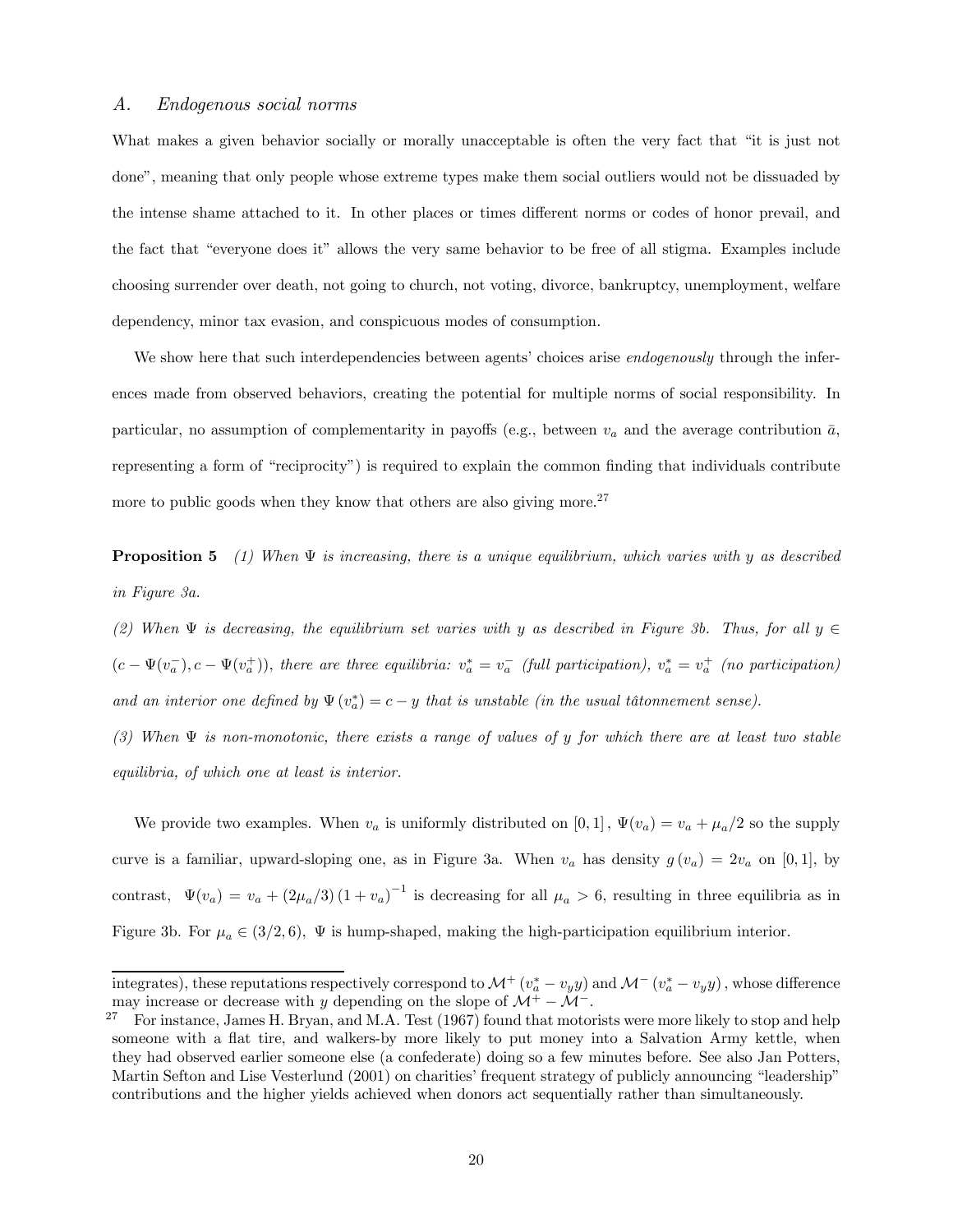

## B. Strategic complementarity and substitutability

The intuition for these results is that agents' actions will (endogenously) be strategic complements or substitutes, depending on whether it is *stigma* or *honor* that is most responsive to the extent of participation. This same condition will also turn out to play a key role in other results, such as those relating to the disclosure or confidentiality of rewards and the socially optimal level of incentives.

**Definition 1** Participation decisions exhibit strategic complementarities if  $\Delta'(v_a) \equiv \mu_a(\mathcal{M}^+ - \mathcal{M}^-)' <$ 0 for all  $v_a$ .

When  $\Delta' < 0$ , a wider participation  $(dv_a < 0)$  worsens the pool of abstainers more than that of contributors, so that the stigma from abstention  $\bar{v}_a - \mathcal{M}^- (v_a)$  rises faster than the honor from participation  $\mathcal{M}^+(v_a) - \bar{v}_a$  fades. When  $\Delta' < -1$ , or  $\Psi' < 0$ , the resulting net increase in reputational pressure is strong enough that the marginal agents in  $[v_a^* - dv_a, v_a^*]$ , who initially preferred to abstain, now feel compelled to contribute. This further increases participation and confines abstention to an even worse pool, etc., leading to corner solutions as the only stable equilibria, as in Figure 3b. When  $\Delta' \in (-1, 0)$ , complementarity is weak enough that the marginal agents still prefer to stay out, hence stability obtains. This is a fortiori the case when there is susbtitutability,  $\Delta' > 0$ .

Equipped with this general intuition, we now investigate the main factors that make strategic complementarity —and thus the existence of multiple social norms— more or less likely.

Distribution of social preferences. One expects that stigma considerations will be dominant when the population includes only a few "bad apples" with very low intrinsic values, which most agents will be eager to differentiate themselves from. Formally, an increasing density  $g(v_a)$  makes it more likely that  $\mathcal{M}^+ - \mathcal{M}^-$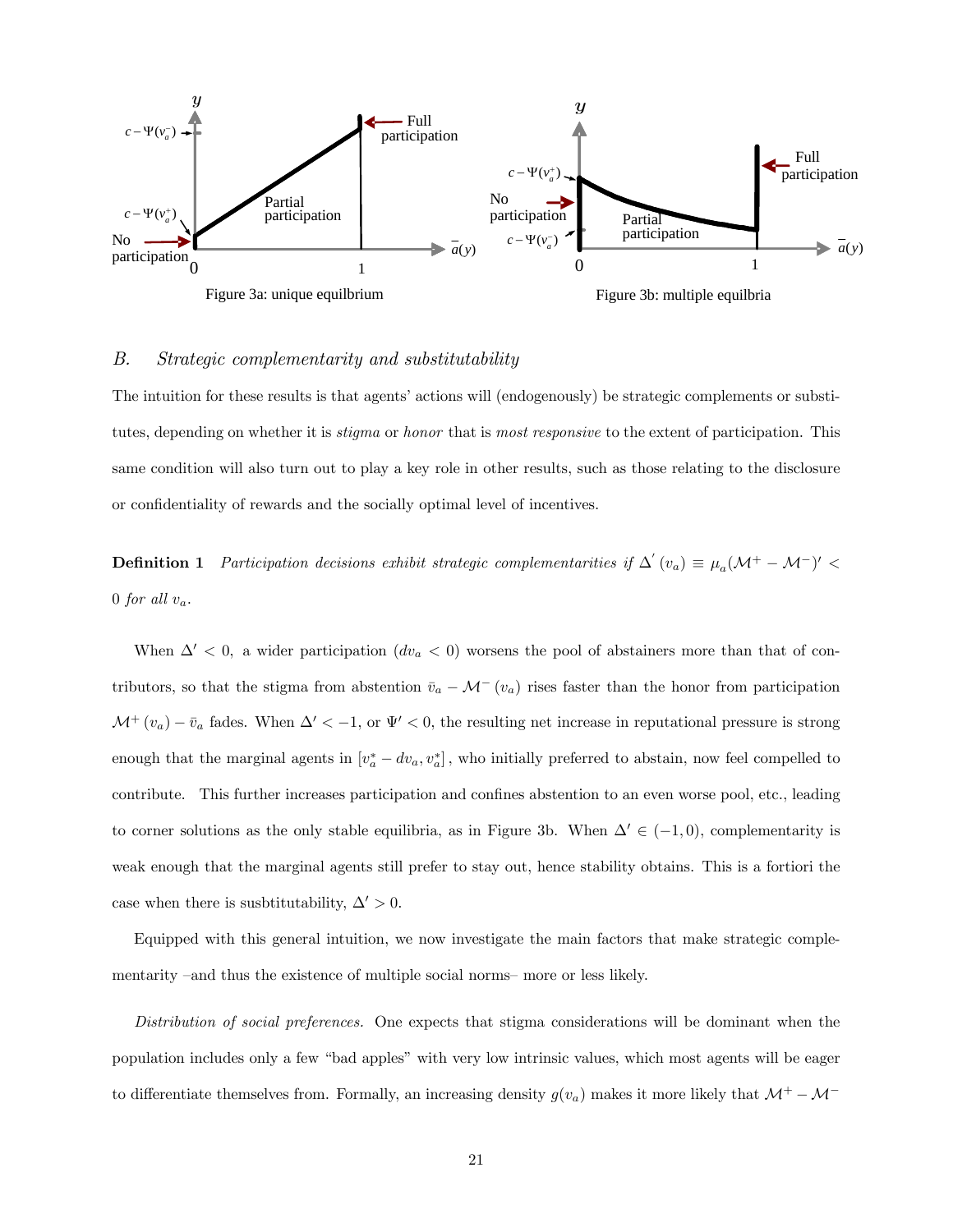is declining: a rise in  $v_a$  hardly increases  $E(v_a | \tilde{v}_a \ge v_a)$  but substantially increases  $E(v_a | \tilde{v}_a \le v_a)$ , since the weight reallocated at the margin is small relative to that in the upper tail, but large relative to that in the lower tail. Conversely, honor will dominate when there are only a few heroic or saintly types, whom the mass of more ordinary individuals would like to be identified with.28

**Proposition 6** (1) (Jewitt (2004)) If the distribution of  $v_a$  has a density that is (a) decreasing, (b) increasing, (c) unimodal, then  $(\mathcal{M}^+ - \mathcal{M}^-)(v_a)$  is respectively (a) increasing, (b) decreasing, (c) quasi convex. (2) If the distribution of  $v_a$  has a log-concave density (more generally, a log-concave distribution function), then for all  $\mu_a \in [0,1]$  the supply function is everywhere upward-sloping.

The first set of results provide sufficient conditions for the monotonicity of  $\mathcal{M}^+ - \mathcal{M}^-$ , which defines complementarity or substitutability. What ultimately matters for uniqueness or multiplicity and the slope of the supply curve, on the other hand, is the behavior of  $\Psi(v_a) = v_a + \mu_a (\mathcal{M}^+ - \mathcal{M}^-)(v_a)$ , for which the strength of reputational concerns,  $\mu_a$ , is also relevant. The second result thus shows that for  $\mu_a \in [0, 1]$ uniqueness obtains as long as  $g$  does not increase too fast  $-a$  much weaker condition than (1b). No simple analogue is available for the case of multiplicity, but it is clear that it corresponds to situations where complementarity obtains and  $\mu_a$  is high enough (as in the example given earlier).

Excuses, forced participation, and observability. We have so far assumed that observers (other agents, future "self") know for sure that the individual had an opportunity to contribute and whether or not he did. This is often not the case.

Suppose that with probability  $\delta \in [0, 1]$ , an individual faces (unverifiable) circumstances that *preclude* participation: not being informed, having to deal with some emergency, etc. For any potential cutoff  $v_a$ , the honor conveyed by participation is unchanged,  $\mathcal{M}^P(v_a) = \mathcal{M}^+(v_a)$ , while the stigma conveyed by non-participation is lessened, taking the form of a weighted average

(27) 
$$
\mathcal{M}^{NP}(v_a;\delta) = \frac{\delta \bar{v}_a + (1-\delta) G(v_a) \mathcal{M}^-(v_a)}{\delta + (1-\delta) G(v_a)}.
$$

The same expressions are easily seen to apply if abstention never gives rise to a signal that the individual

<sup>28</sup> Corneo (1997) provides related insights (but no general result) based on whether the value of reputation is a concave ("conformist") or a convex ("elitist") function of someone's perceived rank (which, by definition, is uniformly distributed) in the distribution of altruism.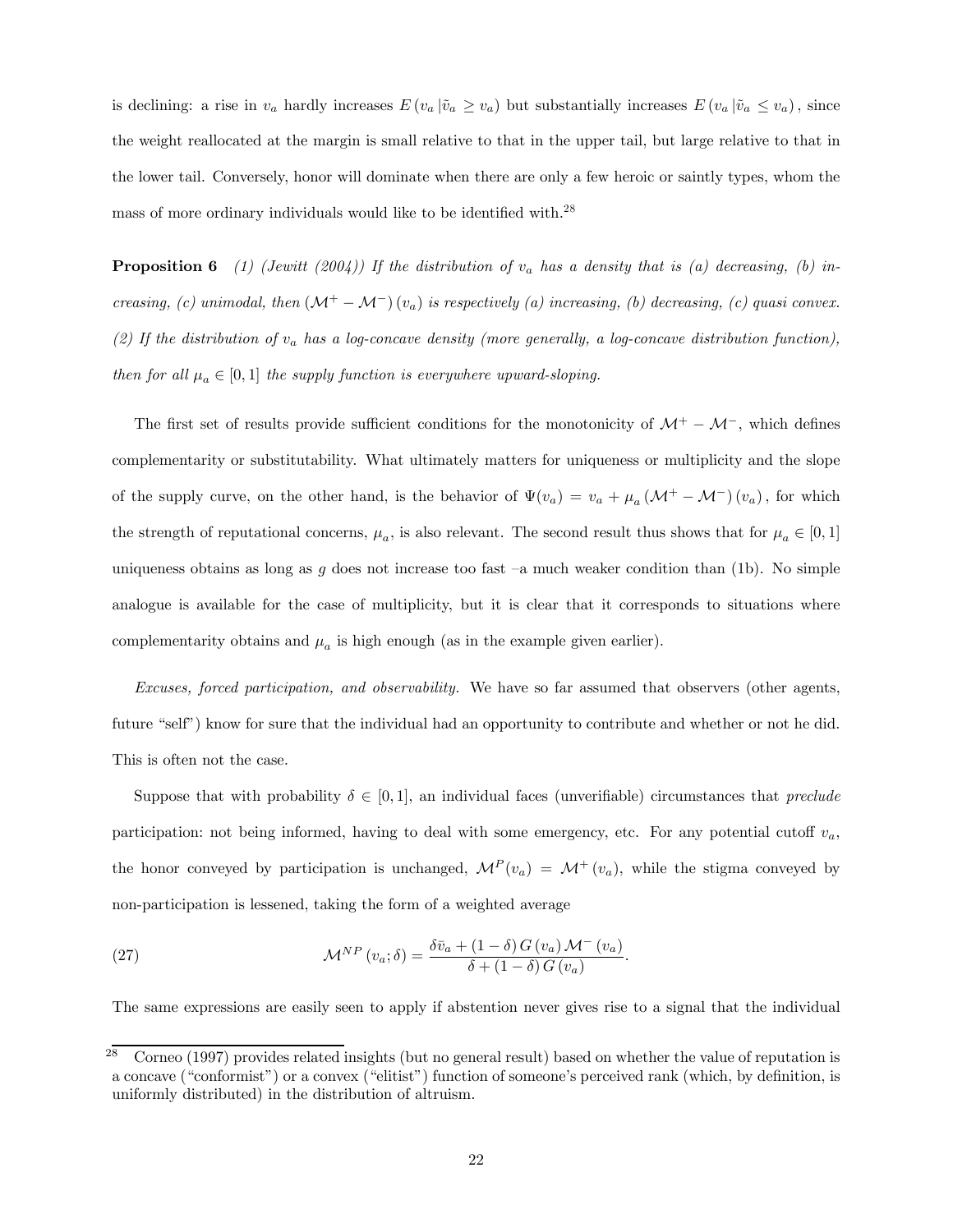contributed, but a contribution may go unnoticed (fail to generate such a signal) with probability  $\delta$ .

Conversely, suppose that with probability  $\delta' \in [0,1]$ , an individual is *forced* to contribute, or draws a temporarily low cost c The stigma from abstention is now unchanged,  $\mathcal{M}^{NP}(v_a) = \mathcal{M}^-(v_a)$ , but the distinction conveyed by participation is dulled, and given by

(28) 
$$
\mathcal{M}^{P}\left(v_{a};\delta'\right)=\frac{\delta'\bar{v}_{a}+\left(1-\delta'\right)\left[1-G\left(v_{a}\right)\right]\mathcal{M}^{+}\left(v_{a}\right)}{\delta'+\left(1-\delta'\right)\left[1-G\left(v_{a}\right)\right]}.
$$

The same expressions apply if participation always gives rise to a signal suggesting that the individual contributed, but non-participation can go undetected (also lead to such a signal) with probability  $\delta'$ .

**Proposition 7** 1) An increase in the probability of unobserved forced participation facilitates the emergence of strategic complementarities and multiple social norms, whereas an increase in the probability of (unobserved) involuntary non-participation inhibits it.

2) The same results hold for, respectively, an increase in the probability that abstention may escape detection and for an increase in the probability that a good deed goes unnoticed.

The results of this section have empirical and policy implications. First, for behaviors such as crime, from which most people are deterred by either a strong intrinsic distaste (the density of  $v_a$  is increasing) or strong extrinsic constraints (a high  $\delta'$ ), stigma-avoidance will be the dominant reputational concern (by contrast, having no criminal record is not particularly glorious) and actions will be strategic complements, potentially leading to substantial variations over time and space. Conversely, opportunities to engage in heroic behaviors (risking one's life for someone else, donating an organ or significant wealth) are relatively rare (high  $\delta$ ) and few people are intrinsically motivated to such great feats of abnegation. The signaling motive will therefore be dominated here by the pursuit of distinction, making noble acts strategic substitutes and their prevalence much less variable than that of (comparably rare, on average) criminal acts.29 Second, even absent multiplicity, the two types of behaviors will respond quite differently to public intervention. For crime-like behaviors the effect of rewards and punishments  $(y)$  is amplified by the response of social pressure (crowding in), whereas for self-sacrifices it moves in the opposite direction (partial crowding out). We shall

<sup>29</sup> A more general intuition can also be offered. For all distributions that have a standard "bell shape", or a full support on  $\mathbb{R}$ , a sufficiently high cost of c of behaving prosocially (heroic deeds) will place the cutoff  $v_a^*$  in the upper tail, where  $\Delta$  is decreasing (by Part 1.c of Proposition 6), whereas a sufficiently high cost of behaving antisocially (crime, persistent non-employment) will place it in the lower tail, where  $\Delta$  increases.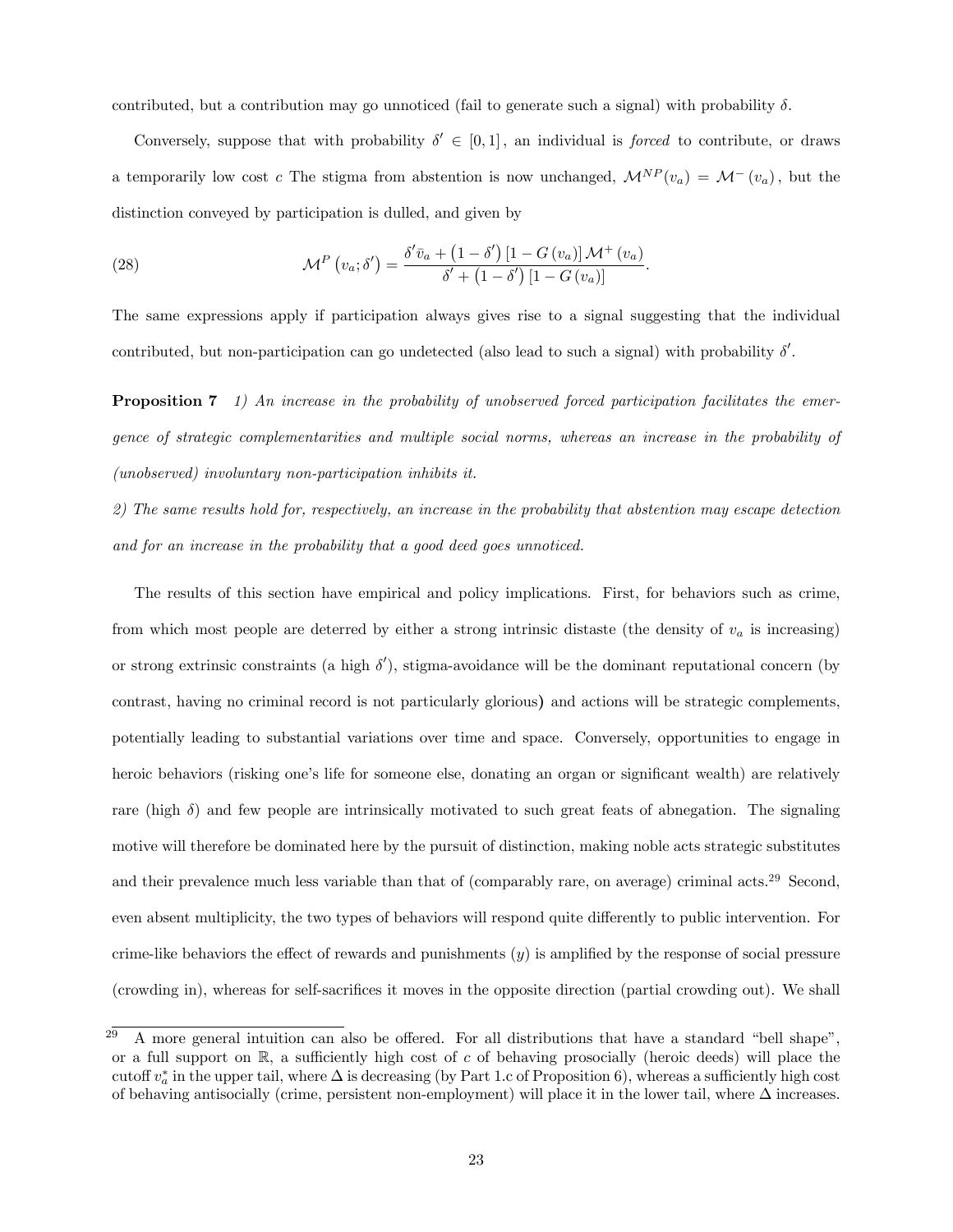come back to this point when analyzing the socially optimal level of incentives.

## IV. Disclosure

Since the presence of material rewards spoils the reputational value of good deeds, it is natural to examine what will occur when sponsors can keep them confidential, or when agents have the opportunity to turn them down. Similarly, given that explicit publicity also leads to a discounting of intrinsic motivation, we will examine the extent to which agents may want to be "modest" about their generosity.

### A. Should the fee remain confidential?

We consider here a sponsor (NGO, government agency, religious organization, etc.) that derives from each agent's participation a benefit with equivalent monetary value  $B$ , relative to its opportunity cost of funds This could reflect the premium placed on a public good by a particularly motivated constituency (friends of the arts, environmentalists) or some private benefits tied to the delivery of the public good (rents derived by a government agency, bundling of a religious message together with schooling or poverty relief); B could also represent, in reduced form, the sponsor's own signaling or career concerns. We focus here on monopolistic or specialized sponsors, deferring to the next section the analysis of competition. A sponsor's expected payoff from setting a reward rate y is thus equal or proportional to  $\pi(y) \equiv n\bar{a}(y) (B - y)$ .<sup>30</sup>

We assume that the sponsor can commit to either of two incentive policies: *confidentiality* (C), under which only the agent knows the level of y offered (but participation is publicly observable), or *public disclosure* (D). We maintain the same specification of preferences as above (unknown  $v_a$ 's and  $v_y \equiv 1$ ) and assume  $\Psi' > 0$  to avoid a multiplicity of participation equilibria. We also assume that the sponsor's objective function is quasiconcave in  $y$  under both policies.

Confidentiality. The target audience rationally expects a fee and cutoff  $(y^C, v_a^C)$  satisfying  $v_a^C - c + y^C +$  $\Delta(v_a^C) \equiv 0$ . If the sponsor secretly deviates and offers y, it thus faces the *ex-post* supply curve

(29) 
$$
\bar{a}_C(y) = 1 - G\left(c - y - \Delta\left(v_a^C\right)\right),
$$

In the next section we consider sponsors who also internalize (part or all of) social welfare, maximizing the a weighted sum  $\alpha \bar{U} + \pi$ , where  $\bar{U}$  is agents' average utility and  $\alpha \in [0, 1]$ . One can show that Proposition 8 extends to this case as well, for all  $\alpha < 1$ . For  $\alpha = 1$  the sponsor behaves like a social planner and is indifferent between confidentiality and disclosure.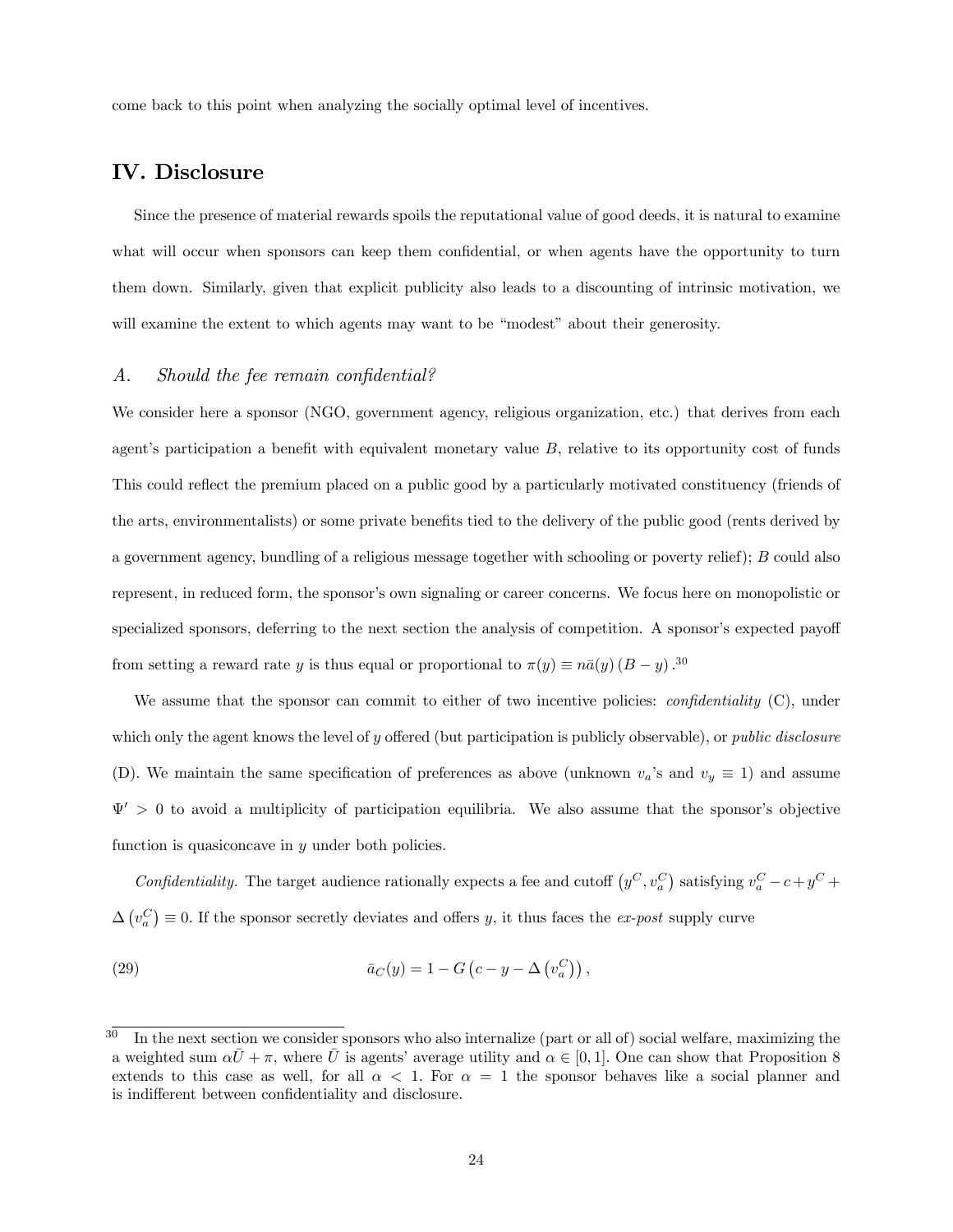and chooses y to maximize  $\pi_C(y) \equiv \bar{a}_C(y)(B - y)$ . The equilibrium fee  $y^C$  is then defined by  $\pi'_C(y^C) = 0$ .

Public disclosure. The difference is that the fee is now credibly announced and therefore affects the reputational value of contributions. For any choice of  $y$ , the sponsor thus faces the  $ex$ -ante supply curve

(30) 
$$
\bar{a}_D(y) = 1 - G(c - y - \Delta(v_a^*(y)))
$$

and chooses y to maximize  $\pi_D(y) \equiv \bar{a}_D(y)(B - y)$ . The equilibrium fee  $y^D$  is then defined by  $\pi'_D(y^D) = 0$ .

**Proposition 8** (1) It is optimal for the sponsor to publicly disclose and commit to the fee.

(2) With strategic complements  $(\Delta' < 0)$ , the sponsor offers a higher fee and elicits a higher participation under disclosure than under public confidentiality. The reverse holds for strategic substitutes  $(\Delta' > 0)$ . (3) The optimal reward under disclosure  $y^D$  is immune to secret renegotiation between agents and sponsor when  $\Delta' < 0$ . By contrast, when  $\Delta' > 0$ , the equilibrium reward when secret renegotiation is feasible is  $y^C$ .

Under public disclosure (but not confidentiality), strategic complementarity creates a "bandwagon effect" that raises the slope of the supply curve and therefore makes announcing higher fees profitable. Ex-post, the sponsor would like to lower the fee to  $y^C$  but participants would not agree, so the announced price is renegociation-proof. Strategic substitutability has the converse effect on supply, leading to  $y^D < y^C$ . In this case, the sponsor and participants would agree to secretly increase the reward ex-post; anticipating this collusive renegotiation, the audience properly expects that the actual fee will be  $y^C$  and not  $y^D$ .

#### B. Turning down rewards

An agent may be eager to participate but concerned that his image will be tainted by an inference that money played a role in the decision. So even when the sponsor offers y, the agent could turn down part or all of the reward (assuming  $y > 0$ ), or even complement his participation (such as giving blood) with a net monetary contribution. Is this possibility damaging to our results?

Note first that the issue does not arise if give-backs are not observable by the audience to whom agents are trying to signal, or if the sponsor can reward them secretly. On the other hand, taking secret rewards does not help with self-image and may even damage it.

Suppose now that the realized transfer from the sponsor to the agent is effectively observed. When the uncertainty is about  $v_a$ , the net reputational gain from participating for  $y' \leq y$ , relative to not participating,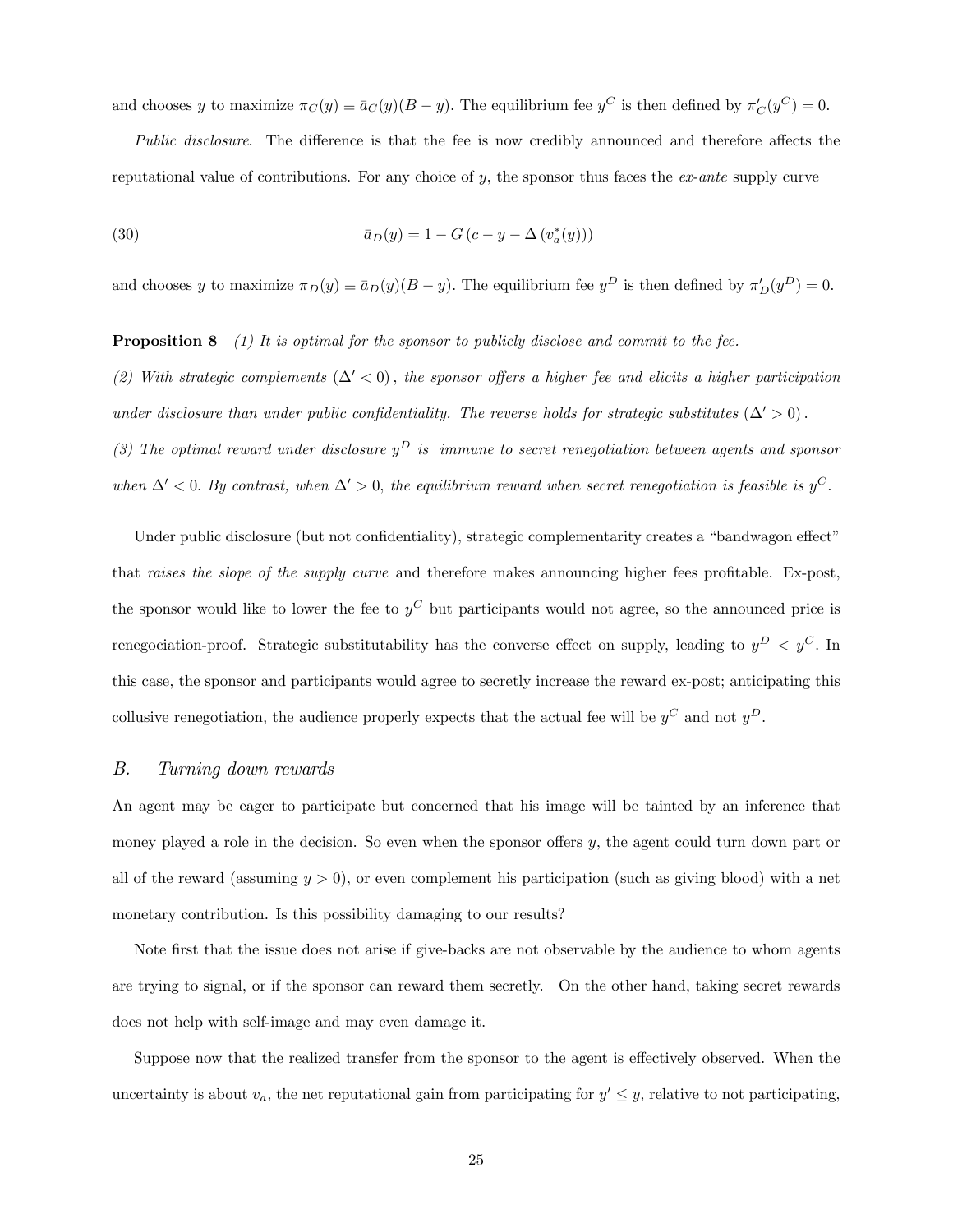is  $r(y') = \mu_a (E(v_a|1, y') - E(v_a|0, y'))$ . The agent therefore cannot signal his type by turning down any part of the reward, or even giving money to the sponsor: the loss of monetary income,  $v_y(y - y')$ , and the net reputational benefit,  $r(y') - r(y)$ , are both type-independent.

**Proposition 9** Let  $v_y \equiv 1$ , while  $v_a$  is unknown. The equilibria studied in Sections III and IV.A are still equilibria of the enlarged game in which the individual can turn down part or all of the reward. For the same reason, offering menus of rewards cannot benefit the sponsor.<sup>31</sup>

By contrast, when the uncertainty is (also) about  $v_y$ , which is needed to obtain net crowding-out, turning down the reward or part of it could be used to signal the absence of greed. Yet even in this case it may be that all agents either just accept  $y$  or do not participate, but *never turn down* rewards. The intuition is that doing so could lead the audience to question an agent's motivation along another dimension: is he genuinely disinterested, or merely concerned about his social (or self) image? It is thus linked to the general idea that good deeds that are "too obvious" may backfire, which was first encountered when studying public prominence in Section II.B and will recur again when examining private disclosure.

To capture this idea, we allow again uncertainty about  $\mathbf{v} = (v_a, v_y)$  to combine with uncertainty about agents' degree of image-consciousness  $\mu = (\mu_a, \mu_y)$  but focus here on a very simple case, to avoid what would otherwise be a rather technical analysis. Suppose that  $(\mu_a, \mu_y) = \tilde{x}(\gamma_a, \gamma_y)$ , where  $(\gamma_a, \gamma_y)$  is fixed and thus known to the audience, whereas  $\tilde{x}$  is independently distributed from  $(v_a, v_y)$  and takes one of two extreme values: agents are either *image indifferent* ( $\tilde{x} = 0$ ) or *image driven* ( $\tilde{x} = +\infty$ ). Image-indifferent individuals participate if and only if  $v_a - c + v_y y \geq 0$ ; when they do, they clearly never turn down the reward (or part of it), as this would be a strictly dominated strategy. We assume that if the population consisted only of image-indifferent individuals, participation would yield a better reputation than non-participation (this always holds for y below some threshold). Turning now to image-driven individuals, they all pool on the actions that yield the highest reputation, choosing an  $a \in \{0,1\}$  and a reward  $y' \leq y$  that maximize  $R(a, y') = \mu_a E(v_a|a, y') - \mu_y E(v_y|a, y')$ . If, in equilibrium, a positive fraction of them chose to participate and receive  $y' < y$ , they would be identified as image-driven types, and so their reputation would correspond

<sup>31</sup> It can also be verified that these equilibria satisfy the Never-a-Weak-Best-Response criterion of In-Koo Cho and David M. Kreps (1987).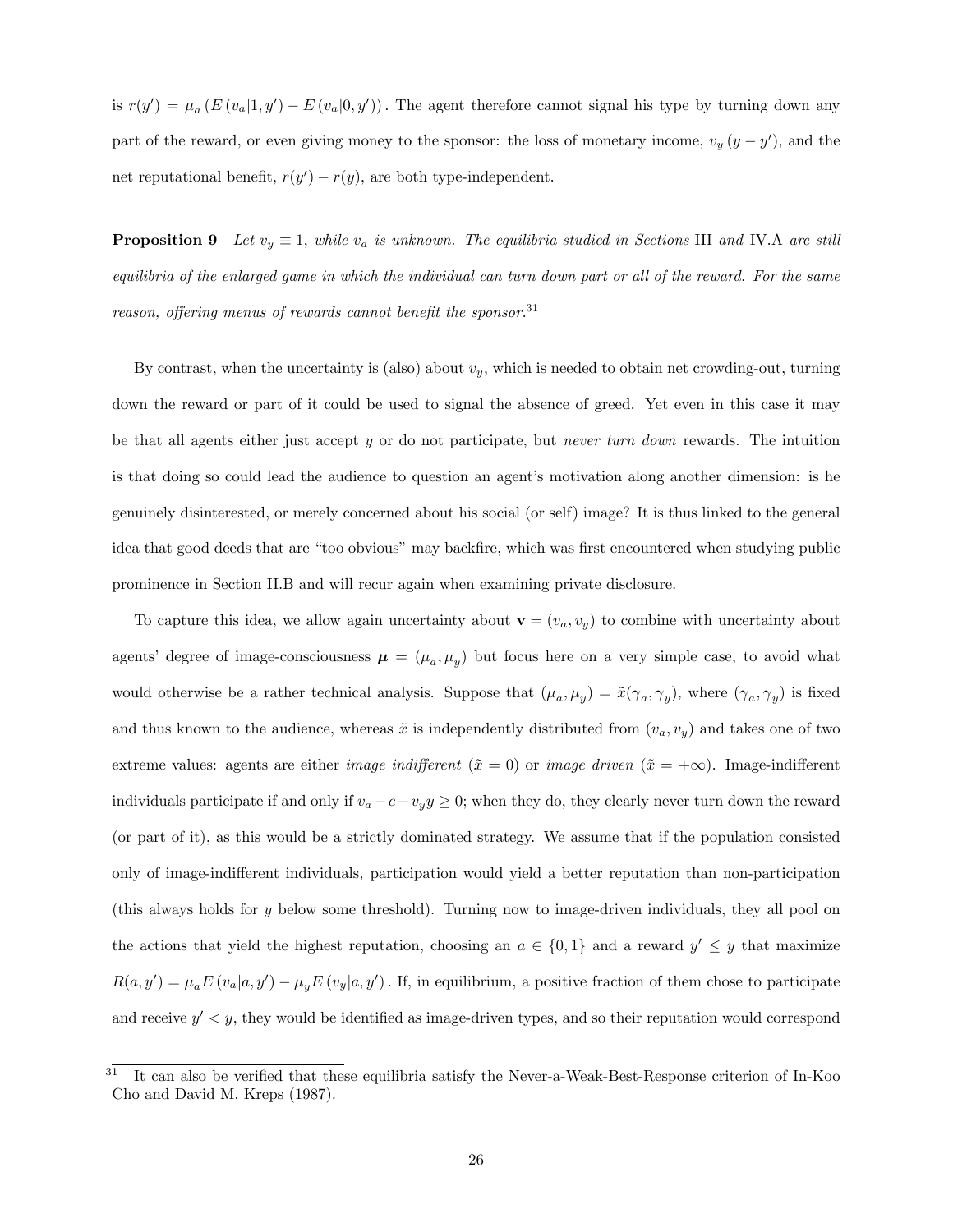to the prior mean  $(\bar{v}_a, \bar{v}_y)$ .<sup>32</sup> But they would then be strictly better off pooling with those image-indifferent agents who participate at price  $y$ . The unique equilibrium thus consists in participation, at the offered price y, by all image-driven individuals and by those image-indifferent individuals for whom  $v_a - c + v_y y \ge 0$ .

Proposition 10 Agents may never turn down the reward, or part of it, even when this would be publicly observed and there is uncertainty about  $v_y$ .

It is worth pointing out that in deriving this result, we did not assume any social opprobrium on imageconsciousness; presumably, this would only reinforce agents' reluctance to turn down rewards.<sup>33</sup>

#### C. Conspicuous versus anonymous generosity

People often react with disapproval when someone tries to buy social prestige by revealing how generous, disinterested, well-thinking, etc., they are. Conversely, the most admired contributions and sacrifices are anonymous ones. To analyze this phenomenon, let us assume that if an agent participates others will normally learn of it only with probability  $x < 1$ . He can, however, make sure that they find out by verifiably disclosing his action, by incurring a time or resources cost  $d$ . Agents differ again both in their valuation  $v_a$  for the public good (whereas  $v_y \equiv 1$ , for simplicity) and in their concern for image  $\gamma_a$ , with the two characteristics being independent.

In the *symmetric information* case where each agent's  $\gamma_a$  is observable, one can show that there exist thresholds  $0 < \gamma_a^* < \gamma_a^{**}$  such that agents with  $\gamma_a < \gamma_a^*$  never disclose, those with  $\gamma_a > \gamma_a^{**}$  always do and for  $\gamma_a \in [\gamma_a^*, \gamma_a^{**}]$  there are multiple norms: both disclosure and non-disclosure are equilibrium behaviors, because the absence of information about an agent's contribution carries a lower stigma if comparable others do not disclose than if they  $\mathrm{do.}^{34}$ 

We assume here instead that  $\gamma_a$ , like  $v_a$ , is unobservable and show that this can reduce disclosure, which now itself carries a stigma, even though there is no social opprobrium on image-consciousness per se. The

 $32$  If they pooled at multiple values  $y'$ , all these would need to deliver the same average reputation, which would therefore again correspond to the prior mean.<br><sup>33</sup> The result also implies that offering menus of

The result also implies that offering menus of rewards along which agents with different  $v_y$ 's could sort themselves, which is optimal when  $\mu$  is known (see Bénabou and Tirole (2004b) for an analysis), may still not benefit sponsors when people also differ in their in image-consciousness.

<sup>&</sup>lt;sup>34</sup> Thus, if most people belong to some church, synagogue or mosque, anyone who does not risks being seen as a selfish materialist, since "doing good" through other channels is less easily demonstrable. The symmetricinformation case is omitted here for brevity but can be found in Bénabou and Tirole (2004b).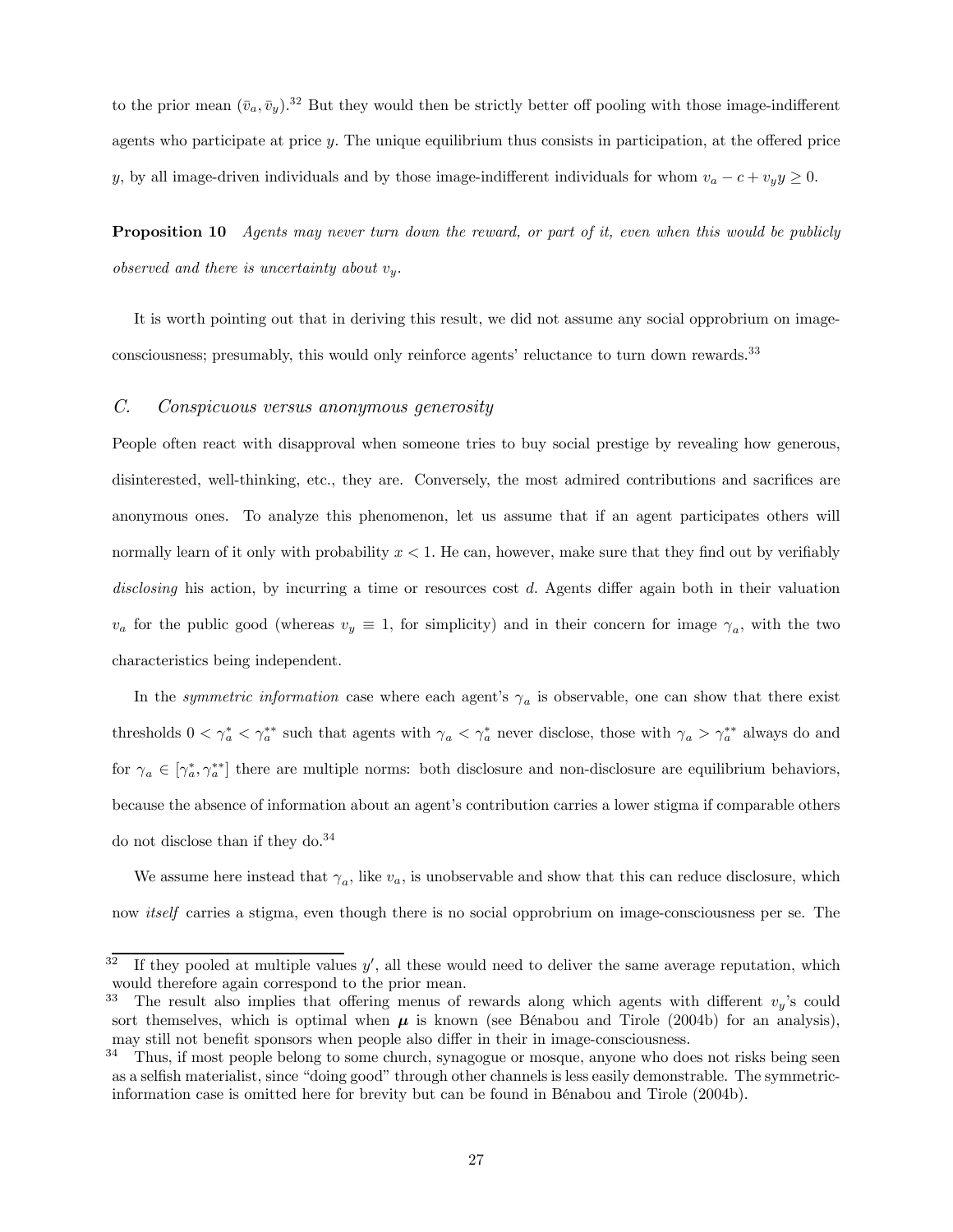idea is that since the people most prone to advertise their good deeds are those with a high concern for image, disclosure of a prosocial act makes it more likely that it was motivated by image-seeking (a high  $\gamma_a$ ) rather than genuine altruism (a high  $v_a$ ). Formally, suppose that  $\gamma_a$  takes values  $\gamma_a^H$  for a fraction  $\theta$  of agents and  $\gamma_a^L \leq \gamma_a^H$  for the remaining  $1 - \theta$ , such that, under symmetric information, it is an equilibrium for type  $\gamma_a^H$  to disclose and type  $\gamma_a^L$  not to do so. We show the following results.

**Proposition 11** Under asymmetric information about the extent of image-consciousness  $\gamma_a$ :

(1) In a separating equilibrium where the  $\gamma_a^H$  types disclose while the  $\gamma_a^L$  ones do not, disclosure of one's contribution to the public good carries a stigma, in that the inferences about the individual's prosocial orientation are not as favorable as when participation is revealed through other channels:  $v_a^H < v_a^L$ .

(2) Asymmetric information about the extent of image-consciousness can reduce disclosure: for some range of values of d, the  $\gamma_a^H$  type no longer discloses when  $\gamma_a$  is unobservable.

3) Suppose that  $\gamma_a^L = 0$  (so type  $\gamma_a^L$  never discloses) and that disclosure (by the agent or the sponsor) is relatively cheap. Then, starting from either a separating equilibrium as in (1), or one with pooling at no-disclosure as in (2), the sponsor gains from a policy under which contributions are systematically disclosed.

A commitment to automatic disclosure acts as a remedy to asymmetric information about  $\gamma_a$ , as it relieves agents from the suspicion of image-seeking attached to discretionary disclosure. This leaves only the direct effect of an increased visibility of actions, which raises the reputational incentive to participate and thereby increases the sponsors' payoff at any given level of y.

## V. Welfare and Competition

We now examine the way in which public or private sponsors will set incentives and the welfare properties of the resulting equilibrium. For these purposes, we need to make explicit again the public-good aspects of agents' contributions. Recall from Section I.A that an individual's intrinsic motivation can, in general, have two components:  $v_a = u_a + w_a/n^{\kappa}$ , where  $u_a$  is a pure "joy of giving" whereas  $w_a$  is the marginal utility of a public good  $n\bar{a}/n^{\kappa}$  generated by total contributions  $n\bar{a}$ . To simplify the analysis, we take here  $u_a$  and  $w_a$ to be independently distributed (with again  $v_y \equiv 1$ ) and denote the mean of  $w_a$  as  $\bar{w}_a$ .

Given an incentive rate y, an equilibrium (unique or not) is determined by a cutoff  $v_a^*$ . Agents' (expected)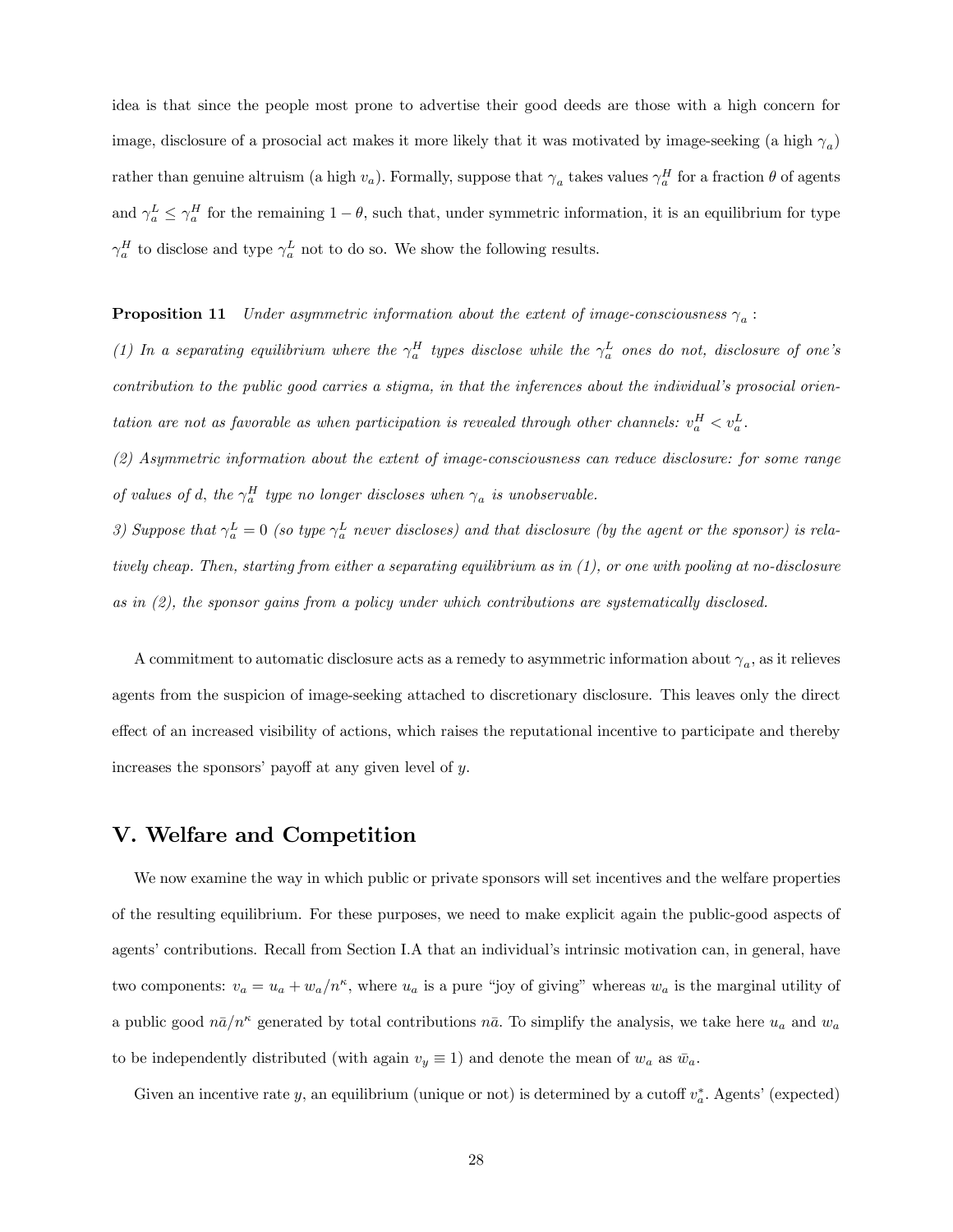average welfare is thus

(31) 
$$
\bar{U}(v_a^*; y) \equiv E[w_a (n\bar{a}/n^{\kappa})] + E[a(u_a - c + y) + \mu_a v_a]
$$

$$
= \int_{v_a^*}^{v_a^+} [(n-1) (\bar{w}_a/n^{\kappa}) + v_a - c + y] g(v_a) dv_a + \mu_a \bar{v}_a.
$$

This expression embodies three effects. First, each agent who contributes enjoys a direct utility  $v_a - c + y$ and additionally generates for the  $n-1$  others a positive spillover, equal to  $\bar{w}_a/n^{\kappa}$  on average. Second, the pursuit of esteem is a zero-sum game: the average reputation in society remains fixed at  $\mu_a \overline{v}_a$ , reflecting the martingale property of beliefs.<sup>35</sup> Third, because an agent's participation decision is based on the private reputational return rather the social one (which is zero), it inflicts an externality onto others. Thus, starting from equilibrium, the welfare impact of a marginal increase in participation is

(32) 
$$
-\frac{\partial \bar{U}(v_a^*; y)}{\partial v_a^*} = \left[ (n-1) \left( \bar{w}_a / n^{\kappa} \right) + v_a^* - c + y \right] g(v_a) = \left[ (n-1) \left( \bar{w}_a / n^{\kappa} \right) - \Delta(v_a^*) \right] g(v_a).
$$

The first term is the standard public-goods externality, which we shall denote as  $\bar{e} \equiv (n-1) (\bar{w}_a/n^{\kappa})$ . The second term reflects the fact that each marginal participant brings down the "quality" of the pool of contributors as well as that of non-contributors: by the martingale property, the reputational losses of inframarginal agents on both sides must add up to the gains of the marginal participant,  $\Delta(v_a^*)$ . Equivalently, we can think of (32) as the difference between a *free-riding effect* and a *reputation-stealing* effect.

### A. Sponsors' choice of incentives and the social optimum

Let B again denote the *private* monetary value of the benefit that participation by an agent confers to a sponsor. In addition, the sponsor could also internalize part or all of agents' welfare. The general form of a monopolistic sponsor's payoff is thus

(33) 
$$
\overline{W}(y) \equiv \alpha \overline{U}(v_a^*(y); y) + \pi(y),
$$

where  $\pi(y) = n\bar{a}(y) (B - y)$  and  $\alpha \in [0, 1]$ . For a social planner whose preferences mirror the ex-ante utility of the n potential contributors and who has access to lump-sum taxes,  $\alpha = 1$  and  $B = 0$ . More

<sup>&</sup>lt;sup>35</sup> That is,  $E[E[v_a|a, y]] = \bar{v}_a$ . It thus does not matter whether or not we include agents' utilities from reputation (e.g., vanity) in the definition of social welfare. Note that the zero-sum property also relies on the linearity of the reputational payoff and the independence of  $\mu_a$  from  $v_a$ . When these assumptions do not hold, the distribution of reputation across agents will have allocative and efficiency consequences – for instance, through subsequent matching patterns.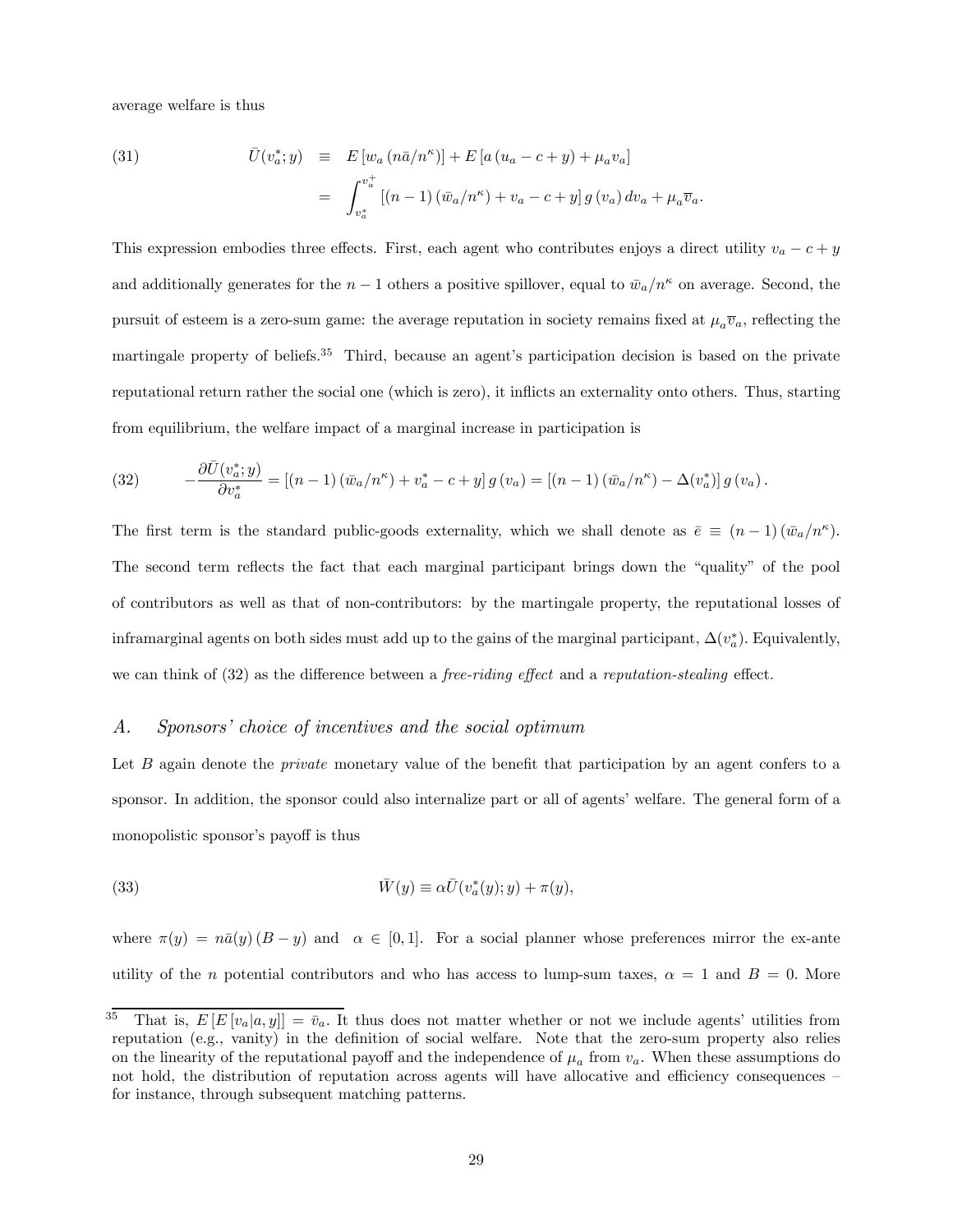generally,  $B \geq 0$  could reflect a different discounting of the welfare of future generations (e.g., with pollution or biodiversity) and  $\alpha \leq 1$  the presence of a shadow cost of public funds: clearly, replacing  $B - y$  by  $B-(1+\lambda)y$  in  $\pi(y)$  is equivalent to dividing both B and  $\alpha$  in (33) by  $1+\lambda$ . For other actors such as NGO's or specialized government agencies, B reflects the purely private benefits (material or reputational) that the sponsor derives from contributions transiting through it and  $\alpha$  the weight it places on social welfare, both normalized by the sponsors' own opportunity cost of funds.<sup>36</sup>

Since rewards that lead to net crowding out,  $\bar{a}'(y) < 0$ , are never optimal, we assume that  $\Psi' > 0$ , resulting in a unique equilibrium  $v_a^*(y)$  and supply curve  $n\bar{a}(y) = n[1 - G(v_a^*(y))]$ , with elasticity  $\varepsilon(y) \equiv$  $y\bar{a}'(y)/\bar{a}(y) > 0$ . We also assume that  $\bar{W}$  is strictly quasiconcave in all cases (it always is for  $\alpha = 1$ ). Using (32) and noting that  $\bar{a}'(y) = -(v_a^*)'(y) \cdot g(v_a^*(y))$ , we have

(34) 
$$
\overline{W}'(y) = [\alpha (\overline{e} - \Delta(v_a^*(y))) + B - y] \cdot \overline{a}'(y) - (1 - \alpha)\overline{a}(y).
$$

For (symmetric) competitive sponsors, the term  $\pi(y)$  in (33) is replaced by  $\pi_i(y) \equiv n\bar{a}_i(y) (B - y_i)$ , where  $\bar{a}_i(y)$  is the share of total supply specifically channeled to sponsor i; in equilibrium, all rewards are driven to B.<sup>37</sup> We shall denote the values of  $\alpha$ , B, W and y for the social planner, monopolistic and competitive sponsors by the superscripts s, m and c respectively, with  $\alpha^s > \max{\{\alpha^m, \alpha^c\}}$ .

Proposition 12 1) The socially optimal incentive rate,

(35) 
$$
y^{s} = \frac{\alpha^{s} \left[\bar{e} - \Delta(v_{a}^{*}(y^{s}))\right] + B^{s}}{1 + (1 - \alpha^{s})/\varepsilon(y^{s})},
$$

is strictly less than the standard Pigouvian subsidy  $y^P \equiv \bar{e} + B^s$  that leads agents to internalize the full public-good value of their contribution, even when taxation is non-distortionary ( $\alpha^{s} = 1$ ). 2) A monopoly sponsor with  $\alpha^m < \alpha^s$  may offer contributors a reward  $y^m$  that is too generous (or, require of them too low a monetary donation) from the point of view of social welfare, resulting in excess participation.

This is true even when the benefits it derives from agents' participation coincide exactly with the gap between

<sup>&</sup>lt;sup>36</sup> It is worth recalling here that the model also applies to charitable monetary donations; see footnote 9.<br><sup>37</sup> While this is the standard result, it depends here crucially on the fact that  $v_n = 1$  is known. Otherwise

While this is the standard result, it depends here crucially on the fact that  $v_y = 1$  is known. Otherwise, there is a reputational payoff to participating for a lower fee and sponsor competition will then lead to rewards being bid down rather than up, leaving firms with positive profits. This "reversal" of Bertrand competition is analyzed in Bénabou and Tirole (2004b) and shares important similarities with Bagwell and Bernheim's (1996) analysis of the pricing of conspicuous-consumption goods.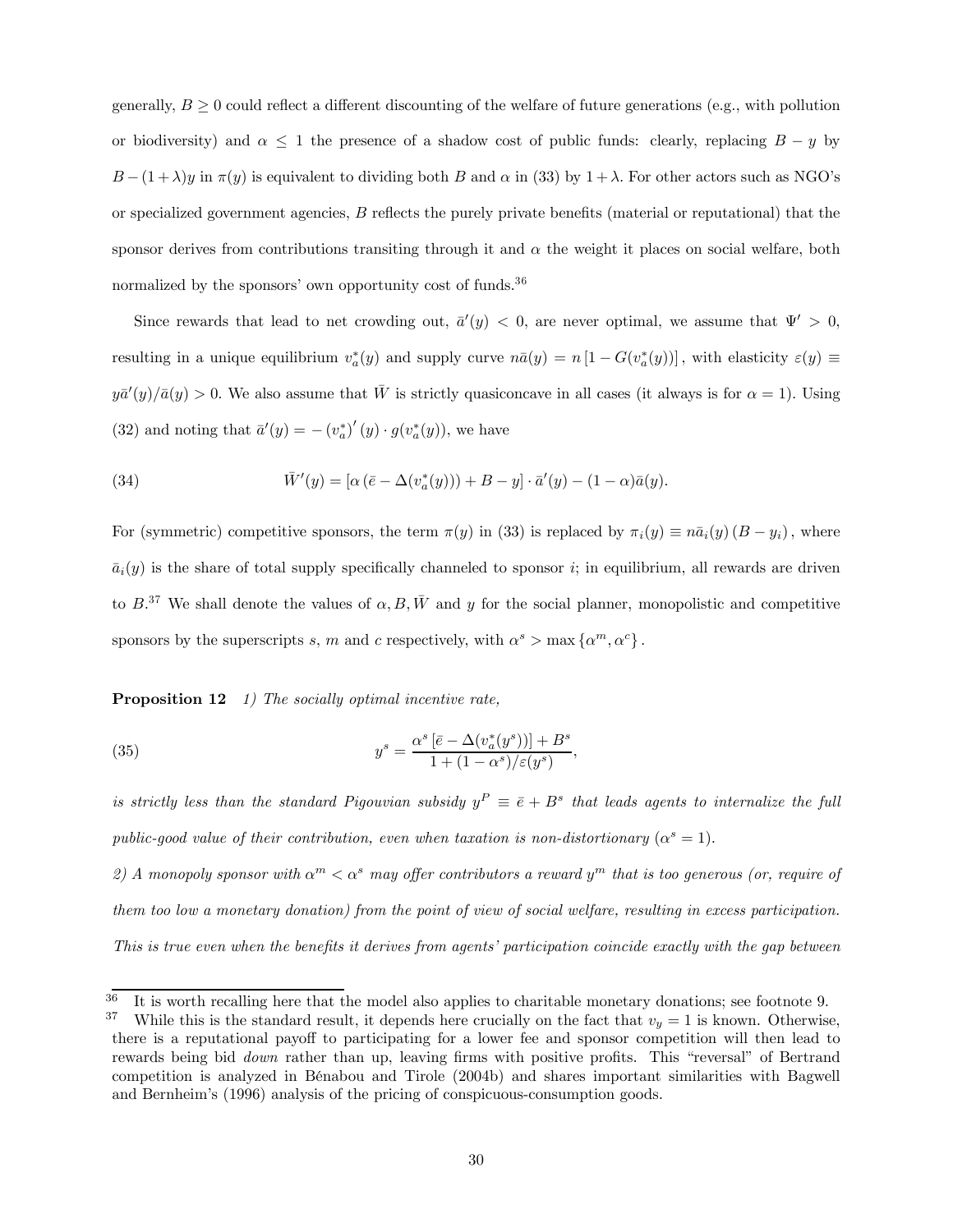their social and private contributions to the public good  $(B^m + \alpha^m \bar{e} = B^s + \alpha^s \bar{e}).$ 

3) Competition between sponsors increases rewards (or, reduces required monetary contributions) and may thus reduce social welfare, compared to a monopoly (with the same  $\alpha^c = \alpha^m$  and  $B^c = B^m$ ).

The first result shows, most transparently when  $\alpha^s = 1$ , that the optimal incentive scheme should include a tax that corrects for the reputation-seeking motive to contribute, which in itself is socially wasteful. This reputational rent is endogenous to the reward, however. Thus with  $\alpha^s = 1$ , when individual contributions are complements (resp., substitutes)  $y^s$  responds less (resp., more) than  $y^P$  to changes in  $B^s$  (which leave the function  $\Delta$  unchanged). Similarly, the optimal penalty for antisocial activities such as littering, polluting, etc., should "leave space" for the effect of opprobrium, which itself depends on the fine. As to a higher shadow cost of public funds (a proportional reduction in  $\alpha^s$  and  $B^s$ ), it naturally tends to reduce  $y^s$ ; when contributions are substitutes, some of this reduced public intervention is made up by increased social pressure, as ∆ rises in response to the decline in participation. With complements, however, the reputational incentive to contribute is also weakened. These results provide both some support and an important qualification to arguments (e.g. Brennan and Pettit (2004)) calling for a shift in public policy from the use of fines and other costly sentences to a greater reliance on public praise and shame. Esteem-based incentives can adequately replace material rewards and punishments in spheres where gaining distinction is the dominant reputational concern (self-sacrifice, heroism, great inventions), but not in those where avoiding stigma is most important (crime, welfare dependency). This point, in turn, suggests that scarce public funds should be allocated much more to fostering prosocial behaviors (and discouraging antisocial ones) of the latter kind than of the former.

The intuition for the second result in Proposition 12 is that a monopolist setting  $y^m$  does not not internalize the reputational losses of inframarginal agents to the same extent as a planner would. This gives it an incentive to attract too many "customers", which works against the standard monopolistic tendency to serve too few. The tension between these two forces can be seen from the fact that  $(\bar{W}^s)'(y^m) < 0$  if

(36) 
$$
(\alpha^s - \alpha^m) \left[ y^m / \varepsilon(y^m) - \Delta(v_a^*(y^m)) \right] + B^s + \alpha^s \overline{e} - B^m - \alpha^m \overline{e} < 0.
$$

A low supply elasticity  $\varepsilon$  causes the monopolist to offer too low a price, as usual. When reputational concerns are important enough, however (a high  $\mu_a$  and therefore a high  $\Delta$ ), the informational externality can dominate, making the monopolist too "generous" or not demanding enough in the standards it sets for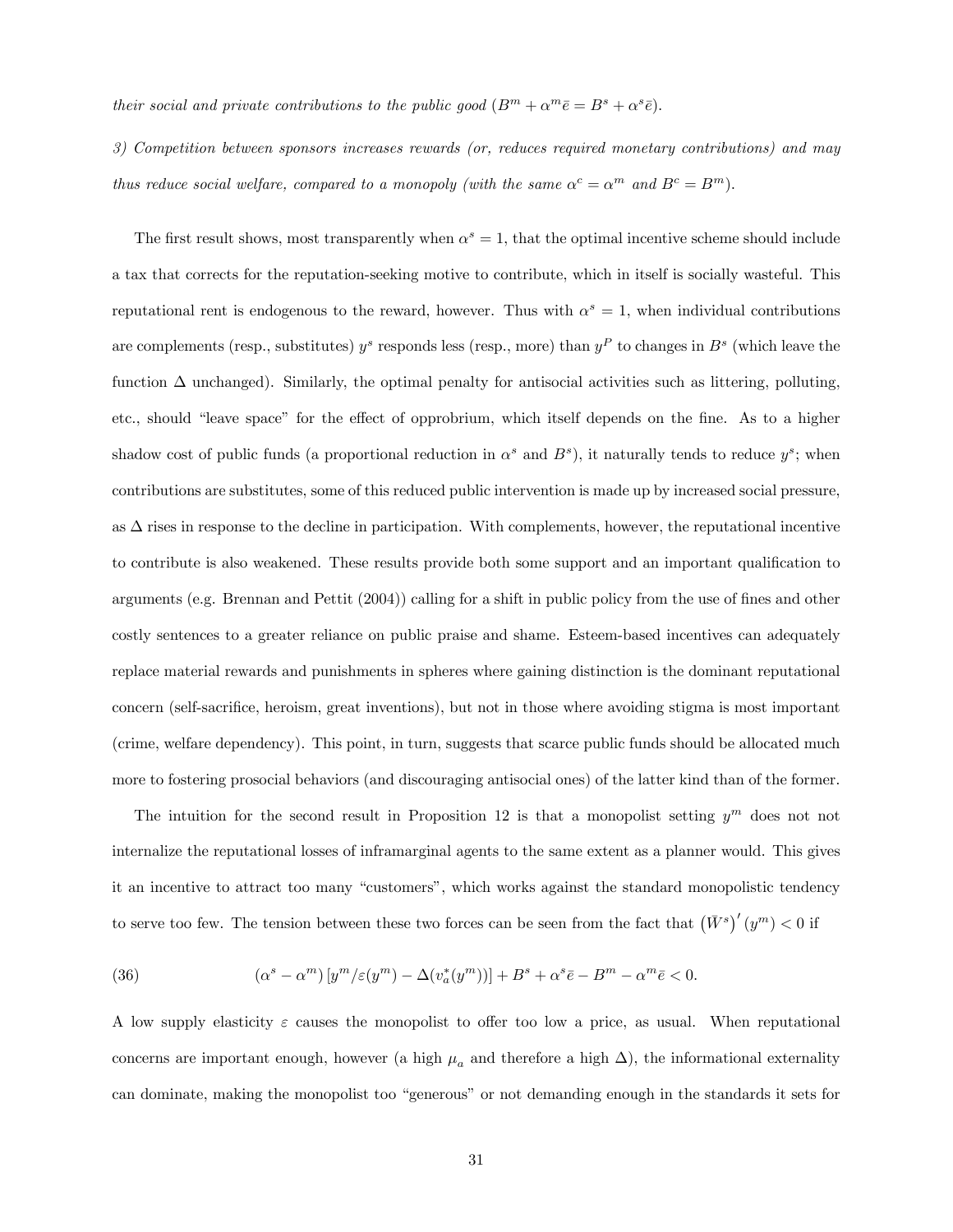monetary donations. The last two terms in (36), finally, represent the the total benefits (private benefit plus internalized contribution to social welfare) derived by each sponsor from a marginal agent's participation, each normalized by the corresponding shadow cost of funds. The effect of their difference on the sign of  $y^m - y^s$  is straightforward, and Part (2) of the proposition normalizes it to zero as a benchmark.

Sponsor competition, finally, further exacerbates the above inefficiency, because each firm now has a much higher incentive to raise its offer than a monopolist (it takes the whole market), but still inflicts the same reputational cost on all inframarginal non-contributors. This suggests, for instance, that universities may sell the naming rights to professorial chairs and buildings too cheaply, relative to the social optimum.

Quality of participation. Sponsors often care about "high-quality" participation, not just total enrollment. This arises when participation is an open-ended contract, subject to adverse selection or moral hazard. Thus, one argument for relatively low pay for the military is to select true patriots rather than people whose main loyalty is to money (e.g., mercenaries who may find out one day that the enemy pays better). Similarly, it is often argued that not paying for blood reduces the fraction of donors with hepatitis and other diseases. These ideas can be captured by introducing a hidden action (beyond  $a \in A$ , which is observed) whose marginal cost to the individual decreases with  $v_a$ , leading to a benefit for the sponsor  $B(v_a)$ , with  $B' > 0$ . The theory is then the same, with for example a private sponsor  $(\alpha = 0)$  now maximizing  $\pi(y) \equiv E_{\mathbf{v},\boldsymbol{\mu}} \left[ \left( B\left(v_a\right) - y\right) a(\mathbf{v},\boldsymbol{\mu};\ y) \right].$ 

#### B. Holier-than-thou competition

We saw that competition may reduce welfare by inducing excessive participation in prosocial activities that generate only moderate public-good benefits but have a high visibility. We will now see that it can reduce welfare (relative to a monopolist) even without any change in participation, by leading sponsors to screen contributors in inefficient ways. This result formalizes in particular the idea of religions and sects competing on orthodoxy, asceticism and other costly requirements for membership (e.g., Eli Berman (2000)). Another example of rapidly growing importance is that of charities sponsoring events where agents, instead of simply donating or raising money (or on top of it), engage time-intensive, strenuous activities such as a day-long walk, marathon or other test of endurance.

To capture this phenomenon most simply, let  $v_a$  take values  $v_a^H$  with probability  $\rho$  or  $v_a^L < v_a^H$  with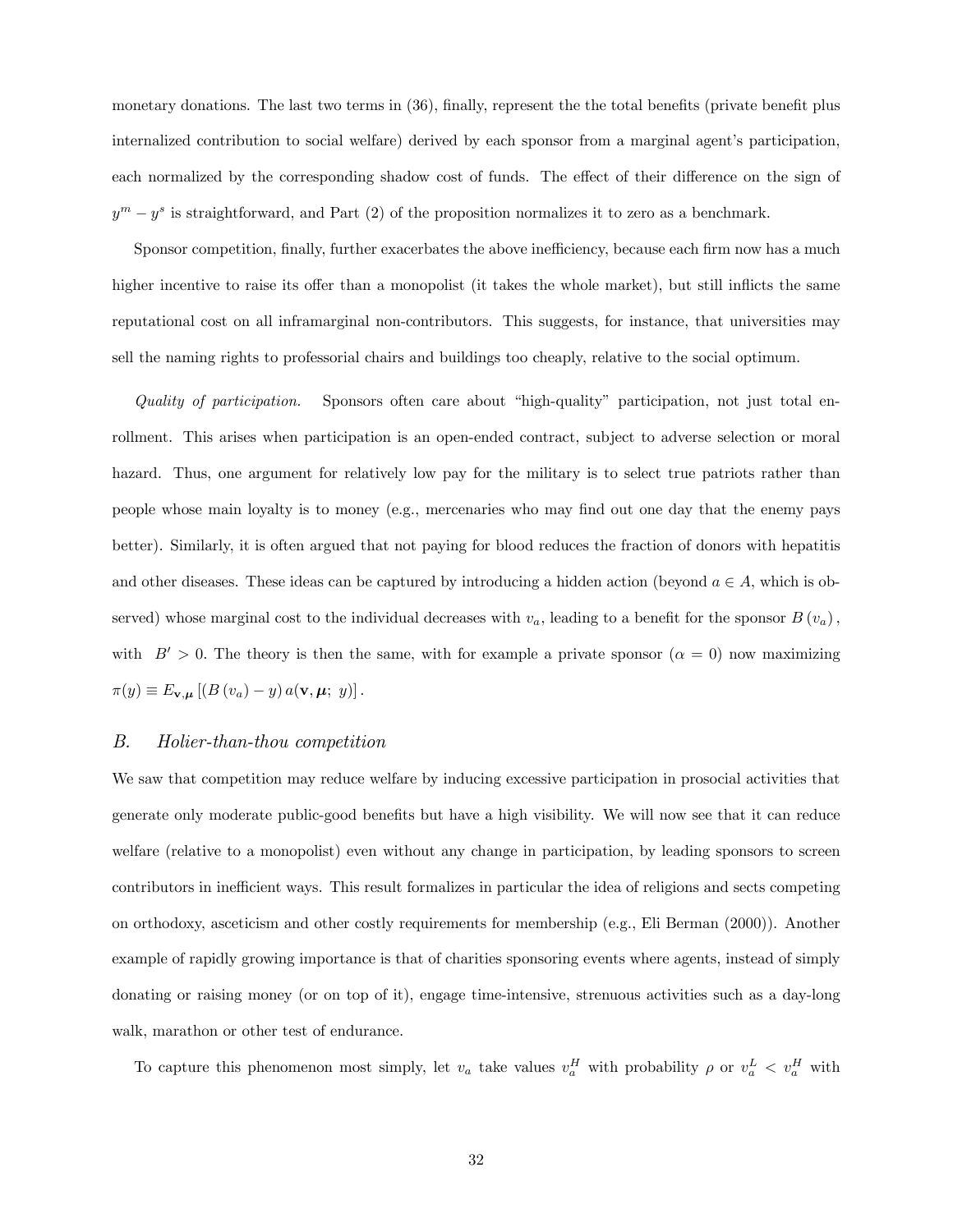probability  $1-\rho$ , while maintaining  $v_y \equiv 1$ . Assume, furthermore, that the non-monetary cost of contributing is c (possibly zero) unless the sponsor demands a "sacrifice", which it is able to verify and publicly certify. The cost then becomes  $c^H$  for the high type and  $c_L$  for the low type, where

$$
(37) \t\t c < c^H < c^L.
$$

A sacrifice is a pure deadweight loss, whose only benefit is to help screen agents' motivation. The assumption that  $c^L > c^H$  reflects the idea that such a sacrifice is less costly to a more motivated agent. For simplicity, we will assume that  $c^L$  is so large that the low type is never willing to sacrifice and will focus on deterministic contracts offered by sponsors who seeking to maximize their private payoff  $\pi(y)$ ; that is, we set  $\alpha = 0$  (the results would extend to any  $\alpha < 1$ .

Proposition 13 In the two-type case described above, a monopoly sponsor who wants both types to contribute does not screen contributors inefficiently. By contrast, competing sponsors may require high-valuation individuals to make costly sacrifices that represent pure deadweight losses, thereby reducing social welfare.

The intuition for this result is that non-price screening imposes a negative externality on low-type agents, the cost of which a monopolist must fully bear but which competitive sponsors do not internalize. Indeed, screening through costly sacrifices has two effects: a) it inflicts a deadweight loss  $c^H - c$  on the high type, which the sponsor must somehow pay for; b) it boosts the high type's reputation and lowers that of the low type. When the high-type's reputational gain exceeds the cost of sacrifice, the sponsor through which he contributes can appropriate the surplus, in the form of a lower reward. If this sponsor is a monopolist who finds it profitable to serve the whole market (which is always the case when  $\rho$  is low enough), he must also compensate the low type for his reputational loss. By a now familiar argument, these losses must exactly offset the high type's reputation gains, so the net effect of (b) on agents' average utility, as well as on the monopolist's payoff, is nil. This leaves only the net cost corresponding to (a), implying that a sponsor serving the whole market will never require sacrifices.

Things are quite different under free entry. First, since  $v_y$  is known, price competition again drives all sponsors to offer  $B$ . Second, by requiring a sacrifice, entrants can now attract the high types away from competitors who impose no such requirement, leaving low-types (or their sponsors) with the resulting reputational loss. This "cream-skimming" leads inevitably to an equilibrium where a proportion ρ of the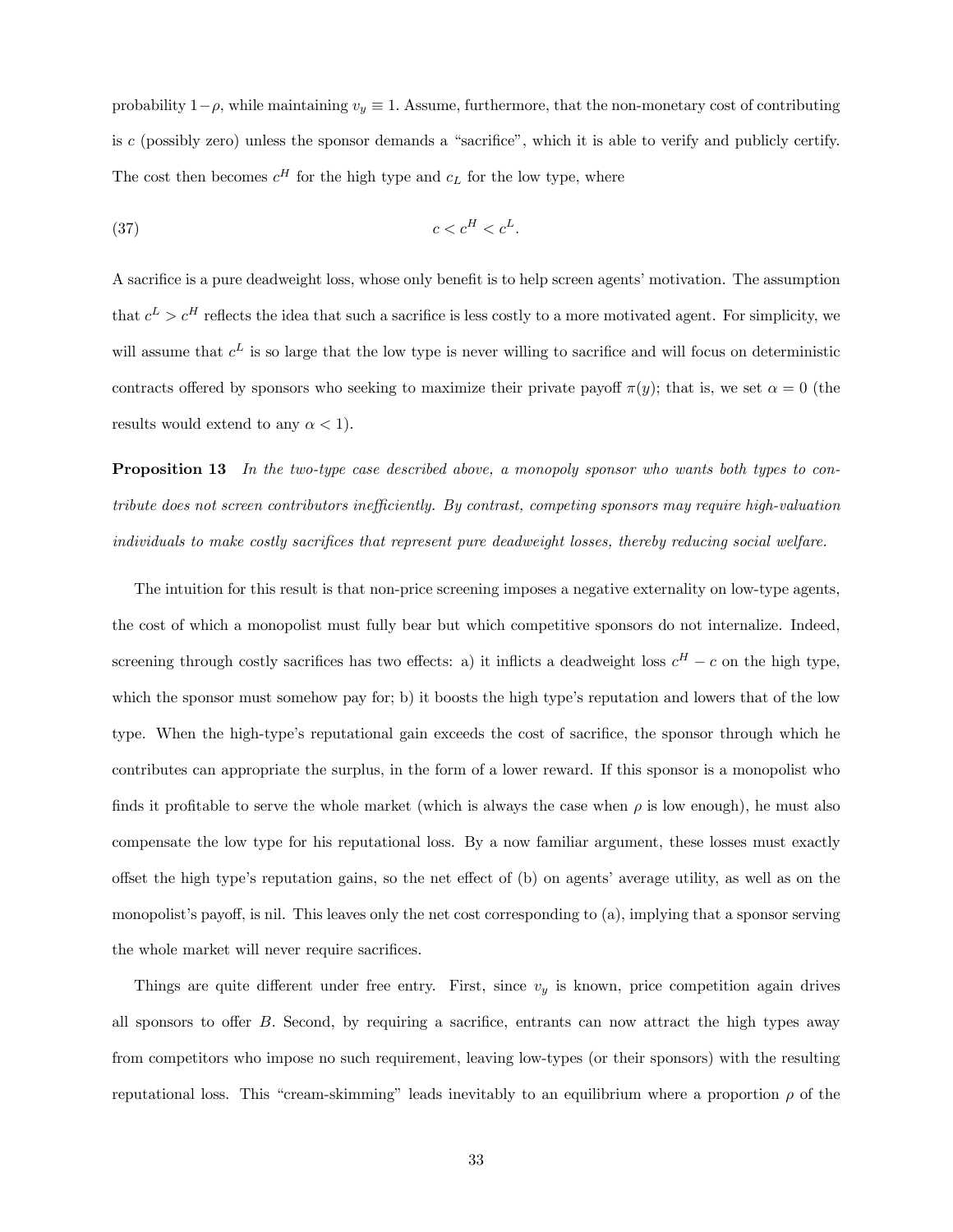contracts offered by active sponsors require an inefficient sacrifice and attract only high-types, while the remaining  $1 - \rho$  require only the normal contribution c and attract the low types.<sup>38</sup>

Turning finally to welfare, one can show that both types of agents are better off under competition than under monopoly (see the appendix). The sponsors or their underlying beneficiaries, however, must necessarily lose more than all contributors gain: total participation remains unchanged (both types still contribute), the same is true of average reputation (by the martingale property), and rewards are pure transfers. There is now, however, a deadweight loss of  $\rho(c^H - c)$ , corresponding to the wasteful sacrifices made by the high-types to separate. Therefore, competition unambiguously reduces welfare.

# VI. Conclusion

To gain a better understanding of prosocial behavior we sought, paraphrasing Adam Smith, to "thoroughly enter into all the passions and motives which influence it". People's actions indeed reflect a variable mix of altruistic motivation, material self-interest and social or self image concerns. Moreover, this mix varies across individuals and situations, presenting observers seeking to infer a person's true values from his behavior (or an individual judging himself in retrospect) with a signal-extraction problem. Crucially, altering any of the three components of motivation, for instance through the use of extrinsic incentives or a greater publicity given to actions, changes the meaning attached to prosocial (or antisocial) behavior and hence feeds back onto the reputational incentive to engage in it.

This simple mechanism lead to many new insights concerning individuals' contributions to public goods as well as the strategic decisions of public or private sponsors seeking to increase or capture these contributions. This line of research could be extended in several interesting directions. A first one concerns organizations, where high-powered incentives or performance pay could potentially conflict with agents' signaling motives that arise from teamwork or career concerns. A second relates to the role and objectives of sponsors, who in practice often have their own signaling concerns. A third one, linked to the self-image interpretation of the model, is to the topic of identity and the many instances where people refuse transactions that seem to be in their best economic interest, but which they judge to be insulting to their dignity.

As long as  $\rho$  is not too large, this is the only equilibrium that is robust to the Cho-Kreps (1987) criterion.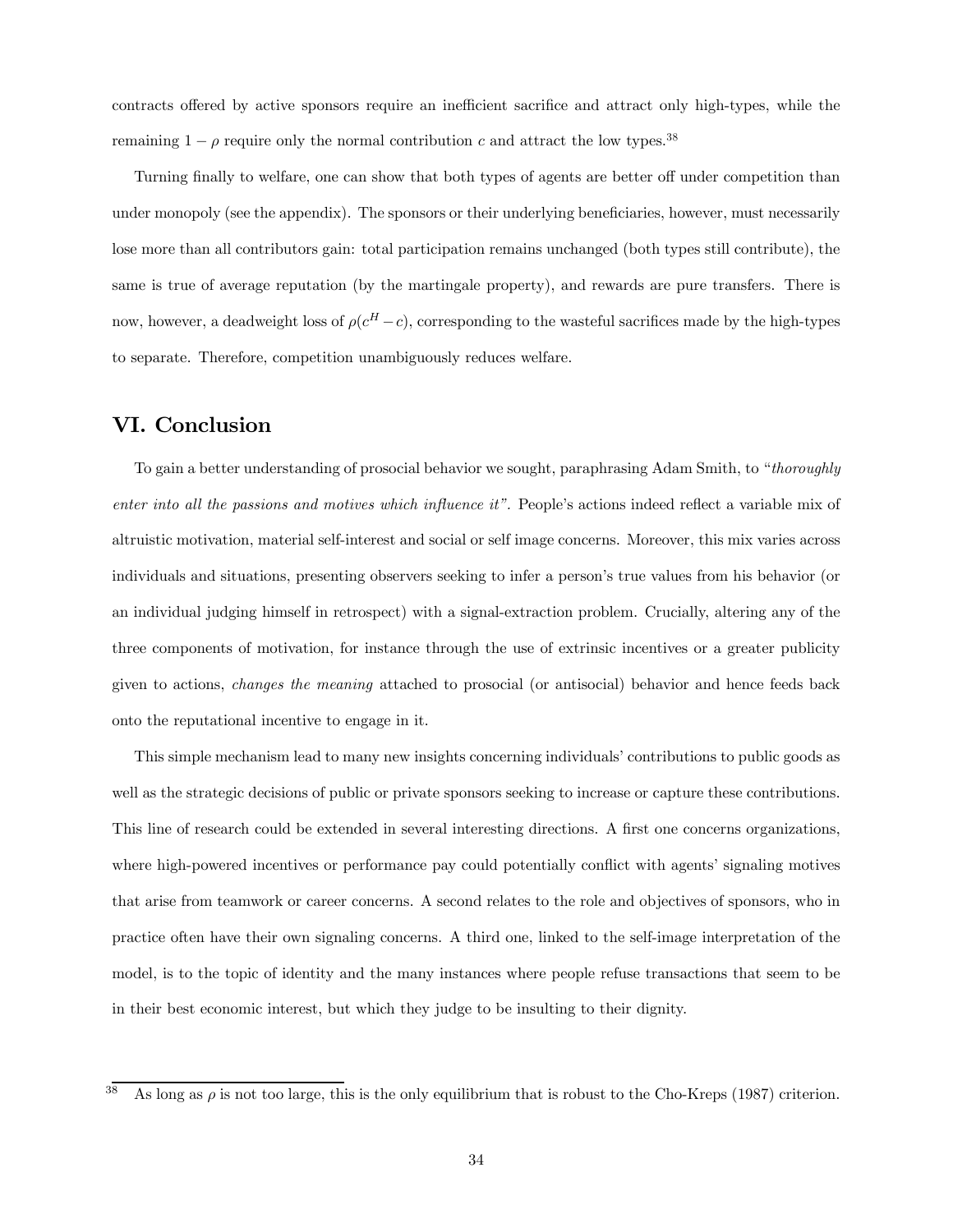### Appendix

**Proof of Proposition 1:** Since  $y$  is simply a fixed parameter, in what follows we will temporarily omit from the notation the dependence of all functions on this argument. Differentiating (9)-(10) with respect to a yields

(A.1) 
$$
\frac{dE(v_a|a)}{da} = \rho [k - \bar{r}(a)] \text{ and } \frac{dE(v_y|a)}{da} = \chi [k - \bar{r}(a)].
$$

Therefore,  $\bar{r}(a)$  is a solution to the linear differential equation  $\bar{r}(a) = \mu (k - \bar{r}'(a))$ , where  $\mu \equiv \bar{\mu}_a \rho - \bar{\mu}_y \chi \gtrless 0$ . The generic solution is  $\bar{r}(a) = k(\mu + \zeta e^{-a/\mu})$ , where  $\zeta$  is a constant of integration. Equation(4) yields  $a^*(\mathbf{v})=(v_a + y \cdot v_y)/k + \mu + \kappa e^{-a/\mu}$  and substituting into (9)-(10), we obtain:

(A.2) 
$$
E(v_a|a^*(\mathbf{v})) = \bar{v}_a + \rho \cdot (v_a - \bar{v}_a - y \cdot (v_y - \bar{v}_y) - \kappa e^{-a/\mu}k)
$$

(A.3) 
$$
E(v_y|a^*(\mathbf{v})) = \bar{v}_y + \chi \cdot \left(v_a - \bar{v}_a - y \cdot (v_y - \bar{v}_y) - \kappa e^{-a/\mu} k\right)
$$

Applying the law of iterated expectations over **v** shows that  $\kappa = 0$ , concluding the proof.  $\blacksquare$ 

Proof of Propositions 2 and 3: From (11), we have

(A.4) 
$$
\rho'(y) = -\frac{2y\sigma_a^2\sigma_y^2 + \sigma_{ay}(\sigma_a^2 + y^2\sigma_y^2)}{(\sigma_a^2 + 2y\sigma_{ay} + y^2\sigma_y^2)^2},
$$

(A.5) 
$$
\chi'(y) = \frac{\sigma_y^2 (\sigma_a^2 - y^2 \sigma_y^2) - 2 \sigma_{ay} (y \sigma_y^2 + \sigma_{ay})}{(\sigma_a^2 + 2y \sigma_{ay} + y^2 \sigma_y^2)^2}.
$$

Substituting into (14) immediately yields Part (1) of Proposition 3 in the case  $y = 0$ , and Part (1) of Proposition 2 when  $\sigma_{ay} = 0$ . This last inequality can be rewritten as

(A.6) 
$$
Q(y) = (\bar{v}_y/k) (1 + y^2 \theta^2)^2 + \bar{\mu}_y \theta^4 y^2 < 2\bar{\mu}_a \theta^2 y + \bar{\mu}_y \theta^2 \equiv L(y).
$$

The left hand side is a second order polynomial in  $y^2$ , hence convex and symmetric over all of R, with value  $Q(0) = \bar{v}_y/k > 0$  at the origin. The right-hand side is an increasing linear function with  $L(0) = \bar{\mu}_y \theta^2$ . Consequently, if  $L(0) \ge Q(0)$ , then for any  $\bar{\mu}_a > 0$ ,  $L(y)$  intersects  $Q(y)$  once on at some  $y_1 < 0$  and once at some  $y_2 > 0$ . If  $L(0) < Q(0)$ , on the other hand, then there exists a unique  $\mu_a^* > 0$  for which  $L(y)$  has a (single) tangency point  $y^* > 0$  with  $Q(y)$ . For all  $\bar{\mu}_a < \mu_a^*$ ,  $Q(y) > L(y)$  on all of  $\mathbb{R}^*$ , so  $\bar{a}'(y) > 0$ everywhere. For all  $\bar{\mu}_a > \mu_a^*$ , however,  $L(y)$  intersects  $Q(y)$  twice, at points  $0 < y_1 < y_2$ . These properties, together with the linearity of L in  $\bar{\mu}_a y$  and the convexity of  $Q(y)$ , conclude the proof of Proposition 2.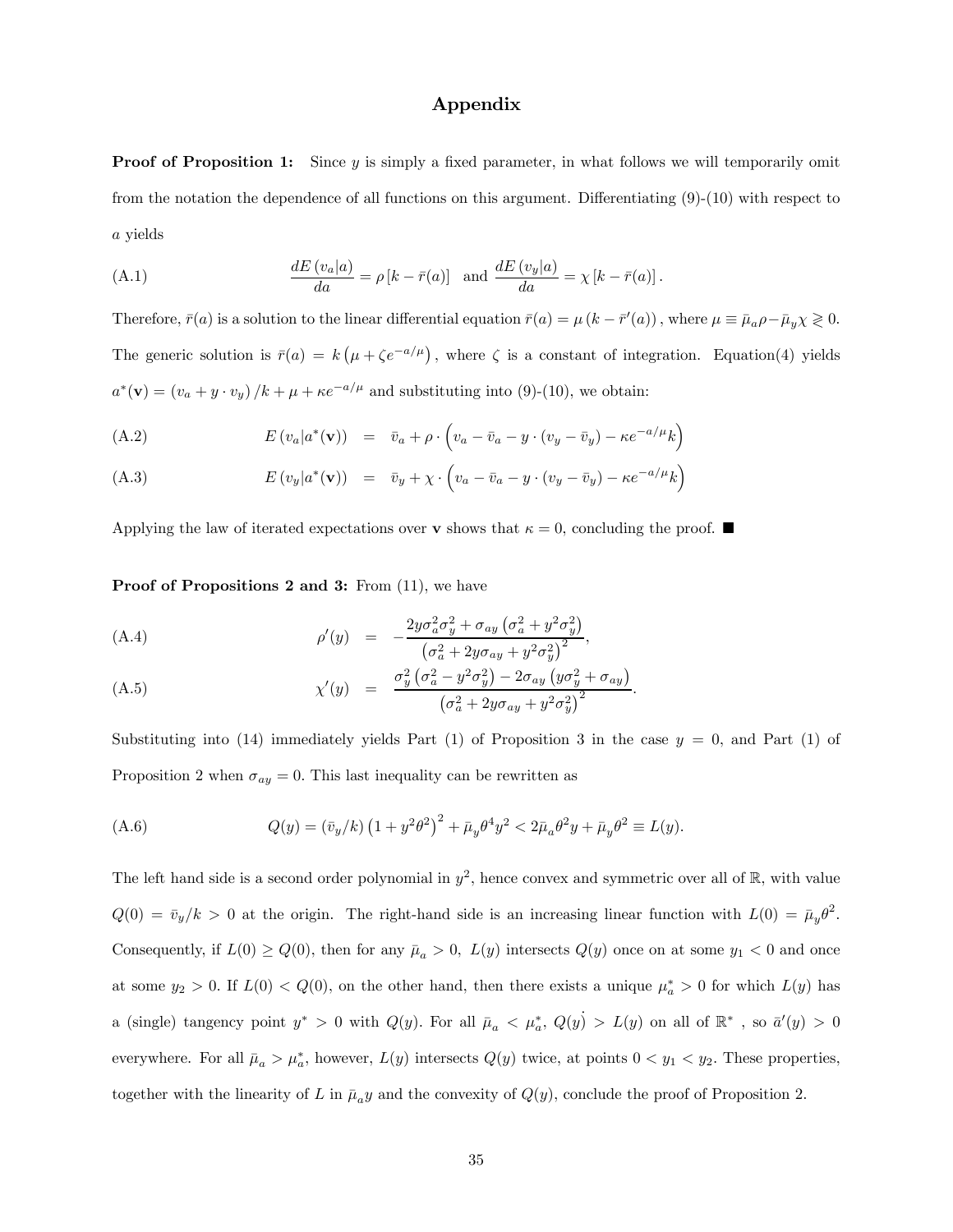Part (2) of Proposition 3 follow from the fact that, given Part (1), as  $\theta = \sigma_y/\sigma_a \rightarrow +\infty$  the dominant term in  $\bar{a}'(0)$  is asymptotically equivalent to  $-\bar{\mu}_y\theta^2\left[1-2\left(\sigma_{ay}/\sigma_a\sigma_y\right)^2\right]$ , which tends to  $-\infty$  as long as the correlation between  $v_a$  and  $v_y$  is less than  $1/\sqrt{2}$  in absolute value.

**Proof of Proposition 4:** The only difference with Proposition 1 is the presence of the term  $\Omega(y)^2 = k^2$  $Var[r(y; \mu)]$  in the denominator of  $\rho$  and  $\chi$  (see (19)), leading to the fixed-point equation defining  $\Omega(y)$ :

(A.7) 
$$
\Omega^2 = k^2 Var \left[ \mu_a \left( \frac{\sigma_a^2 + y \sigma_{ay}}{\sigma_a^2 + 2y \sigma_{ay} + y^2 \sigma_y^2 + \Omega^2} \right) - \mu_y \left( \frac{y \sigma_y^2 + \sigma_{ay}}{\sigma_a^2 + 2y \sigma_{ay} + y^2 \sigma_y^2 + \Omega^2} \right) \right] \equiv Z(\Omega^2).
$$

Since  $Z(\Omega^2)$  is always positive but tends to zero as  $\Omega^2$  becomes large, there is always at least one solution. When  $\omega_{ay} = 0$ , moreover,  $Z(\Omega^2)$  is the sum of two squared terms that are decreasing in  $\Omega^2$ , so the solution is unique. When  $\omega_{ay} \neq 0$ , one cannot rule out multiple equilibria; note, however, that those that are stable (in a standard, tâtonnement sense) are those where Z cuts the diagonal from above. Therefore, in any stable equilibrium  $\Omega$  is increasing in k, which in turn implies that  $\rho(y)$  and  $\chi(y)$  are decreasing in k, as long as  $\sigma_{ay}$ is not too negative. Finally, multiplying all the  $(\mu_a, \mu_y)$ 's by a common "publicity factor" x has the same effect on (A.7) as multiplying  $k^2$  by x, which concludes the proof.  $\blacksquare$ 

**Proof of Proposition 6**: Part (1) is due to Jewitt (2004). For Part (2), we can write:

$$
v_a + \mu_a [\mathcal{M}^+ (v_a) - \mathcal{M}^- (v_a)] = v_a - \mathcal{M}^- (v_a) + \mu_a \mathcal{M}^+ (v_a) + (1 - \mu_a) \mathcal{M}^- (v_a) ,
$$

then observe that both  $\mathcal{M}^+$  and  $\mathcal{M}^-$  are increasing functions, and so is  $v_a - \mathcal{M}^ (v_a) = \left(\int_{-\infty}^{v_a} G(v) dv\right)/G(v_a)$ if the integral of  $G$  is log-concave. Since log-concavity is preserved by integration over convex sets, it suffices that G itself be log-concave. In turn, a sufficient condition for this is that g be log-concave.

**Proof of Proposition 7:** To show (1), rewrite  $(\mathcal{M}^P - \mathcal{M}^{NP}) (v_a; \delta) = [\mathcal{M}^+ (v_a) - \bar{v}_a]/[1 - (1 - \delta)(1 G(v_a)$ ] and observe that if  $(M^P - M^{NP})'(v_a; \delta) > 0$ , this expression is also positive for all  $\delta' > \delta$ , since

$$
\frac{1}{\left(\mathcal{M}^P - \mathcal{M}^{NP}\right)\left(v_a; \delta'\right)} = \frac{1}{\left(\mathcal{M}^P - \mathcal{M}^{NP}\right)\left(v_a; \delta\right)} + \frac{\left(\delta' - \delta\right)\left(1 - G\left(v_a\right)\right)}{\mathcal{M}^+\left(v_a\right) - \bar{v}_a}
$$

and the last term is clearly decreasing in  $v_a$ . Similarly, to show (2) note that in this case  $(\mathcal{M}^P - \mathcal{M}^{NP}) (v_a; \delta) =$  $[\bar{v}_a - \mathcal{M}^-(v_a)] [1 - (1 - \delta) G (v_a)]$  and that if  $(\mathcal{M}^P - \mathcal{M}^{NP})' (v_a; \delta) < 0$ , it is also negative for all  $\delta' > \delta$ .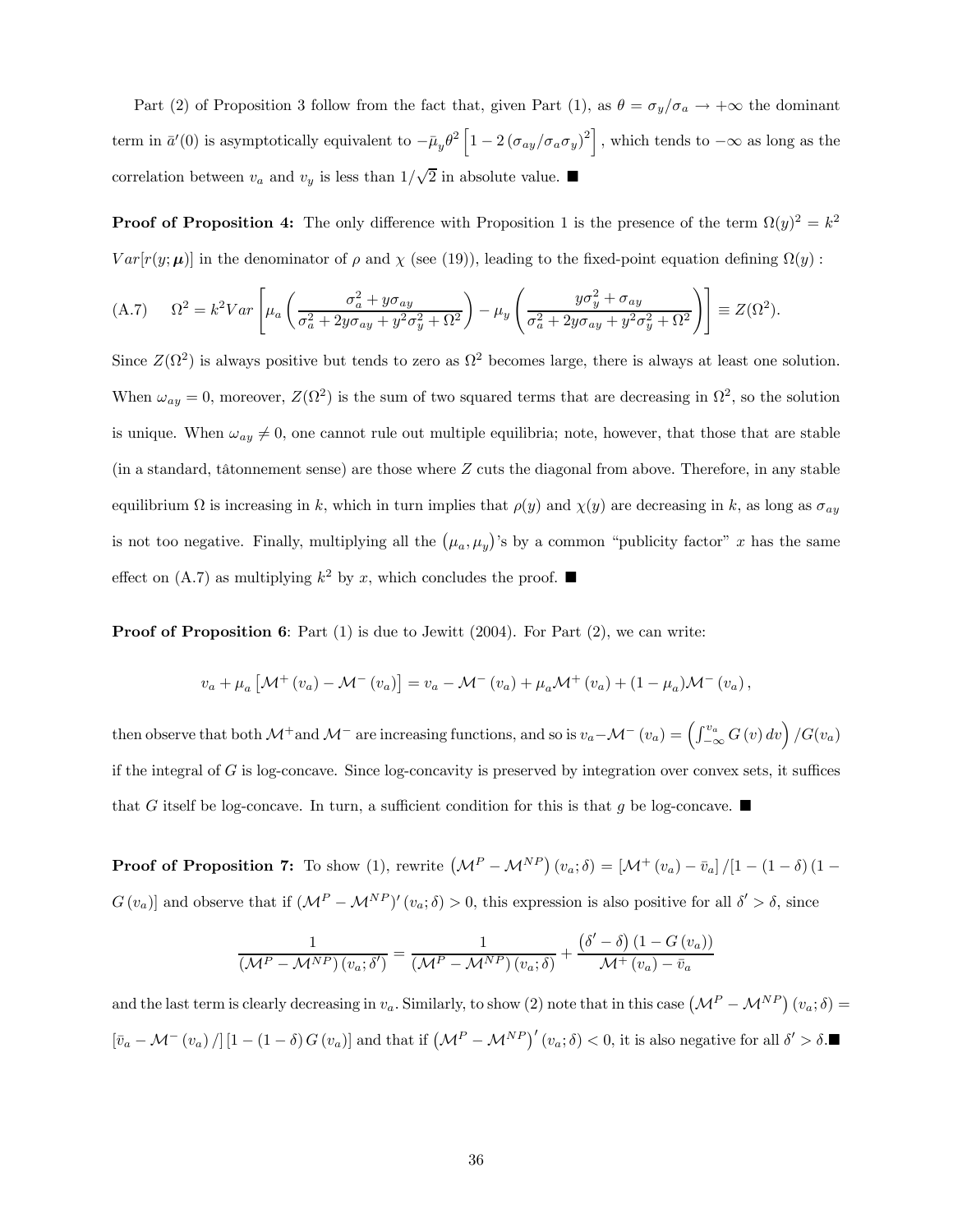**Proof of Proposition 8:** (1) A sponsor with the ability to credibly commit to the terms of the contract he offers can always replicate the equilibrium choice of one without commitment. Since we show below that he chooses a different fee (as long as  $\Delta' \neq 0$ ), he must in fact do strictly better.

(2) and (3). With disclosure, if the sponsor still chooses  $y = y^C$  the reservation value and level of supply that result remain the same as in the confidentiality equilibrium: since  $v_a^C - c + y^C + \Delta (v_a^C) \equiv 0$  by definition,  $v_a^*(y^C) = v_a^C$  and therefore  $\bar{a}_D(y^C) = \bar{a}_C(y^C)$ . The elasticity (or slope) of supply at  $y^C$  is different, however:

(A.8) 
$$
\bar{a}'_C(y^C) = g(c - y^C - \Delta(v_a^C)), \text{ whereas}
$$

(A.9) 
$$
\bar{a}'_D(y^C) = g(c - y^C - \Delta(v_a^C)) [1 + \Delta'(v_a^*(y)) v_a^{*'}(y)]
$$

$$
= g(c - y^C - \Delta(v_a^C)) [1 + \Delta'(v_a^*(y))]^{-1},
$$

by the definition of  $v_a^*(y)$ . Therefore, if  $\Delta' < 0$  we have  $\overline{a}_D'(y^C) > \overline{a}_C'(y^C)$ , hence

$$
\pi'_D(y^C) = \bar{a}'_D(y^C)(B - y^C) - \bar{a}_D(y^C) = \bar{a}'_D(y^C)(B - y^C) - \bar{a}_C(y^C)
$$
  
> 
$$
\bar{a}'_C(y^C)(B - y^C) - \bar{a}_C(y^C) = \pi'_C(y^C) \equiv 0.
$$

Since  $\pi_D$  is assumed to be quasiconcave, this implies  $y^D > y^C$  and therefore also  $\bar{a}_D(y^D) > \bar{a}_D (y^C) = \bar{a}_C (y^C)$ . The same reasoning works in reverse when  $\Delta' > 0$ . Part (3), finally, was proved in the text. ■

**Proof of Proposition 11:** We shall assume all supply curves to be uniquely defined and upward sloping  $(\Psi' > 0, \text{ for the relevant } \Psi).$ 

(1) Let  $\hat{v}_a^L$  and  $\hat{v}_a^H$  be the valuation cutoffs used under *symmetric information* by types  $\gamma_a^L$  and  $\gamma_a^H$ respectively (in the equilibrium under consideration). In particular,  $\widehat{v}_a^H$  must satisfy

$$
\widehat{v}_a^H + \gamma_a^H \left[ \mathcal{M}^+ \left( \widehat{v}_a^H \right) - \mathcal{M}^- \left( \widehat{v}_a^H \right) \right] = c + d - y,
$$

(A.11)  $\gamma_a^H(1-x)\left[\mathcal{M}^+(\hat{v}_a^H) - \mathcal{M}^-(\hat{v}_a^H)\right] \geq d.$ 

For  $\hat{v}_a^L$ , in the first equation  $\gamma_a^H$  is replaced by  $x\gamma_a^L$  and d by zero. In the second one,  $\gamma_a^H$  is replaced by  $\gamma_a^L$  and the inequality is reversed. Consider now a separating equilibrium under asymmetric information, in which types  $\gamma_a^H$  and  $\gamma_a^L$  participate when  $v_a$  is above the cutoffs  $v_a^H$  and  $v_a^L$  respectively. The posterior expectations of  $v_a$ , conditioned respectively on disclosure and on the information that the individual participated but did not disclose, are  $E(v_a | D; v_a^H) = \mathcal{M}^+(v_a^H)$  and  $E(v_a | N; v_a^L) = \mathcal{M}^+(v_a^L)$ , while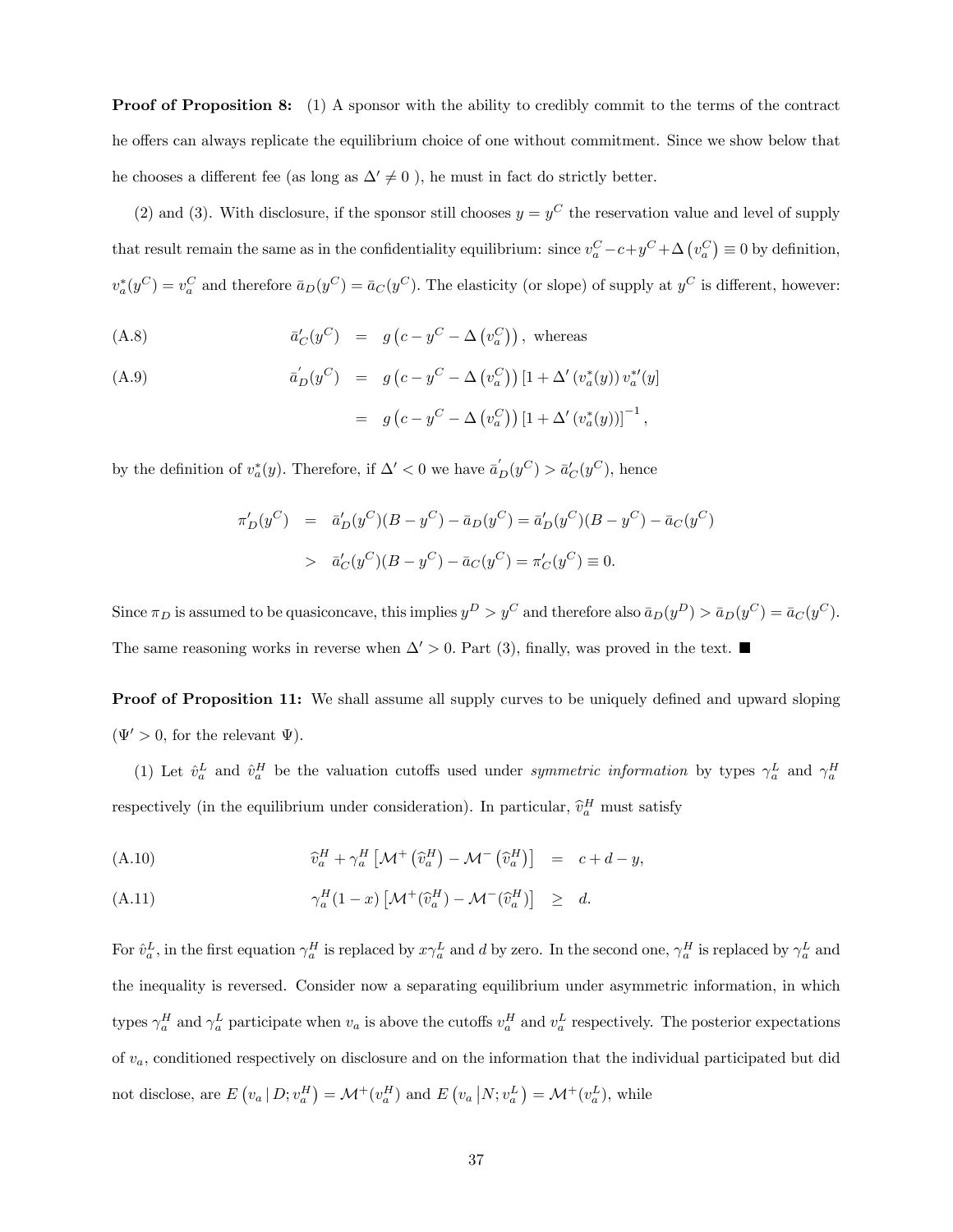$$
(A.12) \t E\left(v_a \middle| \phi, v_a^H, v_a^L\right) \equiv \frac{\theta \int_0^{v_a^H} v g(v) \, dv + (1 - \theta) \left[\int_0^{v_a^L} v g(v) \, dv + (1 - x) \int_{v_a^L}^{\infty} v g(v) \, dv\right]}{\theta G(v_a^H) + (1 - \theta) [G(v_a^L) + (1 - x)(1 - G(v_a^L)]}
$$

is the updated reputation in the absence of information. Thus  $v_a^H$  and  $v_a^L$  are defined by

(A.13) 
$$
v_a^H + \gamma_a^H \left[ \mathcal{M}^+(v_a^H) - E\left(v_a \middle| \phi, v_a^H, v_a^L\right) \right] = c + d - y,
$$

(A.14) 
$$
v_a^L + \gamma_a^L x \left[ \mathcal{M}^+(v_a^L) - E \left( v_a \left| \phi, v_a^H, v_a^L \right) \right] \right] = c - y,
$$

where the  $\Psi$ -type functions in  $(A.13)$  and  $(A.14)$  are assumed to be increasing. These two inequalities, together with the image-conscious type  $\gamma_a^H$ 's willingness to disclose,

(A.15) 
$$
\gamma_a^H \left[ \mathcal{M}^+(v_a^H) - x \mathcal{M}^+(v_a^L) - (1-x) E\left(v_a \middle| \phi, v_a^H, v_a^L\right) \right] \geq d,
$$

imply that  $v_a^H < v_a^L$ .

(2) We demonstrate the claim by way of an example: suppose that  $x = 0$  (generally, x is not too large). Then (A.15) and (A.10) respectively reduce to:

$$
\Delta_D^H(v_a^H) \equiv \gamma_a^H \left( \frac{\theta G(v_a^H) \left[ \mathcal{M}^+(v_a^H) - \mathcal{M}^-(v_a^H) \right] + (1 - \theta) [\mathcal{M}^+(v_a^H) - \bar{v}_a]}{\theta G(v_a^H) + (1 - \theta)} \right) \ge d,
$$
\n
$$
\widehat{\Delta}_D^H(\widehat{v}_a^H) \equiv \gamma_a^H \left[ \mathcal{M}^+(\widehat{v}_a^H) - \mathcal{M}^-(\widehat{v}_a^H) \right] \ge d,
$$

Note that  $\widehat{\Delta}_{D}^{H}(v_{a}) > \Delta_{D}^{H}(v_{a})$  for all  $v_{a}$ . Assuming that  $1 + \left(\widehat{\Delta}_{D}^{H}\right)' > 0$  and using the fact that  $v_{a}^{H} + \Delta_{D}^{H}(v_{a}^{H})$ and  $\hat{v}_a^H + \hat{\Delta}_D^H(\hat{v}_a^H)$  both equal =  $c + d - y$ , we obtain  $\hat{v}_a^H < v_a^H$ , hence  $\Delta_D^H(v_a^H) < \hat{\Delta}_D^H(\hat{v}_a^H)$ . Hence, for  $\Delta_D^H(v_a^H) < d < \hat{\Delta}_D^H(\hat{v}_a^H)$ , disclosure by  $\gamma_a^H$  types no longer occurs under asymmetric information about  $\gamma_a$ . (3) Let  $x_L$  and  $x_H \in \{x, 1\}$  denote the two types' "visibility" parameters. When  $\gamma_a^L = 0$ ,  $v_a^L$  does not vary with  $x_L$  and/or  $x_H$ . In a pooling equilibrium  $x_L = x_H = x$ , so a systematic disclosure policy  $(x_L = x_H = 1)$ alters neither  $E\left(v_a\left|1, v_a^H, v_a^L\right.\right)$  nor  $E\left(v_a\left|\phi, v_a^H, v_a^L\right.\right)$ . Thus, type  $\gamma_a^H$ 's reputational incentive is multiplied by  $1/x$  and  $v_a^H$  decreases. In a separating equilibrium,  $x_L = x$  and  $x_H = 1$ . Keeping  $x_H = 1$ ,  $E(v_a | 1, v_a^H, v_a^L)$ increases with  $x_L$ , while  $E(v_a | \phi, v_a^H, v_a^L)$  decreases with it. Hence  $v_a^H$  decreases when  $x_L$  increases.

**Proof of Proposition 12:** Part (1) follows from (34) and the assumed strict quasiconcavity of  $\bar{W}^s$ . The additional properties stated in the text for the case  $\alpha^{s} = 1$  follow from the fact that we then have  $(\bar{W}^s)'(y) = [B^s + \bar{e} - \varphi(y)] \cdot \bar{a}'(y)$ , where  $\varphi(y) \equiv y + \Delta(v_a^*(y))$  is such that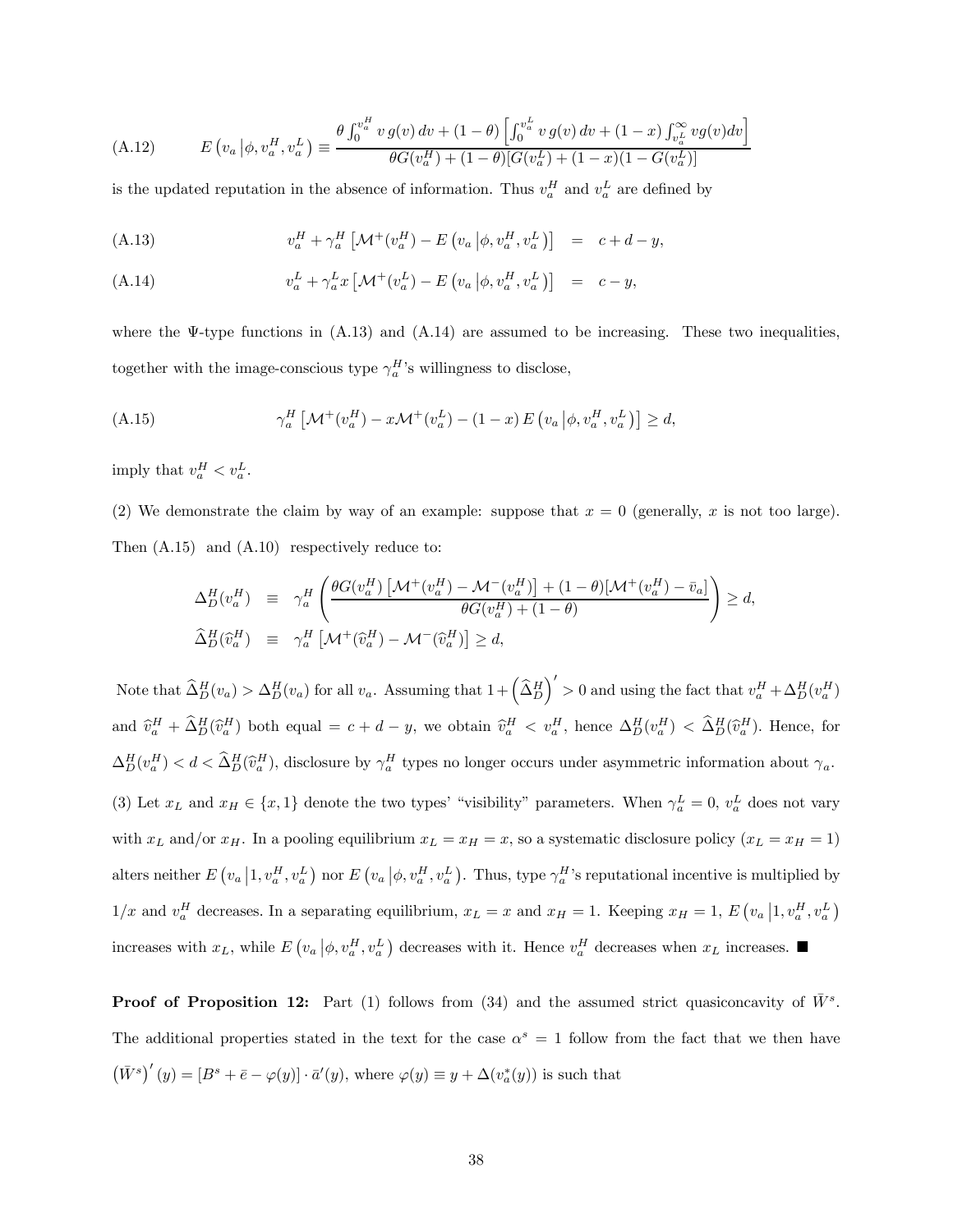(A.16) 
$$
\varphi'(y) = 1 - \frac{\Delta'(v_a^*(y))}{\Psi'(v_a^*(y))} = \frac{1}{\Psi'(v_a^*(y))} = \frac{1}{1 + \Delta'(v_a^*(y))} > 0.
$$

and  $\varphi(-\infty) = -\infty = -\varphi(+\infty)$ . Therefore,  $\bar{W}(y)$  is strictly concave and maximized at the point where  $y^{s} = B^{s} + \bar{e} - \Delta(v_a^*(y^{s}),$  which is such that  $dy^{s}/dB \geq 1$  as  $\Delta'(v_a^*(y^{s})) \leq 0$ .

For Part (2), note that (36) holds for all  $B^m + \alpha^m \bar{e} \leq B^s + \alpha^s \bar{e}$  as long as  $\Delta(v_a^*(y^m)) > \bar{a}(y)/\bar{a}'(y)$ , or

(A.17) 
$$
\frac{\Delta(v_a^*)}{\Psi'(v_a^*)}\left(\frac{g(v_a^*)}{1-G(v_a^*)}\right) > 1,
$$

where  $v_a^*$  stands for  $v_a^*(y^m)$ . For instance, for  $\alpha^m = 0$  and  $v_a$  uniformly distributed on  $U[0,1]$ , we have  $v_a^*(y^m) = (c - \mu_a/2 + 1 - B)/2 \in (0, 1)$  and  $y^m = (B - 1 + c - \mu_a/2)/2$  as long as  $-\mu_a/2 < 1 + B - c < 2 - \mu_a/2$ . Thus  $y^m > y^s = B + \bar{e} - \mu_a/2$  whenever  $\mu_a > 1 + B - c + 2\bar{e}$ , which is consistent with the previous inequalities as long as  $\mu_a > 2\bar{e}$ . Part (3), finally, is implied by Part (2), since  $y^c = B^c = B^m > y^m$  and  $\bar{W}^s$  is declining to the right of  $y^s$ .

**Proof of Proposition 13:** (1) As long as  $\rho$  is not too small, it is optimal for the monopolist to get both types on board. If he does not demand any sacrifice, he sets  $y$  so as to make the low type indifferent::  $y = c - v_a^L - \mu_a \left(\bar{v}_a - v_a^L\right)$ , where  $\bar{v}_a \equiv \rho v_a^H + (1 - \rho) v_a^L$  is the prior mean. The sponsor's payoff is then:

(A.18) 
$$
\pi_1 \equiv B - y = B - c + v_a^L + \mu_a \left( \bar{v}_a - v_a^L \right).
$$

Suppose now that the high type is asked to sacrifice. Rewards are then  $y^L = c - v_a^L$  and (from incentive compatibility)  $y^H = y^L + c^H - c - \mu_a \left( v_a^H - v_a^L \right)$ . The sponsor's payoff is then only

(A.19) 
$$
\pi_2 = B - \rho y^H - (1 - \rho) y^L = \pi_1 - \rho (c^H - c) < \pi_1.
$$

(2) Under free entry all sponsors offer, and all contributors accept,  $y = B$ . Moreover, if  $c^H - c \leq$  $\mu_a \left( v_a^H - v_a^L \right)$ , it is now an equilibrium for the high type to separate from the low type by opting for a sponsor who requires a sacrifice. In the resulting equilibrium (described in the text), both types of agents are better off than under monopoly: the low type's payoff rises from  $\mu_a v_a^L$  to  $\mu_a v_a^L + v_a^L - c + B$ , while the high type's payoff increases by at least  $v_a^L - c + B$ , which is positive from the condition that the monopoly prefers to enlist both types. The fact that sponsors must necessarily lose more than the agents gain, resulting in a net welfare loss from competition, was established in the text.  $\blacksquare$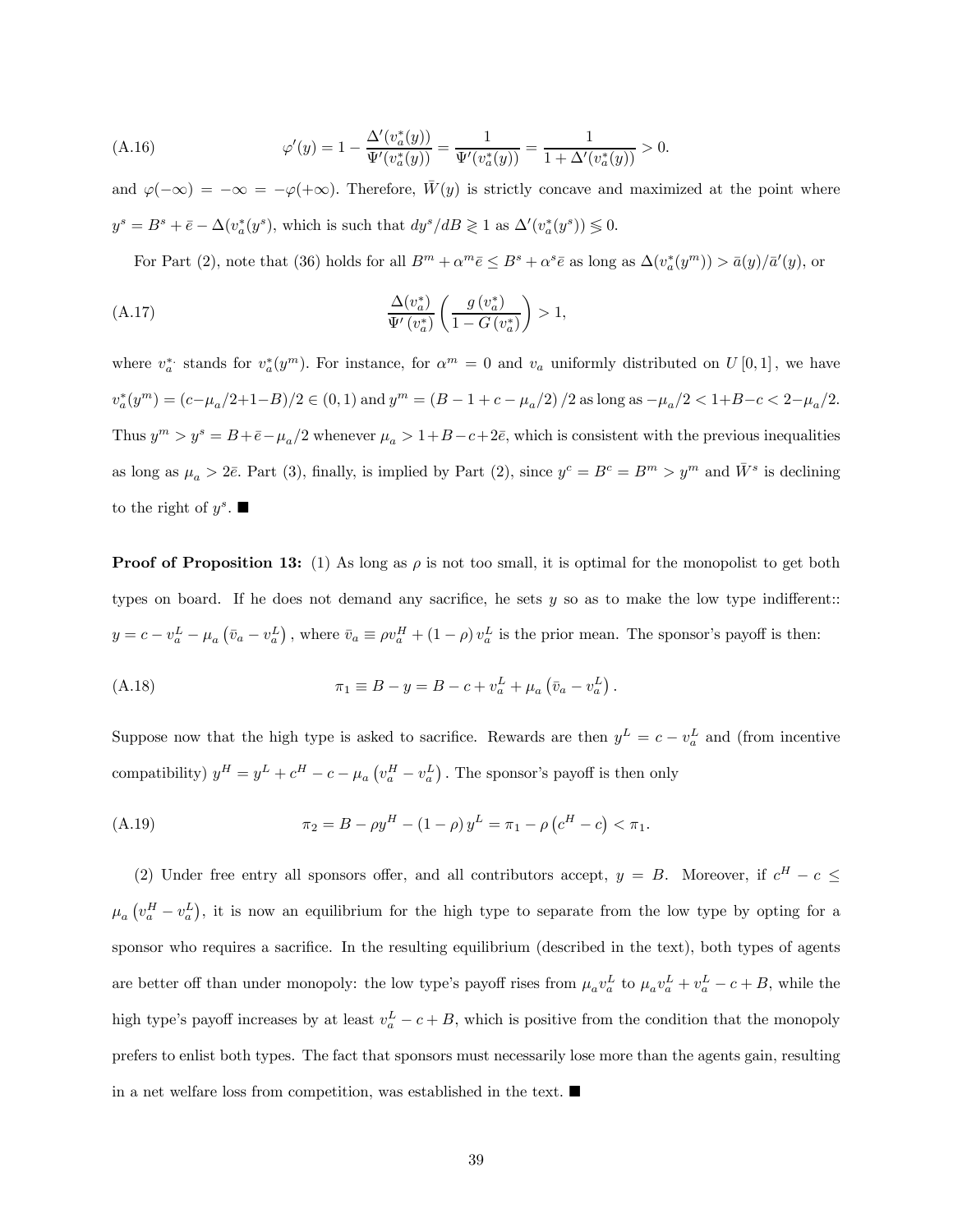## References

Andreoni, James. "Giving with Impure Altruism: Applications to Charity and Ricardian Equivalence." Journal of Political Economy, December 1989, 97(6), pp.1447-58.

Akerlof, George A. and Dickens, William T. "The Economic Consequences of Cognitive Dissonance." American Economic Review, June 1982, 72(3), pp. 307—319.

–– and Kranton, Rachel E. "Economics and Identity." Quarterly Journal of Economics, August 2000, 115(3), pp. 716—753.

Araújo, Aloisio Pessoa de; Gottlieb, Daniel and Moreira, Humberto. "A Model of Mixed Signals with Applications to Countersignaling and the GED." Mimeo, Getulio Vargas Foundation, 2004.

Austen-Smith, David and Fryer, Roland G. "An Economic Analysis of "Acting White"," Quarterly Journal of Economics, May (2005), 120(2), pp. 551-583.

Bagwell, Laurie Simon and Bernheim, Douglas B. "Veblen Effects in a Theory of Conspicuous Consumption." American Economic Review, June 1996 86(3), pp. 349-373.

Batson, Dan. "Altruism and Prosocial Behavior," in D. Gilbert, S. Fiske, and G. Lindzey eds., Handbook of Social Psychology vol. II. McGraw Hill, 1998, pp. 282—316.

Bénabou, Roland and Tirole, Jean. "Self Confidence and Personal Motivation." Quarterly Journal of Economics, August 2002, 117(3), pp. 871—915.

- –– . "Intrinsic and Extrinsic Motivation." Review of Economic Studies, 2003, 70(3), pp. 489-520.
- –– ."Willpower and Personal Rules." Journal of Political Economy, August 2004a, 112(4),pp. 848-887.
- ––. "Incentives and Prosocial Behavior." CEPR Discussion Paper 4633, September 2004b.
- Bem, Daryl. J. "Self-Perception Theory."in L. Berkowitz , ed., Advances in Experimental Social Psychology, Vol. 6, New York: Academic Press,1972, pp. 1-62.
- Berman, Eli. "Sect, Subsidy and Sacrifice: An Economist's View of Ultra-Orthodox Jews." Quarterly Journal of Economics, Summer 2000, pp. 905-953.

Bernheim, Douglas B. "A Theory of Conformity." Journal of Political Economy, October 1994, 102(5), pp. 842—877.

Bodner, Ronit and Prelec, Drazen. "Self-Signaling and Diagnostic Utility in Everyday Decision Making," in I. Brocas and J. Carrillo eds. The Psychology of Economic Decisions. Vol. 1: Rationality and Well-Being,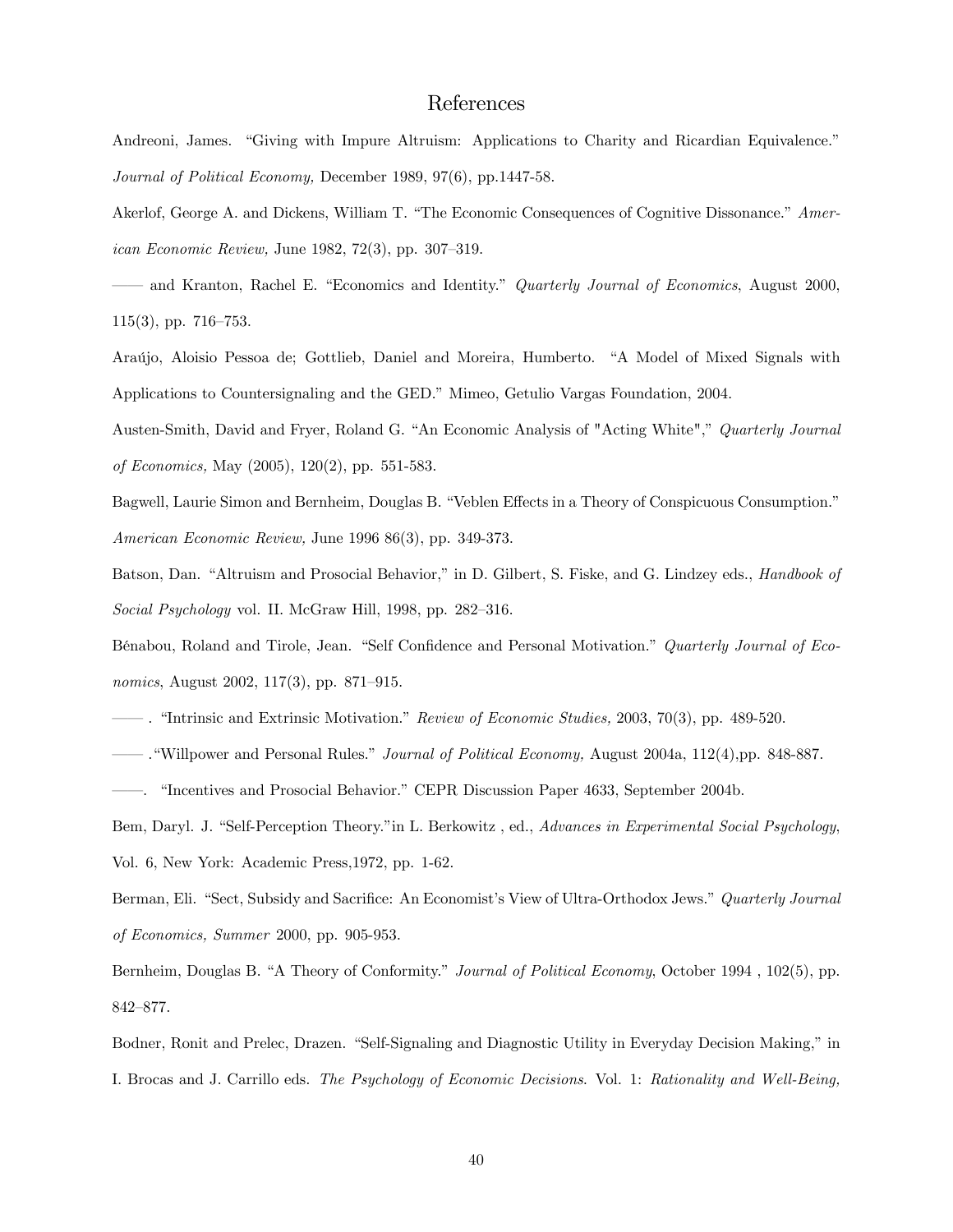Oxford University Press, 2003, pp.105-126.

Brekke, Kjell Arne; Kverndokk, Snorre and Nyborg, Karine. "An Economic Model of Moral Motivation." Journal of Public Economics, September 2003, 87(9-10), pp. 1967-83.

Brennan, Geoffrey and Pettit, Philipp. The Economy of Esteem. Oxford, U.K.: Oxford University Press, 2004.

Bryan, James H. and Test, M.A. "Models and Helping: Naturalistic Studies in Aiding Behavior." Journal of Personality and Social Psychology, 1967, 6, pp. 400-407.

Buraschi, Andrea and Cornelli, Francesca. "Donations." CEPR Discussion Paper No. 3488, August, 2002.

Carrillo, Juan D. and Mariotti, Thomas. "Strategic Ignorance as a Self Disciplining Device." Review of Economic Studies, Spring 2000, 67(3): 529—544.

Cho, In-Koo and Kreps, David M. "Signaling Games and Stable Equilibria." Quarterly Journal of Economics, May 1987, 102(2), pp. 179—221.

Corneo, Giacomo G. "The Theory of the Open Shop Trade Union Reconsidered." Labour Economics, 4(1), March 1997, pp. 71-84

Dana, Jason; Kuang, Jason and Weber, Roberto. "Exploiting Moral Wriggle Room: Behavior Inconsistent with a Preference for Fair Outcomes." Carnegie Mellon Behavioral Decision Research Working Paper No. 349, June 2003.

Deci, Edward. Intrinsic Motivation. New York: Plenum, 1975.

–– and Ryan, Richard. Intrinsic Motivation and Self-Determination in Human Behavior. New York: Plenum Press, 1985.

Denrell, Jerker. Essays on the Economic Effects of Vanity and Career Concerns. Stockholm, Sweden: Stockholm Institute of International Economics Press, 1998.

Falk, Armin and Kosfeld, Michael. "Distrust - The Hidden Cost of Control." IZA Discussion Paper 1203, July 2004.

Fehr, Ernst and Simon Gächter. "Do Incentive Contracts Undermine Voluntary Cooperation?" Institute for Empirical Research in Economics (Zurich University) Working Paper No. 34, 2002.

––; Klein, Alexander and Schmidt, Klaus. "Fairness, Incentives, and Contractual Incompleteness." Mimeo, University of Munich, 2001.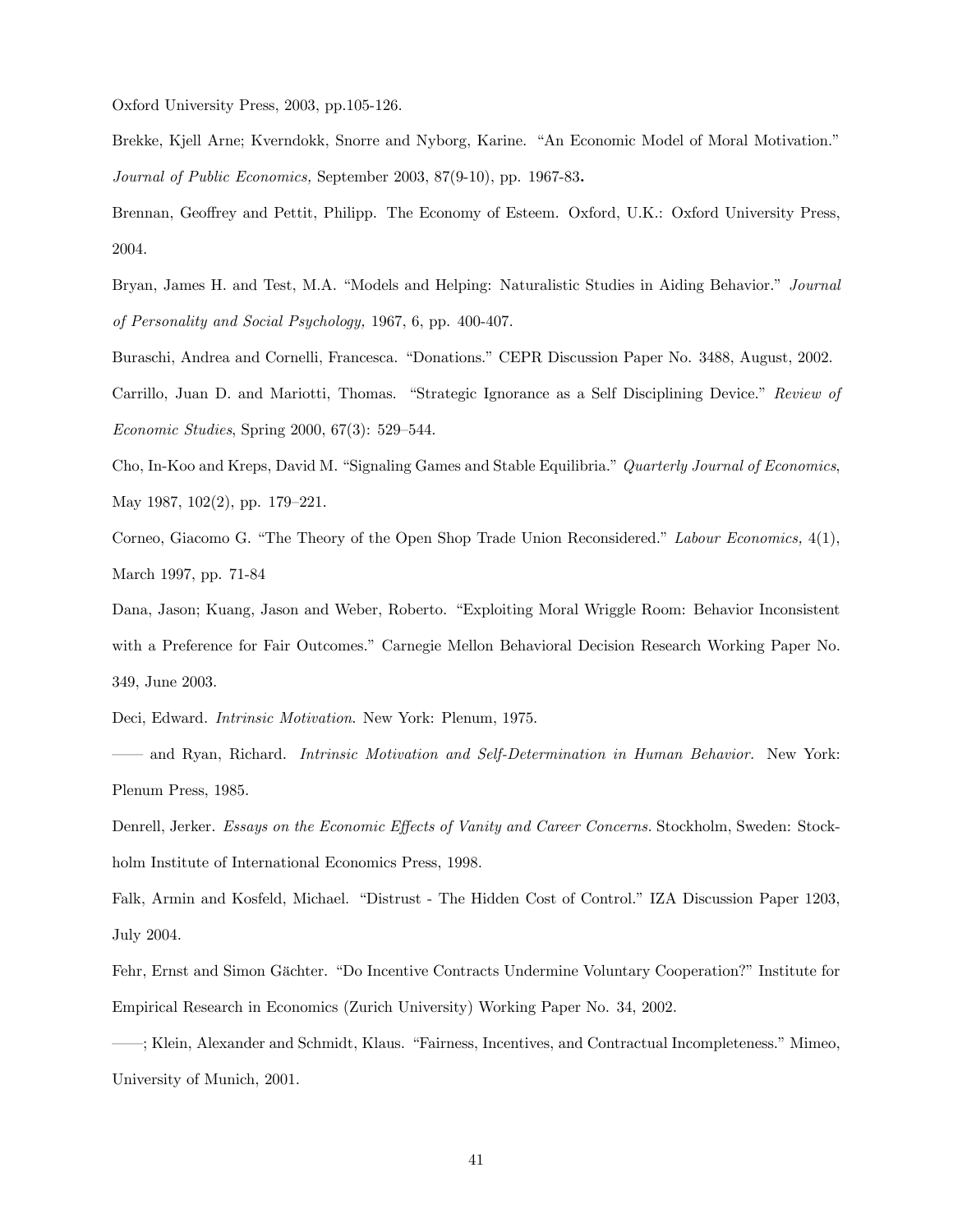Festinger, Leon and Carlsmith, James. "Cognitive Consequences of Forced Compliance." Journal of Abnormal and Social Psychology, 1959 58, pp. 203—210.

Freeman, Richard B. "Working for Nothing: the Supply of Volunteer Labor." Journal of Labor Economics, January 1997, 15(1), pp. 140—166.

Frey, Bruno S. Not Just for the Money: An Economic Theory of Personal Motivation. Edward Elgar, Cheltenham,1997.

–– and Götte, Lorenz. "Does Pay Motivate Volunteers?" Institute for Empirical Economic Research, University of Zurich, Working Paper 7, 1999.

–– and Jegen, Reto. "Motivation Crowding Theory: A Survey of Empirical Evidence." Journal of Economic Surveys, December 2001, 15(5), pp. 589— 611.

Gibbons, Robert. "Incentives and Careers in Organizations," in: David Kreps and Ken Wallis, eds., Advances in Economic Theory and Econometrics, vol.2. Cambridge University Press, 1997.

Gintis, Herbert; Smith, Eric and Bowles, Samuel. "Costly Signaling and Cooperation." Journal of Theoretical Biology, 2001, 213, pp.103—119.

Glazer, Amihai and Konrad, Kai A. "A Signaling Explanation of Charity." American Economic Review, September 1996, 86(4), pp.1019-28.

Gneezy, Uri ."The W effect of Rewards." Mimeo, University of Chicago, 2003.

–– and Rustichini, Aldo. "A Fine is a Price." Journal of Legal Studies, January 2000a, 29(1), pp. 1-17.

––. "Pay Enough or Don't Pay at All." Quarterly Journal of Economics, August 2000b, 115(3), pp. 791-810.

Harbaugh, William. "What Do Donations Buy? A Model of Philanthropy Based on Prestige and Warm Glow." Journal of Public Economics, February 1998, 67(2), 169-284.

Jewitt, Ian. "Notes on the Shape of Distributions." Mimeo, Oxford University, Summer 2004.

Janssen, Maarten C.W. and Mendys-Kamphorst, Ewa. "The Price of a Price: On the Crowding Out of Social Norms." Journal of Economic Behavior and Organization 2004, 55:3, pp.377-395.

Johansson-Stenman, Olof and Martinsson, Peter. "Honestly, Why Are You Driving a BMW?" Mimeo, Göteborg University, 2003. Forthcoming in the *Journal of Economic Behavior and Organization*.

Kahneman, Daniel and Knetsch, Jack. "Valuing Public Goods: the Purchase of Moral Satisfaction." Journal